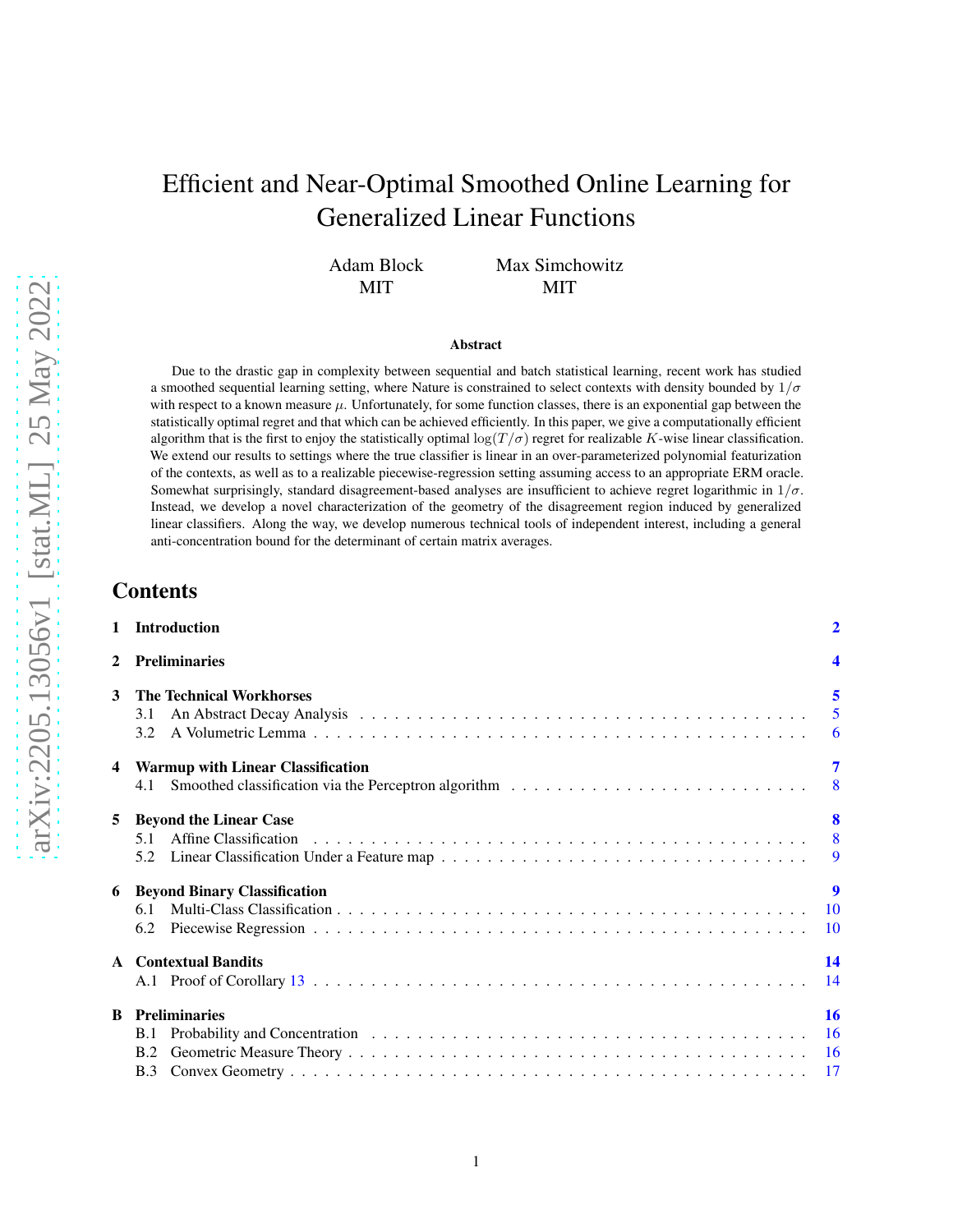|   | <b>C</b> Technical Workhorses                             |                                                                                                                           |           |  |  |  |
|---|-----------------------------------------------------------|---------------------------------------------------------------------------------------------------------------------------|-----------|--|--|--|
|   | C.1                                                       |                                                                                                                           | 18        |  |  |  |
|   | C.2                                                       |                                                                                                                           | <b>20</b> |  |  |  |
| D |                                                           | <b>Proofs From Section 4</b>                                                                                              | 22        |  |  |  |
|   | D <sub>1</sub>                                            |                                                                                                                           | 22        |  |  |  |
|   | D.2                                                       |                                                                                                                           | 23        |  |  |  |
|   |                                                           |                                                                                                                           | 24        |  |  |  |
| E |                                                           | <b>Proofs from Section 5</b>                                                                                              | 26        |  |  |  |
|   | E.1                                                       |                                                                                                                           | 26        |  |  |  |
|   | E.2                                                       |                                                                                                                           | 27        |  |  |  |
|   | E.3                                                       |                                                                                                                           | 29        |  |  |  |
|   |                                                           | E.3.1                                                                                                                     | 34        |  |  |  |
|   |                                                           | E.3.2                                                                                                                     | 35        |  |  |  |
| F |                                                           | <b>Proofs from Section 6</b>                                                                                              | 37        |  |  |  |
|   | E <sub>1</sub>                                            |                                                                                                                           | 37        |  |  |  |
|   | E <sub>12</sub>                                           |                                                                                                                           | 38        |  |  |  |
|   | F <sub>13</sub>                                           |                                                                                                                           | 39        |  |  |  |
|   | F <sub>4</sub>                                            |                                                                                                                           | 41        |  |  |  |
|   |                                                           | F.4.1                                                                                                                     | 41        |  |  |  |
|   |                                                           | F.4.2                                                                                                                     | 41        |  |  |  |
|   |                                                           | Key summary of Algorithm 7 $\dots \dots \dots \dots \dots \dots \dots \dots \dots \dots \dots \dots \dots \dots$<br>F.4.3 | 42        |  |  |  |
|   |                                                           | F.4.4                                                                                                                     | 42        |  |  |  |
|   | 44<br>G Non-realizable mistake bounds for the Perceptron. |                                                                                                                           |           |  |  |  |
|   | G.1                                                       |                                                                                                                           | 45        |  |  |  |
|   |                                                           |                                                                                                                           | 47        |  |  |  |

## <span id="page-1-0"></span>1 Introduction

In batch statistical learning, a learner faces a set of independent examples drawn from a given distribution, and is tasked with generalizing to novel examples drawn from that same distribution. In sequential or *online* learning, however, Nature may adversarially select examples to thwart the learner's progress and success is defined only in comparison to the best a priori predictor. Due to the wide range of application and minimal set of assumptions, online learning has received considerable recent attention. For concreteness, consider binary classification, where a sequence of  $\bar{T}$ examples takes the form  $(x_t, y_t) \in \mathbb{R}^d \times \{-1, +1\}$ . Even in the *realizable setting*, where there exists a true  $f^*$  in a pre-specified class of functions  $\mathcal F$  for which  $f^*(x_t) = y_t$  for all  $t \in \{1, 2, ..., T\}$ , the gap between batch and statistical learning and sequential learning can be drastic: when  $d = 1$ , the class of linear thresholds  $f_{\theta}(x) = sign(x - \theta)$  has VC dimension one and is thus learnable in the PAC framework [\[Wainwright,](#page-12-0) [2019\]](#page-12-0). A sequential adversary, however, can select  $x_t$  so as to force the linear to misclassify  $\Omega(T)$  points [\[Littlestone](#page-11-0), [1988](#page-11-0)].

To circumvent the pessimism of the sequential setting, recent works [\[Rakhlin et al.](#page-11-1), [2011,](#page-11-1) [Haghtalab et al.](#page-10-0), [2020,](#page-10-0) [2021,](#page-10-1) [Block et al.,](#page-10-2) [2022](#page-10-2), [Haghtalab et al.](#page-10-3), [2022\]](#page-10-3) have studied the *smoothed sequential learning* paradigm, where the adversary is constrained to choose  $x_t$  at random from any probability distribution  $p_t$  with density at most  $1/\sigma$  with respect to a known measure  $\mu$ . The most current of these results point to a striking statistical computational gap: whereas there exist algorithms which attain regret that scales with  $\sqrt{T \log((\sigma))}$ , computationally efficient algorithms can only hope for poly $(T/\sigma)$  regret in general, even against a realizable adversary [\[Haghtalab et al.,](#page-10-3) [2022,](#page-10-3) Theorem 5.2]. In many d-dimensional settings, natural choices of  $\mu$  yield  $\sigma = \exp(-\Omega(d))$ , and thus the exponential separation in  $\sigma$  translates into an exponential separation in dimension. This gap motivates the following question: can the statistical-computational gap be eliminated in more structured settings? In this work, we answer the question affirmatively.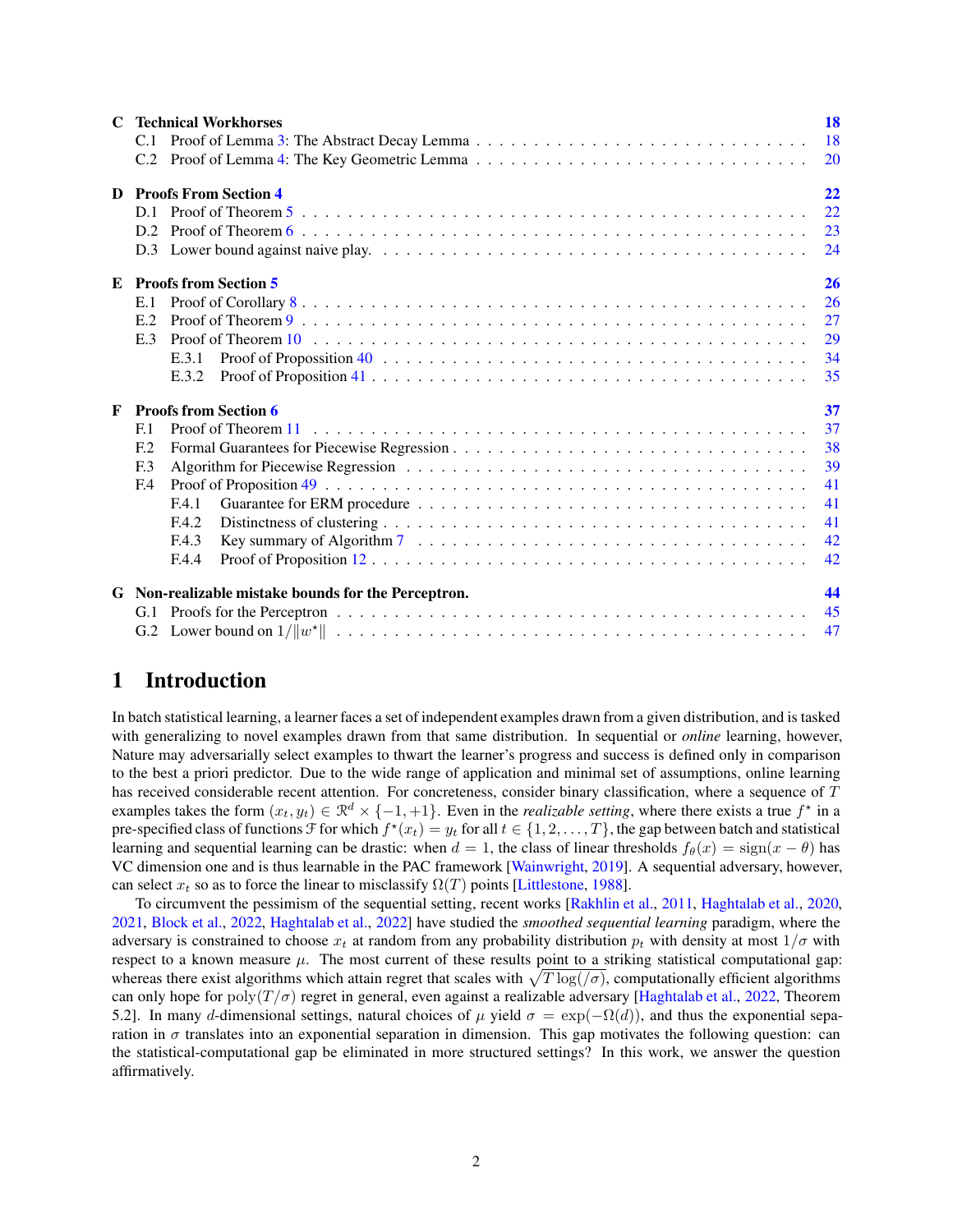Contributions. We show that for certain classes of realizable smoothed online classification problems, there exists a *computationally efficient* algorithm which enjoys the statistically optimal  $\log(T/\sigma)$  regret scaling, when the base measure  $\mu$  is uniform on the unit-ball. Specifically, we provide computationally efficient algoirthms for achieving the statistically optimal regret bound for the following function classes:

- For affine thresholds,
- For affine thresholds in nonlinear features,
- For  $K$ -class affine classification,
- For piecewise affine regression

We also provide lower bounds that demonstrate the statistical optimality of our algorithms. Furthermore, we apply our results to noiseless contextual bandits and get a fast algorithm that achieves optimal regret dependence on the horizon, up to logarithmic factors. Finally, we present a complementary approach based on the perceptron algorithm which is robust to adversarial corruptions of the labels  $y_t$ , and enjoys a polynomial regret in a "directional smoothness" parameter which interpolates between the log( $1/\sigma$ )-guarantees attained above in the realizable setting, and the poly( $1/\sigma$ ) bounds from prior work. We emphasize that, though we adopt the smoothed online learning setting of [Rakhlin et al.](#page-11-1) [\[2011\]](#page-11-1), [Haghtalab et al.](#page-10-1) [\[2021\]](#page-10-1), [Block et al.](#page-10-2) [\[2022](#page-10-2)], we use entirely different techniques involving Ville's inequality [\[Ville,](#page-11-2) [1939\]](#page-11-2), geometric measure theory, and convex geometry. Moreover, in none of these works was the question of adapting to realizability explored; thus, we provide the first regret bounds that are *logarithmic in both the horizon* and the smoothness parameter. We now discuss some related work:

Online Learning. Extensions of classical learning theory to the online setting have proliferated due to the scope of application. Several works [\[Littlestone,](#page-11-0) [1988,](#page-11-0) [Blumer et al.](#page-10-4), [1989,](#page-10-4) [Ben-David et al.](#page-10-5), [2009](#page-10-5), [Rakhlin et al.](#page-11-3), [2015a\]](#page-11-3) have explored the gap in statistical rates between classical and online learning settings, with [Littlestone](#page-11-0) [\[1988](#page-11-0)], [Blumer et al.](#page-10-4) [\[1989\]](#page-10-4) showing that the class of one dimensional thresholds, which is easy to learn in the batch setting, is not learnable with adversarial data. Other works, such as [Rakhlin et al.](#page-11-3) [\[2015a\]](#page-11-3), [Rakhlin and Sridharan](#page-11-4) [\[2013\]](#page-11-4), [Rakhlin et al.](#page-11-5) [\[2015b\]](#page-11-5), [Block et al.](#page-10-6) [\[2021\]](#page-10-6), [Rakhlin and Sridharan](#page-11-6) [\[2014\]](#page-11-6) have provided sequential analogues of classical notions of complexity that characterize minimax regret, as well as providing computational separation between classical and online learning [\[Hazan and Koren,](#page-10-7) [2016\]](#page-10-7). Due to the statistical and computational hardness results presented in the aforementioned work, there has been great interest in finding realistic, robust assumptions, such as smoothness, that allow for efficient learning.

Smoothed Online Learning. Smoothed analysis was first proposed in [Spielman and Teng](#page-11-7) [\[2004\]](#page-11-7) as a way to explain the success of the simplex algorithm of [Klee and Minty](#page-11-8) [\[1972\]](#page-11-8) by combining the polynomial time bounds of an average-case analysis with the verisimilitude of a worst-case analysis. Since then, smoothed analysis has been applied to explain the empirical success of many algorithms [\[Roughgarden,](#page-11-9) [2021\]](#page-11-9). In the learning setting, [Rakhlin et al.](#page-11-1) [\[2011\]](#page-11-1) proposed smoothed adversaries and proved regret bounds for linear thresholds in  $\mathbb{R}^d$ ; their proof, however, was nonconstructive and did not achieve logarithmic regret in the realizable setting. The use of smoothed adversaries was essential due to the hardness results discussed above. In a series of works [Haghtalab et al.](#page-10-0) [\[2020,](#page-10-0) [2021\]](#page-10-1) generalized [Rakhlin et al.](#page-11-1) [\[2011\]](#page-11-1) and showed the regret depending on the VC dimension was possible in the smoothed online learning setting, albeit with computationally *inefficient* algorithms.

Recently, [Block et al.](#page-10-2) [\[2022\]](#page-10-2), [Haghtalab et al.](#page-10-3) [\[2022\]](#page-10-3) generalized [Haghtalab et al.](#page-10-1) [\[2021\]](#page-10-1) to allow for continuous labels and, more importantly, provided *oracle-efficient* algorithms for achieving vanishing regret in the smoothed setting. These papers also showed that the dependence on  $\sigma$  in the regret bounds of their oracle-efficient algorithms, which was polynomial, could not in general be reduced to the logarithmic dependence achievable by the inefficient algorithms, thereby exposing a statistical-computational gap. Unlike other recent works such as [Block et al.](#page-10-2) [\[2022\]](#page-10-2), [Haghtalab et al.](#page-10-3) [\[2022\]](#page-10-3), we do not use the coupling approach [\[Haghtalab et al.,](#page-10-1) [2021\]](#page-10-1) to prove our regret bounds.

Classification with Linear Thresholds. Considering the ubiquity of linear thresholds in classification, the list of relevant references is far too long to include here; as such, we highlight only those most germane to our work. The perceptron algorithm was introduced in [Rosenblatt](#page-11-10) [\[1958\]](#page-11-10) and a margin-based mistake bound was proved in [Novikoff](#page-11-11) [\[1963\]](#page-11-11). There have been many variations on and applications of this bound, from [Ben-David et al.](#page-10-5) [\[2009\]](#page-10-5) using it to bound the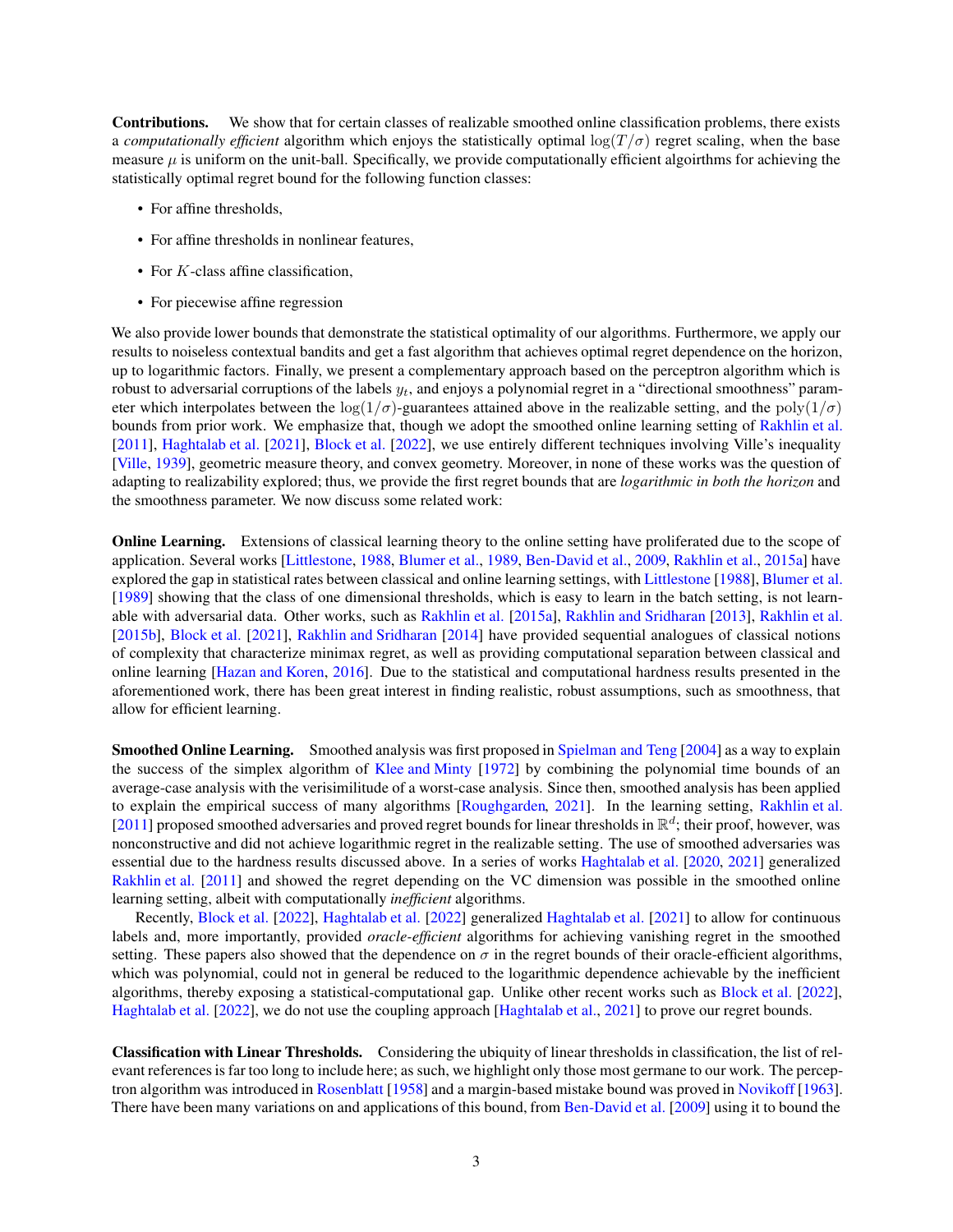Littlestone dimension of linear thresholds with margin to dealing with non-realizable samples [\[Crammer et al.,](#page-10-8) [2006,](#page-10-8) [Freund and Schapire,](#page-10-9) [1999](#page-10-9)]. To the best of our knowledge our work constitutes the first to explore the effect that a smoothed adversary has on the perceptron algorithm.

Disagreement Coefficient and Active Learning. Intuitively, our analysis is similar to works in active learning based on the disagreement coefficient [\[Hanneke,](#page-10-10) [2007,](#page-10-10) [2011,](#page-10-11) [Hanneke et al.](#page-10-12), [2014,](#page-10-12) [Wang](#page-12-1), [2011](#page-12-1)]. Indeed, as we shall see, our regret bounds arise by bounding the probability that a point falls into the disagreement region in a similar way as, for example, [Hanneke](#page-10-10) [\[2007\]](#page-10-10) controls the label complexity of active learning. We will note in Remark [3,](#page-6-2) however, that an approach grounded purely in the disagreement coefficient cannot hope to achieve regret logarithmic in  $\sigma$  in the smoothed setting. Indeed, our approach incorporates a finer understanding of the geometry, accomodated by the more limited scope of application of our techniques, which allows us to prove tight rates.

In Section [2,](#page-3-0) we setup the learning problem and introduce some necessary notions from convex geometry, as well as fixing notation. In Section [3,](#page-4-0) we highlight two technical results that form the foundation of our approach, before, as a warmup, applying them to the case of classification with linear thresholds in Section [4.](#page-6-0) In Section [5,](#page-7-1) we generalize beyond linear thresholds to allow for offset and nonlinear features. Finally, in Section [6,](#page-8-1) we move beyond binary classification by extending our results to K-class affine classification, piecewise affine regression, and noiseless contextual bandits.

## <span id="page-3-0"></span>2 Preliminaries

In this section, we provide basic definitions and setup the learning problem. We begin by defining a smooth distribution, as in [Block et al.](#page-10-2) [\[2022\]](#page-10-2), [Haghtalab et al.](#page-10-1) [\[2021](#page-10-1)]:

**Definition 1.** Let  $\mu$  be a probability measure on a measurable space X. For some  $0 < \sigma \leq 1$ , we say that a measure p on X is  $\sigma$ -smooth with respect to  $\mu$  if the likelihood  $\frac{dp}{d\mu} \leq \frac{1}{\sigma}$  is uniformly bounded.

We consider the smoothed online learning setting. First, a horizon  $T \in \mathbb{N}$  is fixed and a distribution  $\mu$  on X is chosen. For each step  $1 \le t \le T$ , Nature chooses a distribution  $p_t$ , possibly depending on the history, such that  $p_t$  is σ-smooth with respect to  $\mu$  and samples  $x_t \sim p_t$  as well as choosing some  $y_t \in \mathcal{Y}$ . The learner sees  $x_t$ , chooses  $\hat{y}_t$  and suffers loss  $\ell(\hat{y}_t, y_t)$ . Given a function class  $\mathcal F$  of functions mapping  $\mathfrak X \to \mathcal Y$ , the learner attempts to minimize regret, where regret is defined as:

$$
\text{Reg}_{T} = \sum_{t=1}^{T} \ell(\hat{y}_t, y_t) - \inf_{f \in \mathcal{F}} \sum_{t=1}^{T} \ell(f(x_t), y_t)
$$
\n(2.1)

In the sequel, for the sake of simplicity, we take  $\mathfrak{X} = \mathfrak{B}_1^d$  to be the unit ball,  $\mu = \mu_d$  to be the uniform measure on  $\mathfrak{B}_1^d$ , and  $\ell(\hat{y}_t, y_t) = \mathbb{I}(\hat{y}_t \neq y_t)$  to be the 0-1 loss.

**Remark 1** (Scaling of  $\sigma$ ). A natural example of a smoothed adversary is one that is allowed to place  $\hat{x}_t$  in a worst-case *manner, which gets perturbed by some small additive noise, chosen uniform on*  $ε \cdot B_1^d$ *, to become*  $x_t$ *; this adversary is* σ = ε d *smooth. For such situations, polynomial dependence on* σ *in the regret translates into something exponential in dimension.*

**Remark 2** (Other measures  $\mu$ ). Assuming the dominating measure  $\mu = \mu_d$  is not overly strong: if  $\mu$  is another *measure on*  $B_1^d$  for which  $\frac{d\mu}{d\mu_d} \ge c > 0$ , then, because our regret bounds are logarithmic in  $\sigma$ , our results will still *hold with an additive term of*  $\log(\frac{1}{c})$ .

For much of the paper, we assume that Nature is *realizable with respect to*  $\mathcal{F}$ , i.e., for some  $f^* \in \mathcal{F}$ ,  $f^*(x_t) = y_t$ for all  $1 \le t \le T$ . In this case,  $\text{Reg}_T$  is just a mistake bound:  $\text{Reg}_T = \sum_{t=1}^T \mathbb{I}\{\hat{y}_t \ne y_t\}$ . The foundations of our analysis consider the class of linear threshold classifiers

$$
\mathcal{F}_{\text{lin}}^d := \left\{ x \mapsto \text{sign}(\langle w, x \rangle) | w \in \mathcal{B}_1^d \right\} \tag{2.2}
$$

We identify  $\mathcal{F}^d_{lin}$  with the set of w's defining it, so that we may treat it as, itself, a subset of  $\mathcal{B}_1^d$ ; other function classes are similarly identified with their parameters (without further comment).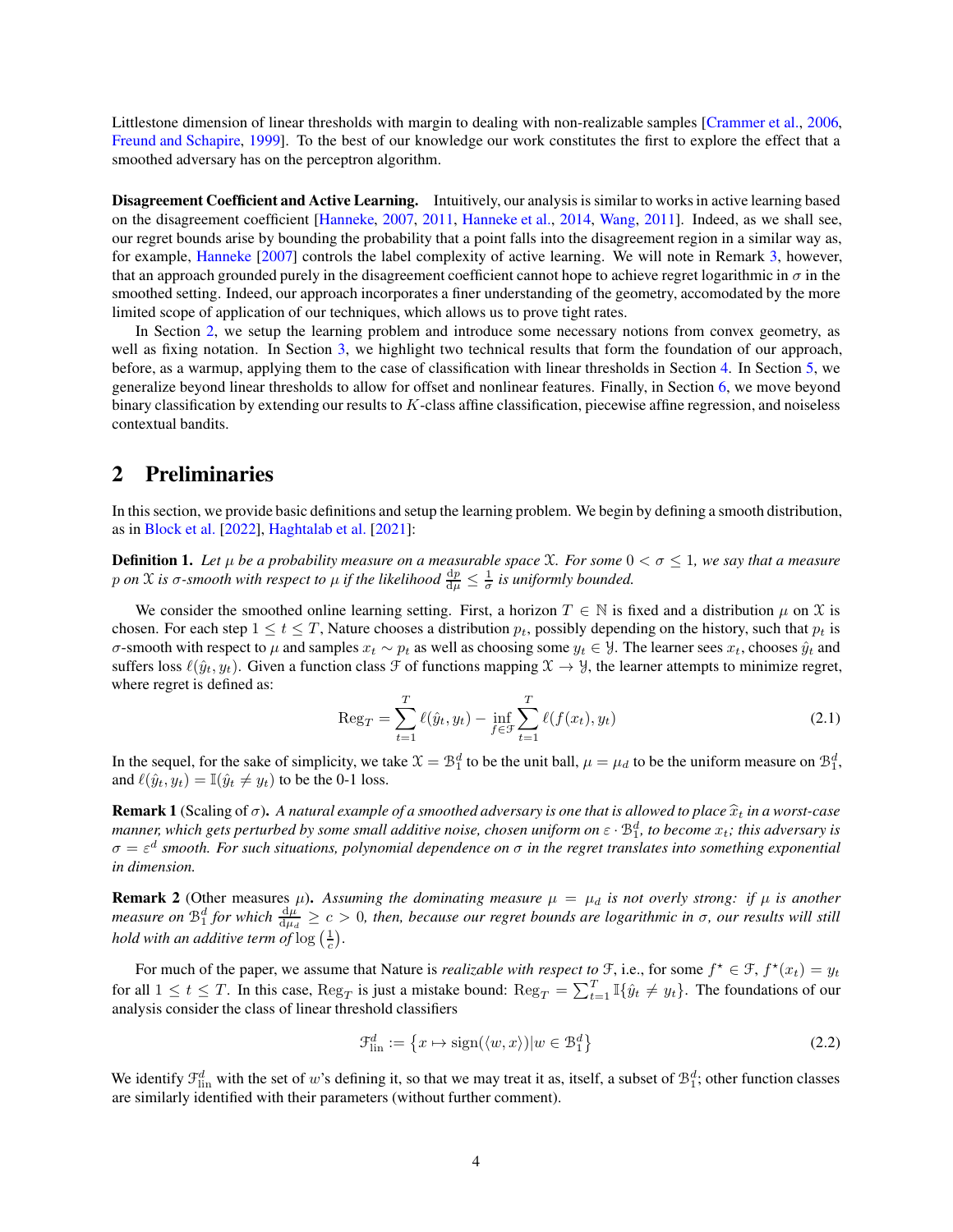At the core of our base algorithm is the computation of the *John ellipsoid* [\[John](#page-11-12), [1948](#page-11-12), [Ball et al.,](#page-10-13) [1997](#page-10-13)], the maximal volume ellipsoid contained in a convex body.<sup>[1](#page-4-3)</sup> It is well-known that given a polytope in  $\mathbb{R}^d$ , the John ellipsoid can be computed in time polynomial in  $d$  and the number of faces [\[Boyd and Vandenberghe,](#page-10-14) [2004](#page-10-14)]. In particular, we compute the John ellipsoid of the *version space*,  $\mathcal{F}_t$ , where for any time t, we let  $\mathcal{F}_t = \{f \in \mathcal{F}_{\text{lin}}^d | f(x_s) =$  $y_s$  for all  $s < t$ , which is a polytope with  $t \leq T$  faces. An important concept in our analysis is the notion of *Hausdorff measure*, which generalizes the standard notions of volume and surface area in  $\mathbb{R}^d$ ; we will denote the k-dimensional Hausdorff measure (see Definition [18\)](#page-15-3) by  $\mathrm{vol}_k(\cdot)$ . More detail on both the John ellipsoid and the Hausdorff measure can be found in Appendix [B.](#page-15-0)

**Notation.** For a set  $\mathcal{U} \subset \mathbb{R}^d$ , we denote by  $\partial \mathcal{U}$  its boundary. We let  $\mathcal{B}_r^d$  denote the ball of radius r around the origin in  $\mathbb{R}^d$  and let  $S^{d-1} = \partial B_1^d$ . Letting  $\Gamma$  denote the  $\Gamma$ -function, let  $\omega_d = \frac{\pi^{d/2}}{\Gamma(d/2+1)}$  denote the volume of  $\mathcal{B}_1^d$  and let  $\mu_d$ denote the uniform measure on  $\mathcal{B}_1^d$  normalized to be a probability measure. If  $\phi : \mathbb{R}^n \to \mathbb{R}^m$  is Lipschitz, we denote the Jacobian by  $D\phi$ . Lastly, we use " $\lesssim$ " to denote inequality up to universal, problem-independent constants.

## <span id="page-4-0"></span>3 The Technical Workhorses

In this section we introduce the two key workhorse results that provide the technical foundation for the rest of the paper. The first result is a purely probabilistic statement that we use as a blackbox throughout the paper to turn probabilistic and geometric theorems into regret bounds in the realizable, smoothed online learning setting. The second result is a geometric statement that allows us to apply the black box regret bound to the case of classification with affine thresholds.

### <span id="page-4-1"></span>3.1 An Abstract Decay Analysis

We begin with an abstract, technical result that will form the basis for all of our regret bounds. We first introduce the following definition:

**Definition 2.** Let  $\mu$  be a measure on some set  $\lambda$  and let  $\ell_t : \lambda \to \{0,1\}$  be a sequence of loss functions. For  $R > 0$ *and*  $0 < c < 1$ *, we say that the sequence*  $(\ell_t, z_t)$  *satisfies*  $(R, c)$ *-geometric decay with respect to*  $\mu$  *if there exists a sequence of nonnegative numbers*  $R_t$  *with*  $R_1 = R$  *satisfying the following two properties:* 

- *1. For all t,*  $\mu({z : \ell_t(z) = 1}) \leq R_t$ .
- *2. For any t such that*  $\ell_t(z_t) = 1$ *, we have*  $R_{t+1} \leq cR_t$ *.*

To motivate this admittedly abstract definition, consider the case of online classification with thresholds  $f_\theta(x)$  =  $sign(x - \theta)$  from the introduction, with  $\mu$  uniform on  $[0, 1] \times {\pm 1}$  (note that this does not precisely fit into the linear setting described above due to the offset); take  $z_t = (x_t, y_t)$  and  $\ell_t(z_t) = \mathbb{I}[\hat{y}_T \neq y_t]$ , where the learner predicts  $\hat{y}_t$  at each time t. By realizability,  $\ell_t(z) = 1$  only when  $x_t$  falls in the "region of disagreement," i.e. the interval the rightmost  $x_s$  labelled  $-1$  and the leftmost  $x_s$  labelled 1. To see why this is true, note that the "version space," i.e., the set of thresholds that correctly classify all the data so far, is exactly this interval; for us to make a mistake, there must be two functions in the version space that disagree on  $x_t$ , which can only happen if  $x_t$  itself is in the version space. If the learner denotes by  $w_t$  the midpoint of the region of disagreement, then any mistake forces the version space, and thus the disagreement region, to shrink by a factor of 2. We see then that  $(\ell_t, z_t)$  satisfy  $(1, \frac{1}{2})$ -geometric decay with respect to the uniform measure.

If the adversary were constrained to choose  $x_t \sim \mu$  at each time step, it is intuitive that we should not expect many mistakes to be made because, after any mistake, the probability that we make a mistake in some future interval decreases. In the following result, we show that this intuition holds in the more general smoothed setting:

<span id="page-4-2"></span>**Lemma 3** (Abstract Decay Lemma). *Suppose that a sequence*  $(\ell_t, z_t)$  *satisfies*  $(R, c)$ -geometric decay with respect to *some*  $\mu$  *on*  $\mathbb{Z}$ *, and that for all t, there is some*  $p_t$  *that is*  $\sigma$ *-smooth with respect to*  $\mu$  *and*  $z_t \sim p_t$ *. Then for all*  $T \in \mathbb{N}$ *,* 

<span id="page-4-3"></span><sup>&</sup>lt;sup>1</sup>Some authors refer to the minimal volume ellipsoid *containing* a convex body as the John ellipsoid.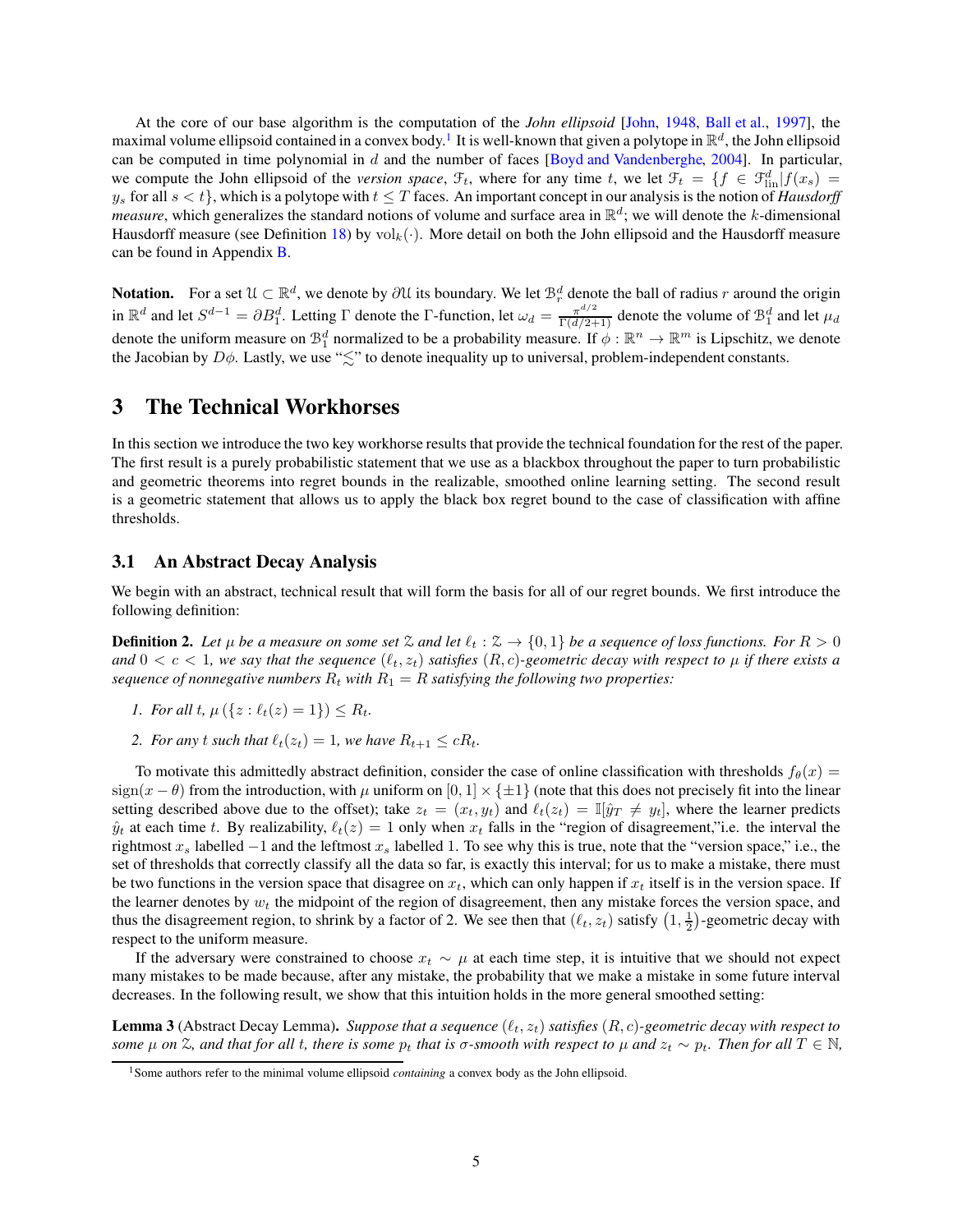*with probability at least*<sup>[2](#page-5-2)</sup> 1  $\delta$ *,* 

$$
\sum_{t=1}^{T} \ell_t(z_t) \le 4 \frac{\log\left(\frac{2TR}{\sigma \delta}\right)}{\log\left(\frac{1}{c}\right)} + \frac{e-1}{1-\sqrt{c}}.\tag{3.1}
$$

*Proof Sketch.* We break our analysis into epochs whose lengths  $h_m$  are tuned at the end of the proof. We then consider a sequence of stopping times  $\tau_m$  that count the number of epochs of length  $h_m$  we experience in between the  $(m-1)^{st}$ and  $m^{th}$  time that  $\ell_t = 1$ . We then show that if  $h_m$  is not too large relative to the Probability that  $\ell_t = 1$ , then  $\tau_m - \tau_{m-1}$  is large with high probability and apply Ville's inequality [\[Ville,](#page-11-2) [1939\]](#page-11-2) to conclude that if  $m_T$  is the maximal epoch-index m such that  $\tau_m \leq T$ , then  $m_T$  cannot be too large. We again apply Ville's inequality to show that if  $h_m$  is not too large then the probability of multiple mistakes per epoch is small. Because of the geometric decay property, the probability that  $\ell_t = 1$  decreases exponentially in the number of mistakes and thus we may let  $h_m$  grow exponentially in m and still not be too large to apply the above argument. We then conclude by noting that if  $h_m$  are growing exponentially in m then  $m<sub>T</sub>$  has to be logarithmic in T. The details can be found in Appendix [C.1.](#page-17-1)

If we return to the above example of online classification with thresholds, we see that Lemma [3](#page-4-2) immediately yields the first regret bound for realizable, smoothed online learning with thresholds that is logarithmic both in the horizon  $T$ and the smoothness parameter  $\sigma$ . The intuition gleaned from one-dimensional thresholds that geometric decay suffices to ensure logarithmic regret will be key to the more general regret bounds we exhibit below.

### <span id="page-5-0"></span>3.2 A Volumetric Lemma

In the previous section, we saw that in the setting of realizable, smoothed online classification with one-dimensional thresholds, the learner can force the indicator of a mistake at time  $t$  to satisfy geometric decay; our second workhorse result will allow us to extend this fact to higher dimensions. In the case of thresholds in the unit interval, the key intuition leading to geometric decay was the fact that the disagreement region was exactly the version space and thus shrinking the version space tautologically shrank the disagreement region as well. In higher dimensions the situation is significantly more complicated. We have the following result:

<span id="page-5-1"></span>**Lemma 4.** Let  $x_1, \ldots, x_t \in \mathcal{B}_1^d$  and suppose that  $y_1, \ldots, y_t$  are realizable with respect to  $\mathcal{F}_{\text{lin}}^d$ . Define the disagree*ment region*

$$
D_t := \left\{ x \in \mathcal{B}_1^d \mid \text{there exist } f, f' \in \mathcal{F}_t \text{ such that } f(x) \neq f'(x) \right\} \tag{3.2}
$$

*where*  $\mathcal{F}_t$  *is the version space, defined in Section [2.](#page-3-0) Then, recalling that*  $\partial \mathcal{F}_t$  *is the boundary of*  $\mathcal{F}_t$ *,* 

$$
\mu_d(D_t) \le 2 \cdot 4^{d-1} \mu_d(\mathcal{F}_t) + \frac{4^{d+1}}{\omega_d} \operatorname{vol}_{d-1}(\partial \mathcal{F}_t). \tag{3.3}
$$

Note that by controlling the size of  $D_t$  by that of  $\mathcal{F}_t$ , Lemma [4](#page-5-1) is a direct generalization of the one-dimensional case; however, in contradistinction to that setting, the proof is much more difficult and the bound includes an extra term corresponding to the surface area of  $\mathcal{F}_t$ , which is unavoidable in general. The full proof is in Appendix [C.2,](#page-19-0) but we summarize the key points here. Though the conclusion of Lemma [4](#page-5-1) is intuitive, it requires significant technical effort to prove.

*Proof Sketch of Lemma [4.](#page-5-1)* We first note that  $D_t$  is contained in the set of points x such that there is some  $w \in \mathcal{F}_t$  with  $\langle w, x \rangle = 0$ ; thus the conclusion of Lemma [4](#page-5-1) reduces to a geometric statement about the volume of the set of points orthogonal to at least one point in a given set can be. It may seem like this should "obviously" be the volume of a  $(d-1)$ -dimensional ball multiplied by the volume of  $\mathcal{F}_t$ , but this is false: if  $\mathcal{F}_t$  is the equator of the sphere  $S^{d-1}$ , then  $\mu_d(\mathcal{F}_t) = 0$ , but the set of points orthogonal to at least one point in  $\mathcal{F}_t$  is the entirety of  $\mathcal{B}_1^d$ . Ruling out this pathology requires several steps, including a covering argument to reduce to the case where  $\mathcal{F}_t$  is a ball, and application of (a generalized) Steiner's formula, and a deep geometric fact called Weyl's Tube Formula [\[Weyl,](#page-12-2) [1939,](#page-12-2) [Gray,](#page-10-15) [2003](#page-10-15)] that governs how much volume we can add to  $\mathcal{F}_t$  by "fattening" to include all points distance at most  $\varepsilon$  from  $\mathcal{F}_t$ .

<span id="page-5-2"></span> $<sup>2</sup>$  Here, as in the rest of the paper, we made no effort to optimize constants. We include them only to demonstrate that they are not unreasonably</sup> large.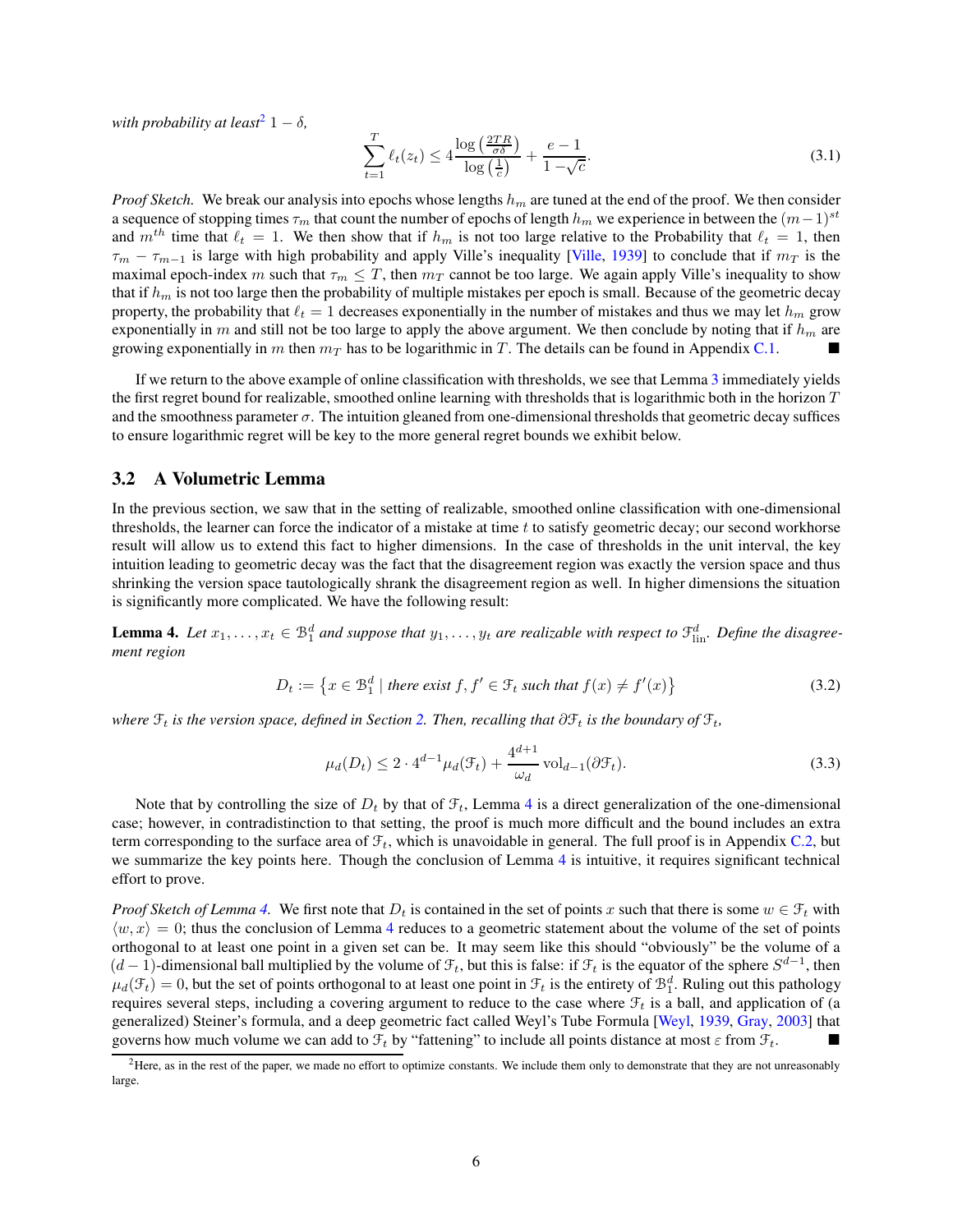Algorithm 1 Binary Classification with Linear Thresholds

1: **Initialize**  $\mathcal{W}_1 = \mathcal{B}_1^d$ ,  $w_1 = \mathbf{e}_1$ 2: for  $t = 1, 2, ...$  do 3: **Recieve**  $x_t$ , and **predict**  $\hat{y}_t = \text{sign}(\langle w_t, x_t \rangle)$ , (*\** self.classify( $x_t$ ))<br>4: **Update**  $\mathcal{W}_{t+1} = \mathcal{W}_t \cap \{w \in \mathcal{B}_1^d | \langle w, x_t y_t \rangle \ge 0\}$ 4: **Update**  $W_{t+1} = W_t \cap \{w \in \mathcal{B}_1^d | \langle w, x_t y_t \rangle \geq 0\}$ 5: **if**  $\hat{y}_t \neq y_t$  then (**\*** self.errorUpdate $(x_t)$ )<br>
6:  $w_{t+1} \leftarrow \text{JohnEllpsoidCenter}(\mathcal{W}_{t+1})$ 6:  $w_{t+1} \leftarrow \text{JohnEllpsoidCenter}(\mathcal{W}_{t+1})$ <br>7: **%** returns center of John Ellpsoid of 7: **% returns center of John Ellpsoid of given convex body**

## <span id="page-6-3"></span><span id="page-6-0"></span>4 Warmup with Linear Classification

<span id="page-6-1"></span>In this section, we begin to apply our results from Section [3](#page-4-0) to get tight regret bounds with computationally efficient algorithms for learning halfspaces in the realizable, smoothed online setting:

**Theorem 5.** Let  $\mu$  be the uniform measure on  $\mathcal{B}_1$ . Suppose that we are in the smoothed, realizable online learning *setting, where the adversary samples*  $x_t$  *from a distribution that is*  $\sigma$ -*smooth with respect to*  $\mu$ *. If we predict*  $\hat{y}_t$ *according to Algorithm [1,](#page-6-3) then for all horizons*  $T$ *, with probability at least*  $1 - \delta$ *,* 

$$
\operatorname{Reg}_T \le 136d \log(d) + 34 \log\left(\frac{T}{\sigma \delta}\right) + 56. \tag{4.1}
$$

**Computational Efficiency.** The subroutine **JohnEllpsoidCenter**( $W_{t+1}$ ) can be run in time polynomial in T and d by solving a Semi-definite Program (SDP) [\[Boyd and Vandenberghe,](#page-10-14) [2004](#page-10-14), [Primak and Kheyfets](#page-11-13), [1995\]](#page-11-13). Note that we change our predictor  $f_t$  only at the times t that we make a mistake; thus, the number of calls to the SDP is also logarithmic in  $T$ .

*Proof Sketch of Theorem* [5.](#page-6-1) We apply Lemma [3](#page-4-2) with  $z_t = (x_t, y_t)$  and  $\ell_t(z) = \mathbb{I}[\hat{y}_t \neq y_t]$ . In order to do this we need to show that  $\ell_t$  satisfies  $(R, c)$  geometric decay, which amounts to finding a geometrically decreasing sequence of upper bounds on  $\mu(D_t)$ . By Lemma [4,](#page-5-1) it will suffice to provide such bounds on both  $\mu(\mathcal{F}_t)$  and vol $_{d-1}(\partial \mathcal{F}_t)$ , which is where the specific choice of  $w_t$  becomes important. It is now classical [\[Tarasov et al.,](#page-11-14) [1988,](#page-11-14) [Khachiyan](#page-11-15), [1990](#page-11-15)] that if a polytope is cut by a hyperplane through the center of its John ellipsoid then both halfs have John ellipsoids whose volumes are at most  $\frac{8}{9}$  times the volume of the original ellipsoid; as we know that  $\mathcal{F}_t \subset d \cdot \mathcal{E}_t$  [\[John](#page-11-12), [1948](#page-11-12)], where  $\mathcal{E}_t$ is the John ellipsoid of  $\mathcal{F}_t$ , we see that  $\mu(d \cdot \mathcal{E}_t)$  is an upper bound on  $\mu(\mathcal{F}_t)$  that decreases by  $\frac{8}{9}$  every time we make a mistake. The true utility of the center of the John ellipsoid is that it also allows us to show that  $\partial \mathcal{F}_t$  decreases by a constant factor. Indeed, we show that vol<sub>d−1</sub>( $\partial \mathcal{F}_t$ ) ≤ vol<sub>d−1</sub>( $\partial \mathcal{E}_t$ ) using a simple projection argument; we then apply a result of [Rivin](#page-11-16) [\[2007](#page-11-16)] to bound the size of  $\partial \mathcal{E}_t$  by  $\mu(\mathcal{E}_t)$ . The details are in Appendix [D.](#page-21-0)

**Importance of the John's Ellipsoid.** We show in Appendix [D.3](#page-23-0) that arbitrary predictions  $y_t = \tilde{f}_t(x_t)$ , for  $\tilde{f}_t \in \mathcal{F}_t$ in the version space, can guarantee  $1/\sigma$ -regret at best. Hence, selecting the correct  $w_t$  is key. One natural choice of  $w_t$ is the Chebyshev center of  $\mathcal{F}_t$  [\[Elzinga and Moore](#page-10-16), [1975\]](#page-10-16), equivalent to a max-margin estimator; unfortunately it need not decrease the volume sufficiently if  $\mathcal{F}_t$  is too 'pointy.' Another choice, the centroid of  $\mathcal{F}_t$ , ensures decrease of the *polytope*'s volume, but is #P-hard to compute [\[Rademacher,](#page-11-17) [2007](#page-11-17)], and does not ensure decay of the surface area. The former problem can be accomodated with a sampling scheme [\[Bertsimas and Vempala,](#page-10-17) [2004\]](#page-10-17), but the latter is critical. In contrast, the center of the John ellipsoid controls the decay of both  $\mathcal{F}_t$  and its boundary.

<span id="page-6-2"></span>Remark 3 (*Disagreement Coefficient*). Our analysis is similar in spirit to the disagreement-coeffcient analysis of active learning [\[Hanneke,](#page-10-10) [2007](#page-10-10)], which also exhibits geometric decay of the disagreement region  $D_t$ . The key difference is that the latter applies to *any algorithm* that selects a classifier from the version space  $\mathcal{F}_t$  at each time t. Again, as shown in Appendix [D.3,](#page-23-0) no such analysis can recover a better than  $1/\sigma$ -regret bound. The culprit is that disagreementcoefficient arguments ensure that  $D_t$  shrink only *probabilistically* under samples  $x_t \sim \mu$ , and this probability may shrink by a factor of  $\sigma$  in the smoothed-online setting. In contrast, our choice of classifier as the center of the John's ellipsoid ensures a *deterministic* decay of the disagreement region whenever a mistake is made.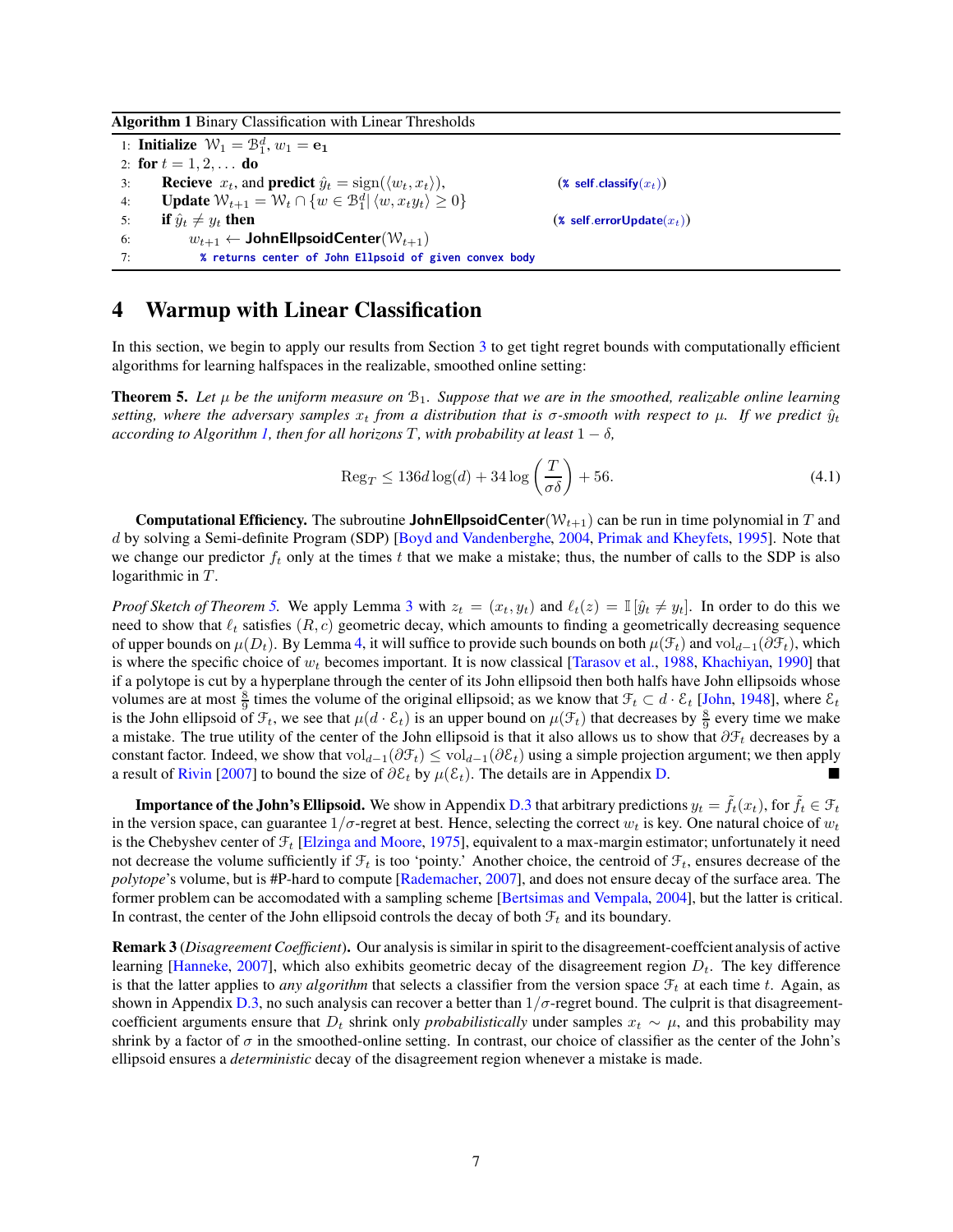<span id="page-7-3"></span>Lower Bound. Before we move on to the more complicated settings, we note that this regret bound is tight up to a logarithmic factor in d. A proof of the following proposition, based on Ville's inequality, can be found in Appendix [D.](#page-21-0)

Proposition 6. *Suppose that we are in the situation of Theorem [5.](#page-6-1) Then there is a realizable adversary such that any classifier experiences*

$$
\mathbb{E}\left[\text{Reg}_T\right] \ge \Omega\left(d + \log\left(T/\sigma\right)\right). \tag{4.2}
$$

### <span id="page-7-0"></span>4.1 Smoothed classification via the Perceptron algorithm

Next, we present a guarantee for the classical Perceptron algorithm [Rosenblatt](#page-11-10) [\[1958](#page-11-10)], which requires a much weaker notion of smoothness. We say that the adversary satisfies  $\sigma_{\text{dir}}$  directional smoothness if, for any fixed  $w \in S^{d-1}$ , it holds that for all t,  $\langle x_t, w \rangle$  is  $\sigma_{\text{dir}}$ -smooth with respect to the Lebesgue measure on the real line. As we explain in Example [2](#page-43-1) in Appendix [G,](#page-43-0) the directional smoothness  $\sigma_{\text{dir}}$  can be nontrivial even when the smoothness parameter  $\sigma = 0$ . We now show that the perceptron satisfies the following mistake bound under directional smoothness.

<span id="page-7-5"></span>**Theorem 7.** Fix any  $w^* \in S^{d-1}$  and  $b^* \in \mathbb{R}$ . And suppose that the adversary satisfies  $\sigma_{\text{dir}}$ -directional smoothness. *Then, with probability*  $1 - \delta$ *, the online Perceptron (Algorithm [9](#page-44-1) in Appendix [G\)](#page-43-0) satisfies* 

$$
\operatorname{Reg}_{T} = \sum_{t=1}^{T} \mathbb{I}\{\hat{y}_{t} \neq y_{t}\} \lesssim (T/\sigma_{\text{dir}})^{\frac{2}{3}} \cdot (N_{\text{err}}(w^{\star}, b^{\star}))^{\frac{1}{3}} + \log(\lceil \log T \rceil / \delta),
$$

where  $N_{\text{err}}(w^*, b^*) = 1 + \sum_{i=1}^T \mathbb{I}\{y_t \neq \text{sign}(b^* + \langle w^*, x_t \rangle)\}\)$  *controls deviation from realizability.* 

For simplicity, Theorem [7](#page-7-5) is stated relative to a *fixed*  $w^* \in S^{d-1}$  and  $b^* \in \mathbb{R}$ ; *uniform* bounds can be derived via a covering argument, at the expense of an additive  $d \log(T / \delta \sigma_{\text{dir}})$  term in the error bound. Unlike other algorithms proposed in this paper, Theorem [7](#page-7-5) accomodates possibly non-realizable adversaries. It is also slightly more computationally expedient, not requiring the computation of the center of a John's ellipsoid. In contrast, its bound is polynomial in T and  $1/\sigma_{\rm dir}$  $1/\sigma_{\rm dir}$ , rather than logarithmic in T and  $1/\sigma$ . There are situations where Algorithm 1 performs exponentially better than the Perceptron approach: suppose  $x_t$  is uniform on an  $\varepsilon$ -ball whose center is chosen by the adversary. Then we have  $\sigma = \varepsilon^{-d}$  and so Theorem [5](#page-6-1) implies that the John ellipsoid approach gives regret that scales as  $O(d \log(d/\varepsilon) + \log(T))$ , whereas  $\sigma_{\text{dir}} \approx 1/\varepsilon$  and so Theorem [7](#page-7-5) only ensures regret that is polynomial in  $\varepsilon$ . For further comparison, consult Remark [4](#page-43-2) in Appendix [G.](#page-43-0)

## <span id="page-7-1"></span>5 Beyond the Linear Case

While the results of Section [4](#page-6-0) are technically interesting and have broad applications, they are limited to the specific linear setting. In this section, we show how our results can be extended, first to the more general affine setting, where the decision boundaries do not have to go through the origin, and then to a more general regime where we do not require linear decision boundaries.

### <span id="page-7-2"></span>5.1 Affine Classification

Our first generalization of Theorem [5](#page-6-1) is to the setting where we allow our decision boundaries to be offset. Thus instead of assuming realizability with respect to  $\mathcal{F}^d_{lin}$ , we will assume that the adversary isrealizable with respect to

<span id="page-7-6"></span>
$$
\mathcal{F}_{\text{aff}}^d = \left\{ x \mapsto \text{sign}(\langle w, x \rangle + b) | w \in \mathcal{B}_1^d \text{ and } b \in \mathbb{R} \right\}. \tag{5.1}
$$

<span id="page-7-4"></span>We have the following result:

**Corollary 8.** Let  $\mu$  be the uniform measure on  $\mathcal{B}_1^d$  and suppose that we are in the smoothed online learning setting, *where the adversary samples*  $x_t$  *from a distribution that is* σ-smooth with respect to μ. Suppose that the adversary is re*alizable with respect to the function class* F d aff *defined in* [\(5.1\)](#page-7-6)*. Then Algorithm [3](#page-27-0) in Appendix [E.1](#page-25-1) is a computationally* efficient algorithm for choosing  $f_t \in \mathcal{F}_{\rm aff}^d$  such that for all  $T$ , with probability at least  $1-\delta$ , it holds that

$$
\operatorname{Reg}_T \le 268d \log(d) + 34 \log(T/(\sigma\delta)) + 56.
$$

As  $\mathcal{F}_{\text{lin}}^d \subset \mathcal{F}_{\text{aff}}^d$ , the lower bound of Proposition [6](#page-7-3) holds and Corollary [8](#page-7-4) is tight up to a factor logarithmic in dimension. The proof is given in Appendix [E.1](#page-25-1) and proceeds by reducing to the linear setting of Theorem [5](#page-6-1) by imbedding the problem into an online learning problem with contexts  $\tilde{x}_t \in \mathbb{R}^{d+1}$ , carefully randomized so as to preserve their smoothness with respect to  $\mu_{d+1}$ .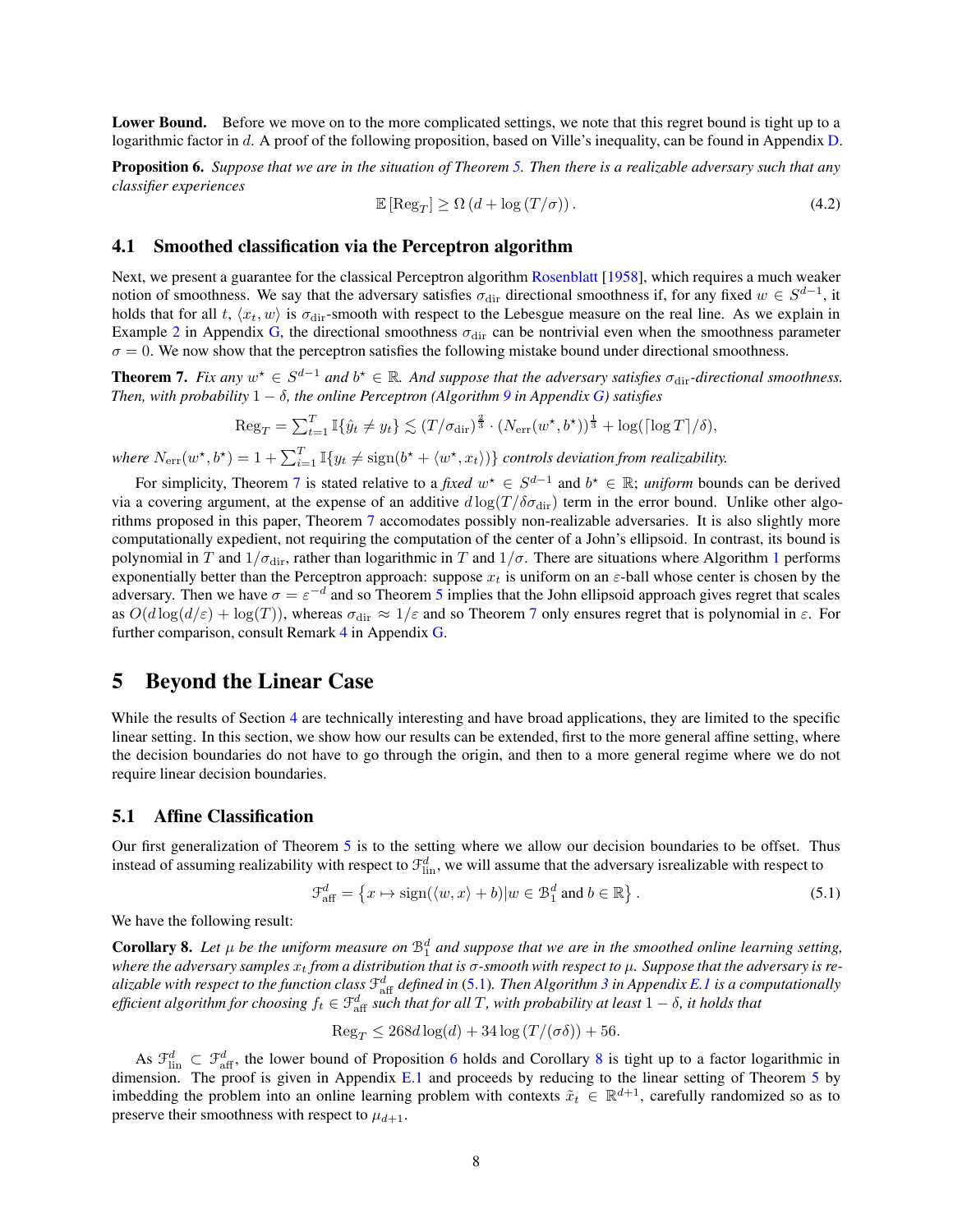### <span id="page-8-0"></span>5.2 Linear Classification Under a Feature map

One limitation of the above discussion has been the assumption of linearity, which can be overly strong in many cases. In this section, we weaken this assumption in two ways. First, we show that if we transform the features with a wellbehaved function, then we may still apply our above machinery. Second, we will show that our approach actually generalizes to polynomial decision boundaries through an elegant reduction. In both cases, the key technical challenge is to show that our transformed features remain smooth with respect to the uniform measure on a ball. Note that it is immediate that  $\phi(x_t)$  is smooth with respect to  $\phi_\star \mu_d$ ; in order to apply our results, however, we require smoothness with respect to the uniform measure. As it is not true that  $\phi_\star \mu_d$  is smooth with respect to  $\mu_d$  for general  $\phi$ , we require additional assumptions. We have the following result:

<span id="page-8-2"></span>**Theorem 9.** Let  $\phi: \mathbb{B}_1^d \to \mathbb{B}_1^d$  be a function such that each coordinate function,  $\phi_i: \mathbb{R} \to \mathbb{R}$  satisfies  $\phi'_i(u) \ge \alpha$  for *some*  $\alpha > 0$ *. If we run Algorithm [4](#page-27-1) in Appendix [E.2](#page-26-0) then, for all T, with probability at least*  $1 - \delta$ *, it holds that* 

$$
\operatorname{Reg}_T \le 136d \log \left( d/\alpha \right) + 34 \log \left( T/(\sigma \delta) \right) + 56.
$$

Algorithm [4,](#page-27-1) the algorithm that achieves the above regret bound, is actually quite simple as it just runs Algorithm [1](#page-6-3) on the data sequence  $(\phi(x_t), y_t)$ . A proof of a more general result, which applies to a larger class of maps  $\phi$ , is available in Appendix [E.2.](#page-26-0) Even in the setting of Theorem [9,](#page-8-2) though, standard transformations like the sigmoid already apply.

<span id="page-8-3"></span>We now turn to the more challenging case of polynomial features. We have the following result:

**Theorem 10.** Let  $\phi$  :  $\mathcal{B}_1^d \to \mathcal{B}_1^m$  be an L-Lipschitz function whose coordinates are polynomials of degree at most  $\ell$ *in the coordinates of*  $x \in \mathbb{B}_1^d$ . Suppose that we are in the smoothed online learning setting where the  $x_t$  are  $\sigma$ -smooth with respect to  $\mu_d$  and the  $y_t$  are realizable with respect to  $\mathfrak{f}_{\rm lin}^m\circ\phi$ . Suppose further that the Jacobian of  $\phi$  satisfies *for some*  $\alpha > 0$ *,* 

$$
\det \left( \mathbb{E}_{x \sim \mu_d} \left[ D\phi(x) D\phi(x)^T \right] \right) \ge \alpha^2.
$$

*Then Algorithm [5](#page-30-0) in Appendix [E.3](#page-28-0) is a computationally efficient algorithm such that for all T*, with probability at least  $1 - \delta$ ,

$$
\operatorname{Reg}_T \lesssim m \log(m) + \log\left(\frac{1}{\alpha}\right) + \ell^2 m^2 d \log^2\left(\frac{d\ell TL}{\sigma \delta}\right).
$$

Algorithm [5](#page-30-0) is a bit more complicated than simply applying Algorithm [1](#page-6-3) to  $(\phi(x_t), y_t)$  because if  $d \leq m$ , then  $\phi(x_t)$  can never be smooth with respect to  $\mu_m$  by dimension constraints. To escape this difficulty, we define a "metapoint,"  $\overline{x}_{\tau}$ , which is the average of  $\phi(x_t)$  for multiple different t. To understand why this might fix the problem, consider the identity imbedding of  $S^{d-1} \subset \mathcal{B}_1^d$ : if we sample x uniformly on  $S^{d-1}$ , then the law of x will not even be absolutely continuous with respect to  $\mu_d$  but if we sample two points  $x, x' \sim S^{d-1}$  then their average *is* absolutely continuous with respect to  $\mu_d$  but if we sample two points  $x, x' \sim S^{d-1}$  then their average continuous with respect to  $\mu_d$ . We note that the conditions on  $\phi$  are fairly mild due to the logarithmic dependence on both the Lipschitz constant and the lower bound on the determinant, which is typically no less than exponentially small in  $d$  and  $m$ .

*Proof Sketch of Theorem [10.](#page-8-3)* Algorithm [5](#page-30-0) proceeds initially in a similar way to Algorithm [1:](#page-6-3) we maintain a version space  $\mathcal{F}_t \subset \mathcal{F}_{\text{lin}}^m$  that gets updated every round and, when we change  $w_t$ , we set it to be the center of the John ellipsoid of the version space. In contradistinction to the earlier algorithm, however, we do not update  $w_t$  every time we make a mistake. Instead, for some parameter p, we wait until we have misclassified a label p times, i.e., we guessed  $-1$ but  $y_t$  was 1 p times (or the reverse) and construct  $\overline{x}_{\tau}$  to be the average of the  $\phi(x_t)$  for each of these p mistakes. Using a novel anti-concentration bound for determinants of certain random matrices (Proposition [41\)](#page-31-1) as well as some techniques from geometric measure theory (Proposition [40\)](#page-31-0), we show that  $\overline{x}_{\tau}$  is smooth with respect to  $\mu_m$ . We then apply the abstract decay lemma (Lemma [3\)](#page-4-2) in much the same way as we did in the proof of Theorem [5.](#page-6-1) The details are in Appendix [E.3.](#page-28-0)

## <span id="page-8-1"></span>6 Beyond Binary Classification

In the previous sections, we restricted our focus to binary classification; in this section we expand our scope to a K-class setting and then further extend to a regression setting. Our results for the regression setting, combined with the reduction of [Foster and Rakhlin](#page-10-18) [\[2020](#page-10-18)], are applied to the setting of contextual bandits in Appendix [A.](#page-13-0)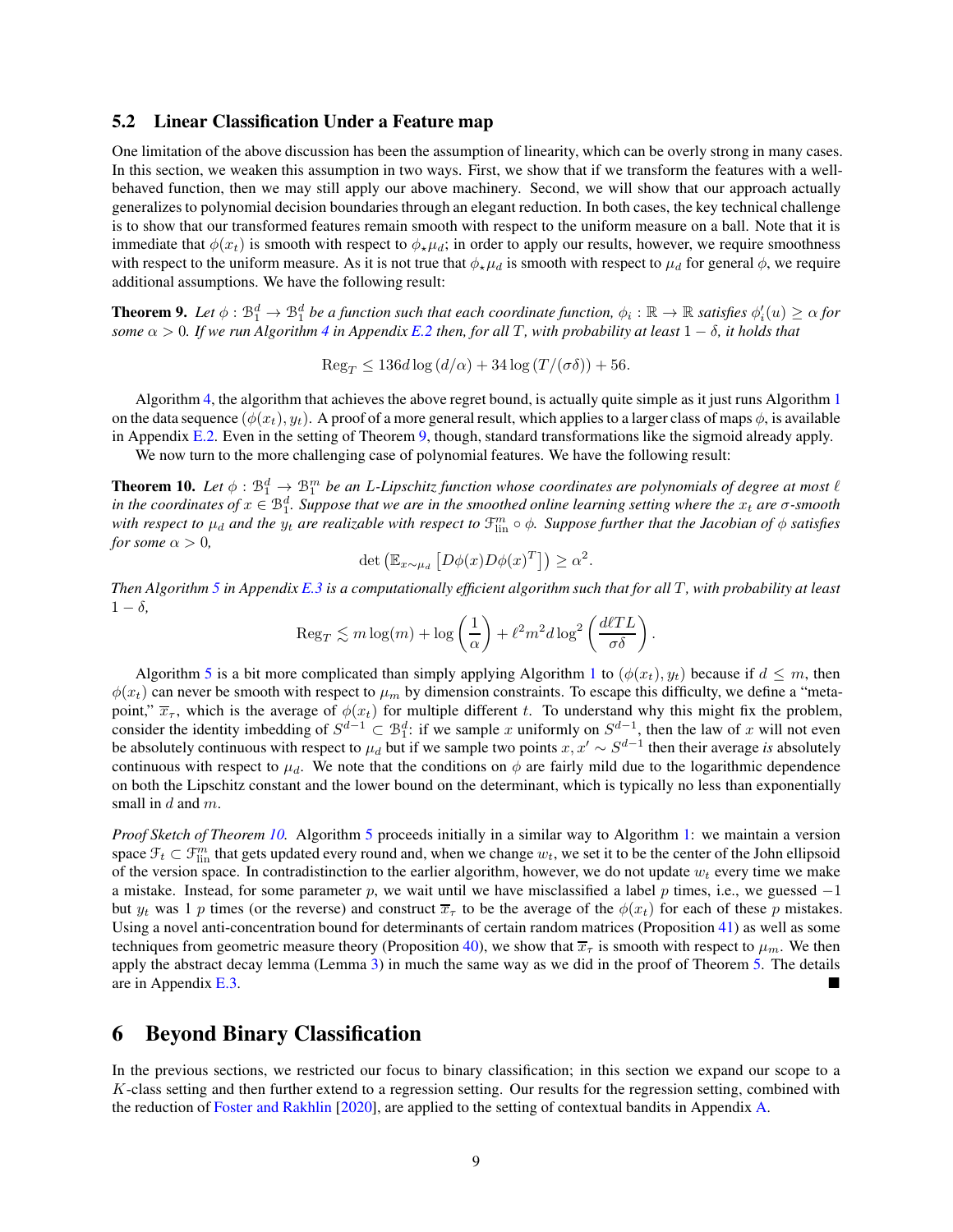#### <span id="page-9-0"></span>6.1 Multi-Class Classification

We first generalize our results to multi-class classification. The targets are  $y_t \in [K]$  some fixed K and classifications are assigned by maximum inner-product:<sup>[3](#page-9-4)</sup>

<span id="page-9-5"></span>
$$
\mathcal{F}_{K\text{-lin}}^d = \{x \mapsto f_{\mathbf{w}}(x) = \underset{1 \le i \le K}{\arg \max} \langle w^i, x \rangle \mid \mathbf{w} = (w^1, \dots, w^K) \in \left(\mathcal{B}_1^d\right)^K\}.
$$
\n(6.1)

Our algorithm is a direct reduction to binary classification. For each  $i < j$ , we maintain an instance  $\mathcal{A}_{\text{bin}}^{(i,j)}$  of Algo-rithm [1](#page-6-3) which makes binary predictions  $\hat{y}_t^{(i,j)}$  of  $y_t^{(i,j)} = \text{sign}(\langle w_\star^i - w_\star^j, x_t \rangle)$ . We then set our K-class prediction  $\hat{y}_t$ as the first index *i* for which  $\hat{y}_t^{(i,j)} = 1$  for all  $j > i$ . The key insight is that, even though the learner does not recieve feedback on *all*  $\hat{y}_t^{(i,j)}$  in this way, we can always assign a mistake  $\hat{y}_t = y_t$  to an error  $y_t^{(i,j)} \neq \hat{y}_t^{(i,j)}$  for *some*  $i < j$ . Formal pseudocode is given Algorithm [6](#page-38-2) and a proof of the following regret bound is given Appendix [F.1.](#page-36-1)

<span id="page-9-2"></span>Theorem 11. *Suppose we are in the realizable, smoothed, online learning setting where the adversary is realizable* with respect to the  $\mathfrak{F}^d_{K\text{-lin}}$  in [\(6.1\)](#page-9-5). Then, then for all  $T$ , with probability at least  $1-\delta$ , the regret of Algorithm  $6$  is at *most*

$$
\operatorname{Reg}_T \le 136K^2 d \log(d) + 91K^2 \log\left(TK^2/(\sigma\delta)\right). \tag{6.2}
$$

The efficiency of the above algorithm follows from the efficiency of the binary classifers  $A_{\text{bin}}^{(i,j)}$ . We conjecture that the dependence on  $K^2$  is an artifact of our reduction to  $\binom{K}{2}$  base classifiers.

### <span id="page-9-1"></span>6.2 Piecewise Regression

This section extends K-class classification to piecewise affine regression. We now suppose that the targets  $y_t$  are real-valued, and realizable with respect to the following class of functions:

<span id="page-9-6"></span>
$$
\mathcal{G}_{\mathcal{F}} = \left\{ x \mapsto g_f(x) = \sum_{i=1}^K g_i(x) \mathbb{I}[f(x) = i] \middle| g_i(x) = \langle a_i, x \rangle \text{ for } a_i \in \mathbb{R}^d \text{ and } f \in \mathcal{F}_{K\text{-lin}}^d \right\}.
$$
 (6.3)

In contradistinction to the rest of the paper, where the adversary is allowed to play the  $y_t$  adaptively subject only to the condition of realizability, in this section we suppose that the adversary is *semi-oblivious* in the sense that there is a ground-truth function chosen before the start of play and after learning begins, the adversary is only allowed to choose the contexts,  $x_t$ . This assumption is natural in the aforementioned contextual bandits application in Appendix [A.](#page-13-0)

<span id="page-9-3"></span>Theorem 12. *Adopt the semi-oblivious, smoothed online learning setting, where the adversary begins by choosing*  $g_{f*}^* \in \mathcal{G}_{\mathcal{F}}$  *from* [\(6.3\)](#page-9-6), and, at each time t, draws  $x_t$  *from a distribution that is*  $\sigma$ -smooth with respect to  $\mu$  and sets  $y_t^j = g_{f^\star}^\star(x_t).$  Then, Algorithm [7](#page-39-0) is an algorithm that is efficient in the number of calls to an ERM oracle over  $\Im$  an that *satisfies for all* T, with probability at least  $1 - \delta$ ,

$$
\operatorname{Reg}_{T} \le 136K^2 d \log(d) + 91K^2 \log\left(TK^2/(\sigma\delta)\right) + K^2(\ell+1). \tag{6.4}
$$

In Appendix [F.2](#page-37-0) we prove a more general version of the above result that allows the regression functions on each piece to be polynomial. The intuition is to reduce  $K$ -piece regression to  $K$ -class classification, but where each of the "classes" materialize sequentially, once there are sufficiently many points observed to "determine" one of the pieces. The algorithm and proof are considerably more subtle, and are given in Appendices [F.3](#page-38-0) and [F.4,](#page-40-0) respectively. We note that Algorithm [7](#page-39-0) only requires the ERM oracle to be called on sets of size independent of  $T$ , making the total runtime of the algorithm logarithmic in the horizon.

## Acknowledgements

AB acknowledges support from the National Science Foundation Graduate Research Fellowship under Grant No. 1122374. We also would like to thank Sofiia Dubova for her help in translating [Tarasov et al.](#page-11-14) [\[1988\]](#page-11-14) and Michel Goemans for pointing to the closely related, English-language work of [Khachiyan](#page-11-15) [\[1990\]](#page-11-15).

<span id="page-9-4"></span> $3$ For simplicity, we interpret the  $\arg \max$  lexicographically.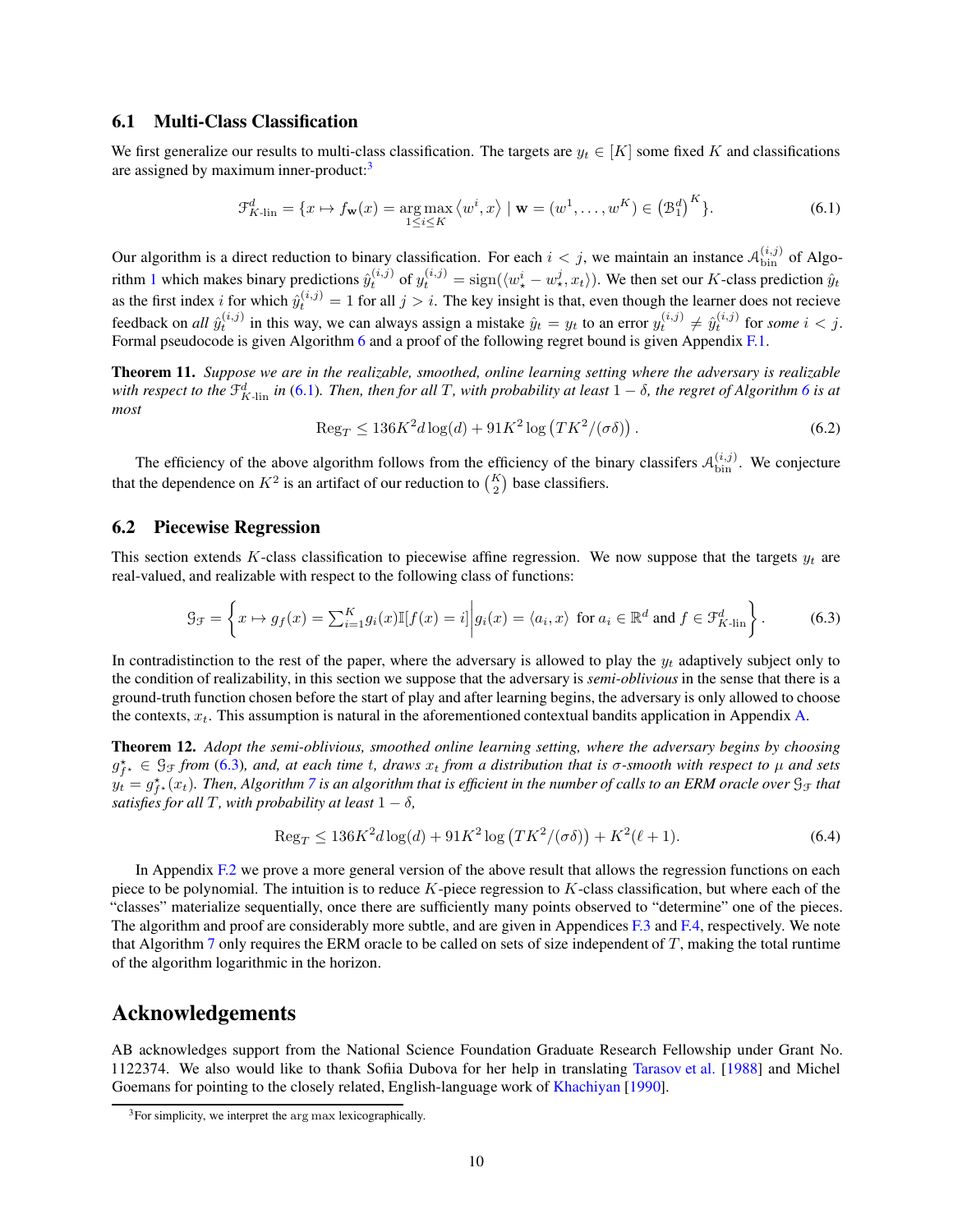## References

- <span id="page-10-13"></span>Keith Ball et al. An elementary introduction to modern convex geometry. *Flavors of geometry*, 31(1-58):26, 1997.
- <span id="page-10-5"></span>Shai Ben-David, Dávid Pál, and Shai Shalev-Shwartz. Agnostic online learning. In *COLT*, volume 3, page 1, 2009.
- <span id="page-10-17"></span>Dimitris Bertsimas and Santosh Vempala. Solving convex programs by random walks. *Journal of the ACM (JACM)*, 51(4):540–556, 2004.
- <span id="page-10-6"></span>Adam Block, Yuval Dagan, and Alexander Rakhlin. Majorizing measures, sequential complexities, and online learning. In *Conference on Learning Theory*, pages 587–590. PMLR, 2021.
- <span id="page-10-2"></span>Adam Block, Yuval Dagan, Noah Golowich, and Alexander Rakhlin. Smoothed online learning is as easy as statistical learning. *arXiv preprint arXiv:2202.04690*, 2022.
- <span id="page-10-4"></span>Anselm Blumer, Andrzej Ehrenfeucht, David Haussler, and Manfred K Warmuth. Learnability and the vapnikchervonenkis dimension. *Journal of the ACM (JACM)*, 36(4):929–965, 1989.
- <span id="page-10-14"></span>Stephen Boyd and Lieven Vandenberghe. *Convex optimization*. Cambridge university press, 2004.
- <span id="page-10-20"></span>Anthony Carbery and James Wright. Distributional and  $\mathcal{L}^q$ - norm inequalities for polynomials over convex bodies in R <sup>n</sup>. *Mathematical research letters*, 8(3):233–248, 2001.
- <span id="page-10-8"></span>Koby Crammer, Ofer Dekel, Joseph Keshet, Shai Shalev-Shwartz, and Yoram Singer. Online passive-aggressive algorithms. *Journal of Machine Learning Research*, 7:551–585, 2006.
- <span id="page-10-16"></span>Jack Elzinga and Thomas G Moore. A central cutting plane algorithm for the convex programming problem. *Mathematical Programming*, 8(1):134–145, 1975.
- <span id="page-10-19"></span>Herbert Federer. *Geometric measure theory*. Springer, 2014.
- <span id="page-10-18"></span>Dylan Foster and Alexander Rakhlin. Beyond ucb: Optimal and efficient contextual bandits with regression oracles. In *International Conference on Machine Learning*, pages 3199–3210. PMLR, 2020.
- <span id="page-10-9"></span>Yoav Freund and Robert E Schapire. Large margin classification using the perceptron algorithm. *Machine learning*, 37(3):277–296, 1999.
- <span id="page-10-15"></span>Alfred Gray. *Tubes*, volume 221. Springer Science & Business Media, 2003.
- <span id="page-10-0"></span>Nika Haghtalab, Tim Roughgarden, and Abhishek Shetty. Smoothed analysis of online and differentially private learning. *arXiv preprint arXiv:2006.10129*, 2020.
- <span id="page-10-1"></span>Nika Haghtalab, Tim Roughgarden, and Abhishek Shetty. Smoothed analysis with adaptive adversaries. *arXiv preprint arXiv:2102.08446*, 2021.
- <span id="page-10-3"></span>Nika Haghtalab, Yanjun Han, Abhishek Shetty, and Kunhe Yang. Oracle-efficient online learning for beyond worstcase adversaries. *arXiv preprint arXiv:2202.08549*, 2022.
- <span id="page-10-10"></span>Steve Hanneke. A bound on the label complexity of agnostic active learning. In *Proceedings of the 24th International Conference on Machine Learning*, ICML '07, page 353–360, New York, NY, USA, 2007. Association for Computing Machinery. ISBN 9781595937933. doi: 10.1145/1273496.1273541. URL <https://doi.org/10.1145/1273496.1273541>.
- <span id="page-10-11"></span>Steve Hanneke. Rates of convergence in active learning. *The Annals of Statistics*, pages 333–361, 2011.
- <span id="page-10-12"></span>Steve Hanneke et al. Theory of disagreement-based active learning. *Foundations and Trends® in Machine Learning*, 7(2-3):131–309, 2014.
- <span id="page-10-7"></span>Elad Hazan and Tomer Koren. The computational power of optimization in online learning. In *Proceedings of the forty-eighth annual ACM symposium on Theory of Computing*, pages 128–141, 2016.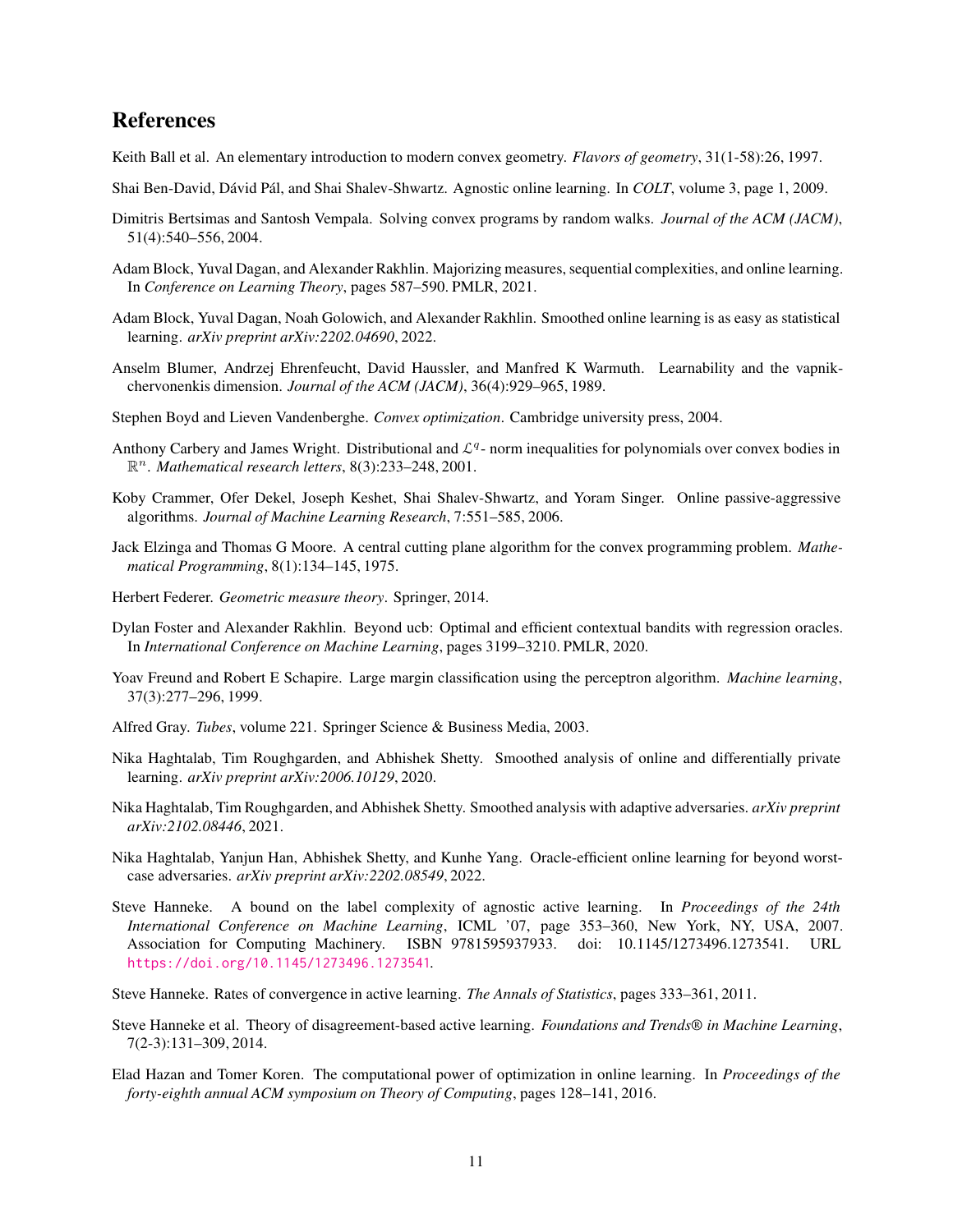- <span id="page-11-12"></span>Fritz John. Extremum problems with inequalities as subsidiary conditions, studies and essays presented to r. courant on his 60th birthday, january 8, 1948, 1948.
- <span id="page-11-15"></span>Leonid Genrikhovich Khachiyan. An inequality for the volume of inscribed ellipsoids. *Discrete & Computational Geometry*, 5(3):219–222, 1990.
- <span id="page-11-8"></span>Victor Klee and George J Minty. How good is the simplex algorithm. *Inequalities*, 3(3):159–175, 1972.
- <span id="page-11-0"></span>Nick Littlestone. Learning quickly when irrelevant attributes abound: A new linear-threshold algorithm. *Machine learning*, 2(4):285–318, 1988.
- <span id="page-11-18"></span>Martin Lotz. On the volume of tubular neighborhoods of real algebraic varieties. *Proceedings of the American Mathematical Society*, 143(5):1875–1889, 2015.
- <span id="page-11-11"></span>Albert B Novikoff. On convergence proofs for perceptrons. Technical report, STANFORD RESEARCH INST MENLO PARK CA, 1963.
- <span id="page-11-13"></span>ME Primak and BL Kheyfets. A modification of the inscribed ellipsoid method. *Mathematical and computer modelling*, 21(11):69–76, 1995.
- <span id="page-11-17"></span>Luis A Rademacher. Approximating the centroid is hard. In *Proceedings of the twenty-third annual symposium on Computational geometry*, pages 302–305, 2007.
- <span id="page-11-4"></span>Alexander Rakhlin and Karthik Sridharan. Online learning with predictable sequences. In *Conference on Learning Theory*, pages 993–1019. PMLR, 2013.
- <span id="page-11-6"></span>Alexander Rakhlin and Karthik Sridharan. Online non-parametric regression. In *Conference on Learning Theory*, pages 1232–1264. PMLR, 2014.
- <span id="page-11-1"></span>Alexander Rakhlin, Karthik Sridharan, and Ambuj Tewari. Online learning: Stochastic, constrained, and smoothed adversaries. *Advances in neural information processing systems*, 24:1764–1772, 2011.
- <span id="page-11-3"></span>Alexander Rakhlin, Karthik Sridharan, and Ambuj Tewari. Online learning via sequential complexities. *J. Mach. Learn. Res.*, 16(1):155–186, 2015a.
- <span id="page-11-5"></span>Alexander Rakhlin, Karthik Sridharan, and Ambuj Tewari. Sequential complexities and uniform martingale laws of large numbers. *Probability Theory and Related Fields*, 161(1):111–153, 2015b.
- <span id="page-11-16"></span>Igor Rivin. Surface area and other measures of ellipsoids. *Advances in Applied Mathematics*, 39(4):409–427, 2007.
- <span id="page-11-10"></span>Frank Rosenblatt. The perceptron: a probabilistic model for information storage and organization in the brain. *Psychological review*, 65(6):386, 1958.
- <span id="page-11-9"></span>Tim Roughgarden, editor. *Beyond the Worst-Case Analysis of Algorithms*. Cambridge University Press, 2021.
- <span id="page-11-20"></span>Daniel Russo and Benjamin Van Roy. Eluder dimension and the sample complexity of optimistic exploration. *Advances in Neural Information Processing Systems*, 26, 2013.
- <span id="page-11-19"></span>Max Simchowitz, Horia Mania, Stephen Tu, Michael I Jordan, and Benjamin Recht. Learning without mixing: Towards a sharp analysis of linear system identification. In *Conference On Learning Theory*, pages 439–473. PMLR, 2018.
- <span id="page-11-7"></span>Daniel A Spielman and Shang-Hua Teng. Nearly-linear time algorithms for graph partitioning, graph sparsification, and solving linear systems. In *Proceedings of the thirty-sixth annual ACM symposium on Theory of computing*, pages 81–90, 2004.
- <span id="page-11-14"></span>Sergei Pavlovich Tarasov, Leonid Khachiyan, and Igor Érlikh. The method of inscribed ellipsoids. In *Soviet Mathematics-Doklady*, volume 37, pages 226–230, 1988.

<span id="page-11-2"></span>Jean Ville. Etude critique de la notion de collectif. *Bull. Amer. Math. Soc*, 45(11):824, 1939.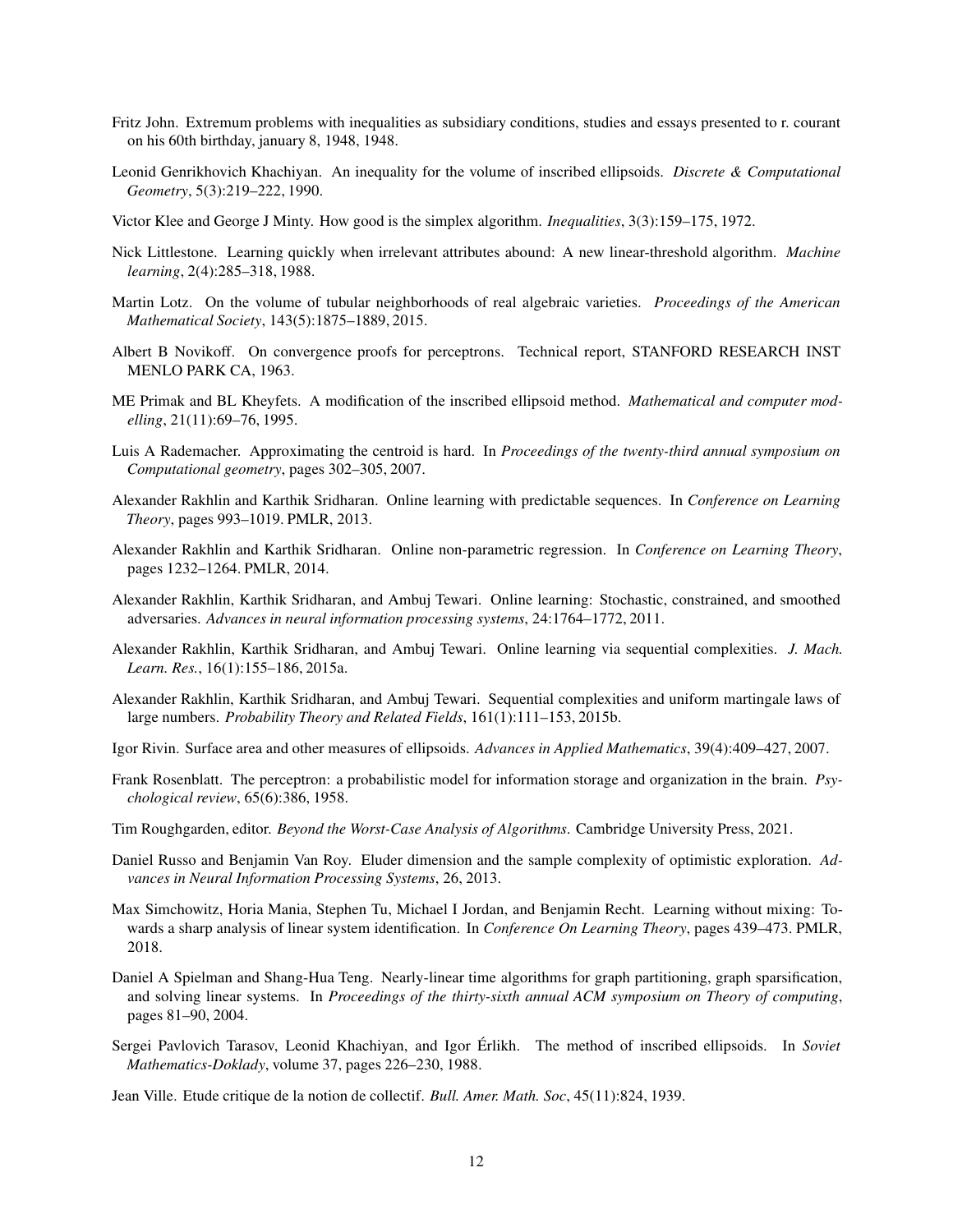- <span id="page-12-0"></span>Martin J Wainwright. *High-dimensional statistics: A non-asymptotic viewpoint*, volume 48. Cambridge University Press, 2019.
- <span id="page-12-1"></span>Liwei Wang. Smoothness, disagreement coefficient, and the label complexity of agnostic active learning. *Journal of Machine Learning Research*, 12(7), 2011.

<span id="page-12-2"></span>Hermann Weyl. On the volume of tubes. *American Journal of Mathematics*, 61(2):461–472, 1939.

<span id="page-12-3"></span>Y Yomdin. The set of zeroes of an "almost polynomial" function. *Proceedings of the American Mathematical Society*, 90(4):538–542, 1984.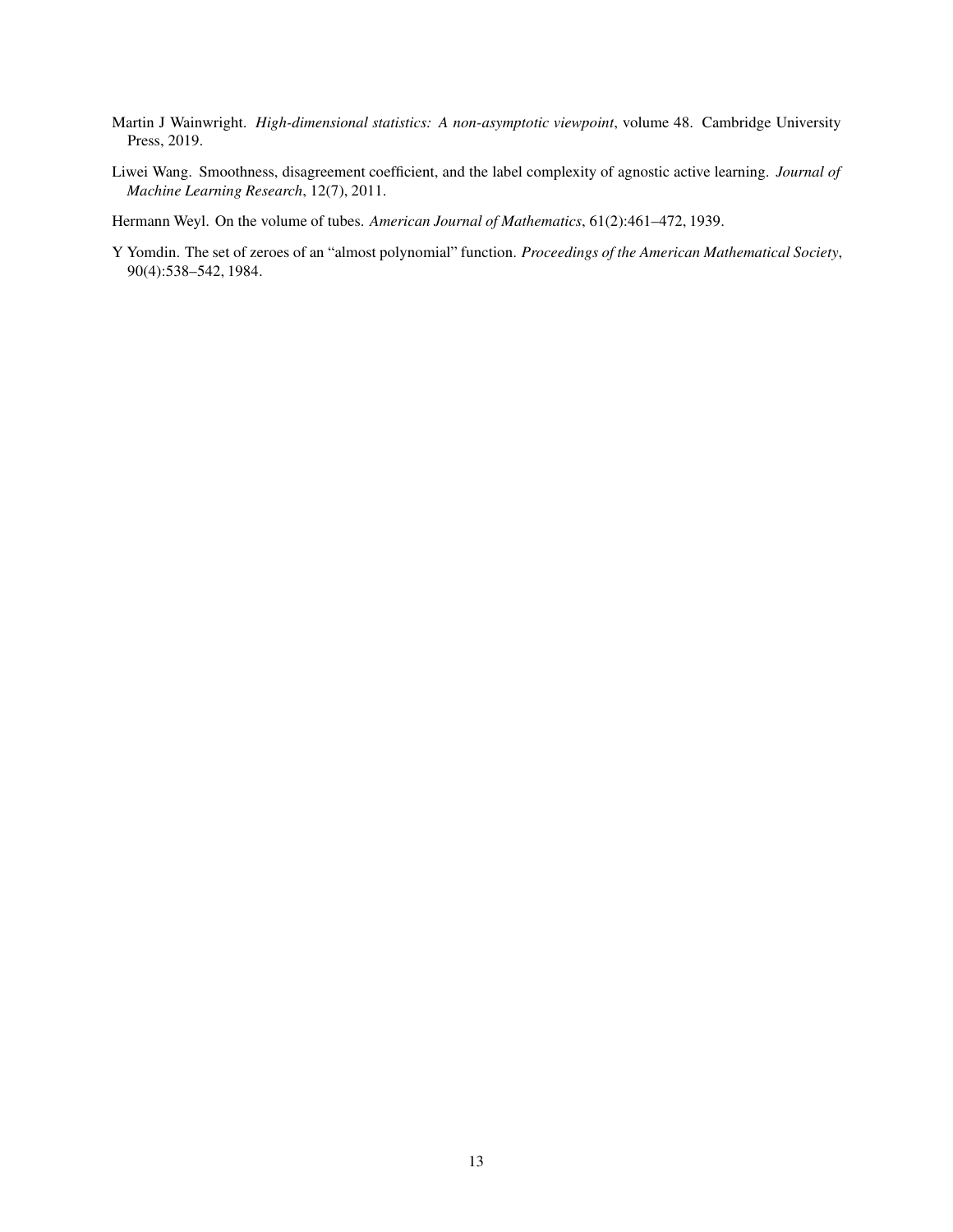## <span id="page-13-0"></span>A Contextual Bandits

In this section, we apply Theorem [12](#page-9-3) and the approach of [Foster and Rakhlin](#page-10-18) [\[2020\]](#page-10-18) to the setting of contextual bandits with contexts drawn from a smooth distribution, considered in [Block et al.](#page-10-2) [\[2022](#page-10-2)]. Unlike in that work, however, we will realize regret bounds achievable by an oracle-efficient algorithm that are polynomially improved both in the horizon and the number of actions in the particular case of noiseless rewards that are piecewise linear.

We consider the following setting: the learner has access to the context set  $\mathcal{B}_1^d$  and an action set A with  $|A| = A$ ∞. Let

$$
\mathcal{G}_{\mathcal{F}}^{\mathcal{A}} = \left\{ \mathbf{g}_{\mathbf{f}} = \left( \mathbf{g}_{\mathbf{f}}^{a} \right)_{a \in \mathcal{A}} \left| \mathbf{g}_{\mathbf{f}}^{a} \in \mathcal{G}_{\mathcal{F}} \right.\right\}
$$

where  $\mathcal{G}_{\mathcal{F}}$  is as in Theorem [12,](#page-9-3) be a class of functions  $\mathbf{g}_{\mathbf{f}} : \mathcal{B}_{1}^{d} \times \mathcal{A} \to \mathbb{R}$ . Before the game begins, Nature selects some  $\ell^* \in \mathcal{G}_{\mathcal{F}}^{\mathcal{A}}$  unknown to the learner. At each time t, Nature draws  $x_t$  from a  $\sigma$ -smooth distribution on  $\mathcal{B}_1^d$ ; the learner then chooses  $a_t \in A$ , observes  $\ell^*(x_t, a_t)$  and suffers the same loss. Given  $\ell^* \in \mathcal{G}_{\mathcal{F}}^{\mathcal{A}}$ , it is clear that the best policy, given a context is greedy:

$$
\pi_{\ell^\star}(x) = \operatornamewithlimits{argmin}_{a \in \mathcal{A}} \ell^\star(x, a).
$$

The goal of the learner is to minimize regret,  $\text{Reg}_T$ , to the optimal policy  $\pi_{\ell^*}$ . The primary difference between our setting and that of [Foster and Rakhlin](#page-10-18) [\[2020\]](#page-10-18), [Block et al.](#page-10-2) [\[2022\]](#page-10-2), other than the fact that we are considering a particular function class  $\mathcal{G}_{\mathcal{F}}^{\mathcal{A}}$ , is that our losses are *noiseless*, while the prior works allow for some noise that is mean zero conditional on the history. We have the following regret bound:

<span id="page-13-1"></span>**Corollary 13.** Suppose that we are in the contextual bandit setting outlined above with  $\mathcal{G}_{\mathcal{F}}$  *from* [\(6.3\)](#page-9-6) and  $\mathcal{X} \times \mathcal{A}$ identified with some subset of  $\mathcal{B}_1^d$ . Then there is an oracle-efficient algorithm that, for all T, with probability at least 1 − δ*, achieves*

$$
\operatorname{Reg}_T \le 80 \cdot A \sqrt{T \left( K^2 d \log(d) + K^2 \log\left( ATK/(\sigma \delta)\right) \right)} + 8 \cdot \sqrt{AT \log\left(4/\delta\right)}.
$$

We prove Corollary [13](#page-13-1) in Appendix [A.1](#page-13-2) using the reduction of [Foster and Rakhlin](#page-10-18) [\[2020](#page-10-18), Theorem 1] and The-orem [12.](#page-9-3) Note that, in contradistinction to the corresponding bound proved as [Block et al.](#page-10-2) [\[2022,](#page-10-2) Theorem 12], we achieve the optimal  $\sqrt{T}$  regret, albeit with stronger assumptions on the setting.

## <span id="page-13-2"></span>A.1 Proof of Corollary [13](#page-13-1)

In this section, we prove Corollary [13](#page-13-1) by applying the black box reduction of [Foster and Rakhlin](#page-10-18) [\[2020\]](#page-10-18) to our Theorem [12.](#page-9-3) The key lemma is as follows:

**Lemma 14.** Suppose that we are in the setting of Corollary [13](#page-13-1) and that we predict  $\hat{y}_t(a)$  and sample  $a_t$  according to *Algorithm* [2.](#page-14-0) *Then, for all T, with probability at least*  $1 - \delta$ *, we have* 

$$
\sum_{t=1}^{T} \mathbb{I}[\hat{y}_t(a_t) \neq \ell_t(a_t)] \leq A \left( 136K^2 d \log(d) + 91K^2 \log\left(\frac{4AT^2K^2}{\sigma \delta}\right) + K^2(\ell+1) \right)
$$

*Proof.* We begin by noting that

$$
\sum_{t=1}^{T} \mathbb{I}[\hat{y}_t(a_t) \neq \ell_t(a_t)] = \sum_{a \in \mathcal{A}} \sum_{t=1}^{T} \mathbb{I}[\hat{y}_t(a) \neq \ell_t(a)] \mathbb{I}[a_t = a]
$$

let

$$
\mathcal{U} = \left\{ \text{for all } 1 \le t \le T \text{ and } a \in \mathcal{A} \text{ if } p_{t,a} \le \frac{\delta}{2AT} \text{ then } a_t \neq a \right\}
$$

A union bound implies that  $\mathbb{P}(\mathcal{U}) \geq 1 - \frac{\delta}{2}$ . Restricting to U, we note that for any  $B \subset \mathcal{B}_1^d$  measurable,

$$
\mathbb{P}_{t} (x_{t} \in B | a_{t} = a) \le \frac{\mathbb{P}_{t}(x_{t} \in B)}{p_{t, a_{t}}} \le \frac{2AT\mu_{d}(B)}{\sigma\delta}
$$

thus after restricting to U, the distribution of  $x_t$  conditioned on  $a_t = a$  is  $\left(\frac{\delta \sigma}{2AT}\right)$ -smooth with respect to  $\mu_d$ . Thus for each a, we may apply the regret bound from Theorem [12](#page-9-3) and, summing over  $a \in A$  concludes the proof.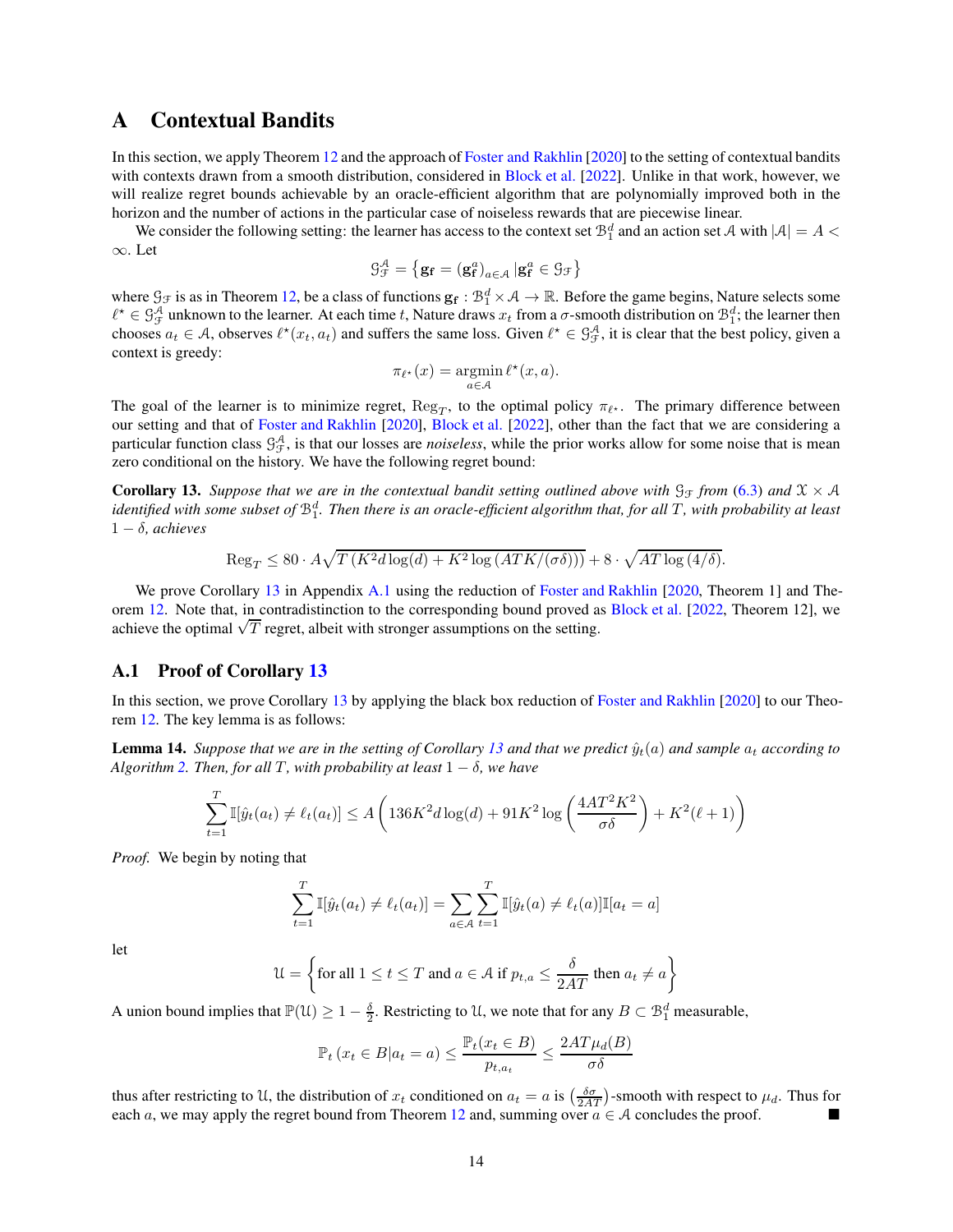Algorithm 2 Inverse Gap Weighting [\[Foster and Rakhlin,](#page-10-18) [2020\]](#page-10-18) with Piecewise Regression

1: Init: A instances of the Piecewise Regressor (Algorithm [7\)](#page-39-0) regressor(a) for  $a \in A$ , learning rate  $\gamma > 0$ , exploration parameter  $\mu > 0$ .

- 2: for each time  $t = 1, 2, \ldots$  do
- 3: recieve  $x_t$
- 4: **for** each action  $a \in A$  **do**<br>5: **predict**  $\hat{y}_t(a) = \text{regr}$
- $\textbf{predict}(\hat{y}_t(a) = \textbf{regressor}(a).\textbf{predict}(x_t) \times \textbf{Predict}(\textbf{on step of Algorithm 7})$  $\textbf{predict}(\hat{y}_t(a) = \textbf{regressor}(a).\textbf{predict}(x_t) \times \textbf{Predict}(\textbf{on step of Algorithm 7})$  $\textbf{predict}(\hat{y}_t(a) = \textbf{regressor}(a).\textbf{predict}(x_t) \times \textbf{Predict}(\textbf{on step of Algorithm 7})$
- 6: Assign  $b_t \leftarrow \operatorname{argmin}_{a \in \mathcal{A}} \hat{y}_t(a)$ <br>7: **for** each  $a \neq b_t$  **do**
- 7: **for** each  $a \neq b_t$  **do**<br>8: **Assign**
- Assign

$$
p_{t,a} \leftarrow \frac{1}{\mu + \gamma(\hat{y}_t(a) - \hat{y}_t(b_t))}
$$

 $\overline{f(t)}(x)$  (*%* Inverse Gap Weighting)

Assign

$$
p_{t,b_t} \leftarrow 1 - \sum_{a \neq b_t} p_{t,a} \tag{8 Inverse Gap Weighting}
$$

<span id="page-14-0"></span>9: **sample**  $a_t \sim p_t$  and **play**  $a_t$ <br>10: **observe**  $\ell_t(a_t)$ **observe**  $\ell_t(a_t)$ 11: **update regressor**(*a*).update( $x_t$ ,  $a_t$ ,  $\ell_t(a_t)$ ) **%** Update step of Algorithm [7](#page-39-0)

We can now prove Corollary [13:](#page-13-1)

*Proof of Corollary [13.](#page-13-1)* Note that by Lipschitzness and boundedness, twice the mistake bound is larger than the square loss regret considered in [Foster and Rakhlin](#page-10-18) [\[2020\]](#page-10-18). Applying [Foster and Rakhlin](#page-10-18) [\[2020](#page-10-18), Theorem 1] concludes the  $\blacksquare$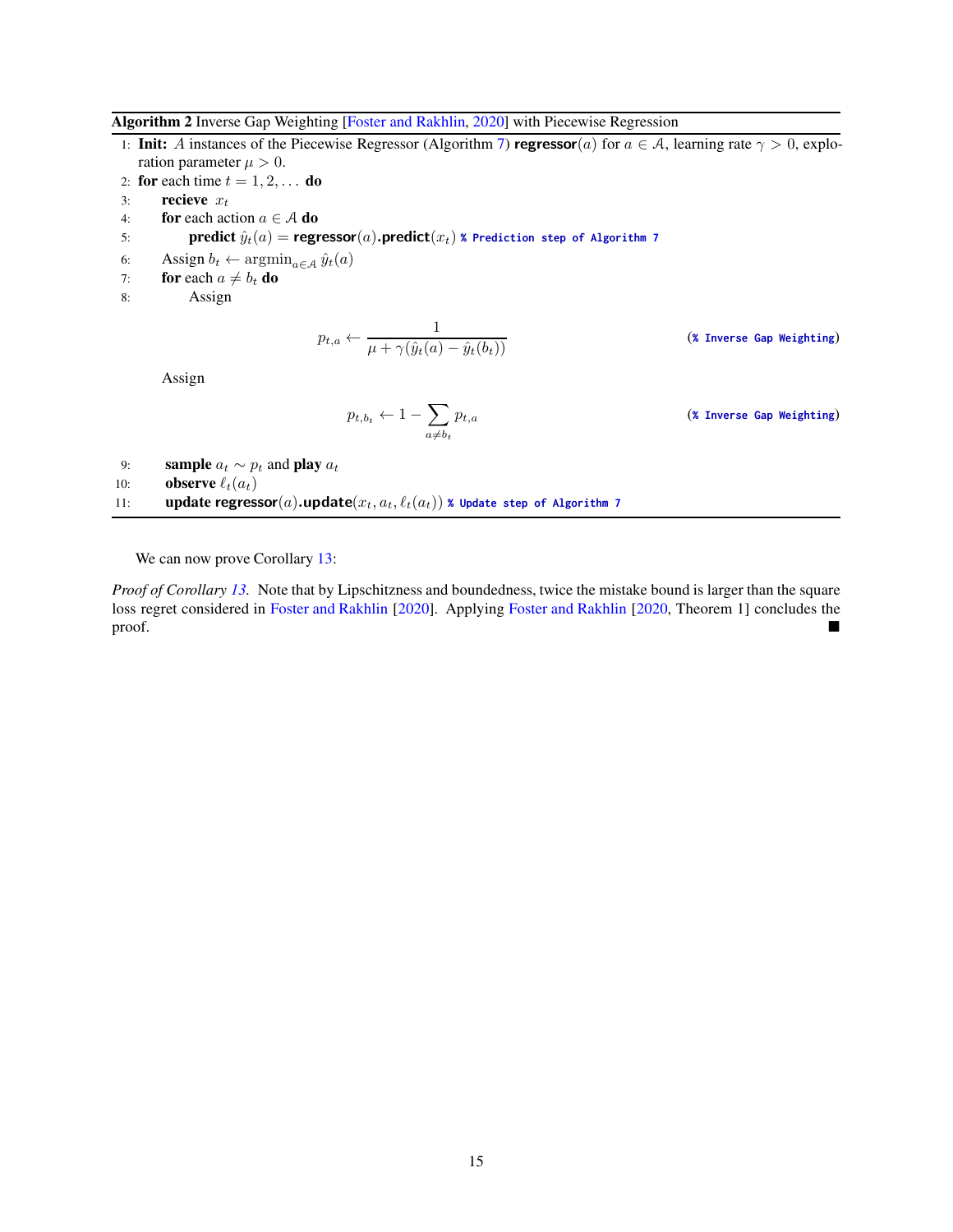## <span id="page-15-0"></span>B Preliminaries

In this section, we provide some key definitions and results that come up in our analysis. We divide the section by theme, with the first part collection results on probability and concentration, the second part on geometric measure theory, and the third on convex geometry.

#### <span id="page-15-1"></span>B.1 Probability and Concentration

<span id="page-15-4"></span>We begin by stating the foundation of our regret bounds.

Lemma 15 (Ville's Inequality [\[Ville,](#page-11-2) [1939\]](#page-11-2)). *Let*  $\mathcal{F}_t$  *denote a filtration and suppose that the sequence of random variables*  $A_t$  *is a supermartingale with respect to*  $\mathcal{F}_t$ *. Suppose that* 

$$
\mathbb{P}\left(A_t > 0 \text{ for all } t > 0\right) = 1.
$$

*Then for any*  $x > 0$ *, the following inequality holds:* 

$$
\mathbb{P}\left(\sup_{t>0} A_t \geq x\right) \leq \frac{\mathbb{E}\left[A_0\right]}{x}.
$$

<span id="page-15-5"></span>We will also require a standard Chernoff bound.

**Lemma 16** (Chernoff Bound). Let  $X_1, \ldots, X_t$  be a sequence of binary random variables such that  $\mathbb{E}[X_i \mid X_1, \ldots, X_{i-1}] \ge$ η*. Then,*

$$
\mathbb{P}\left[\sum_{i=1}^t X_i \le t\eta/2\right] \le \exp(-t\eta/8).
$$

Finally, we will clear up any confusion about which distribution is smooth: that of contexts  $x_t$  or that of samples  $(x_t, y_t)$ .

**Lemma 17.** *Suppose that*  $x \sim p$  *and*  $(x, y) \sim \tilde{p}$  *where*  $p, \tilde{p}$  *are distributions. Suppose that*  $y \in \{\pm 1\}$ *. Then if* p *is*  $\sigma$ -smooth with respect to μ then  $\tilde{p}$  is  $\left(\frac{\sigma}{2}\right)$ -smooth with respect to μ  $\otimes$  Unif({ $\pm 1$ })*. Conversely, if*  $\tilde{p}$  is  $\sigma$ -smooth with *respect to*  $\mu \otimes \text{Unif}(\{\pm 1\})$  *then* p *is*  $\sigma$ -smooth with respect to  $\mu$ .

*Proof.* The converse follows immediately from Lemma [35,](#page-26-1) proved in Appendix [E.1.](#page-25-1) To prove the first statement, note that any distribution on  $\{\pm 1\}$  is  $\frac{1}{2}$ -smooth with respect to Unif( $\{\pm 1\}$ ). Thus, decomposing  $\tilde{p}(x, y) = p(x) \cdot \tilde{p}(y|x)$ concludes the proof.

#### <span id="page-15-2"></span>B.2 Geometric Measure Theory

<span id="page-15-3"></span>The key definition is that of Hausdorff measure, which formally generalizes our intuitive notion of volume and surface area.

**Definition 18** (Hausdorff Measure [\[Federer,](#page-10-19) [2014\]](#page-10-19)). Let X be a metric space. For any  $k \in \mathbb{R}_+$ , we define the k*dimensional Hausdorff measure of a set* A ⊂ X *to be*

$$
2^{-k}\omega_k \lim_{\varepsilon \downarrow 0} \mathrm{vol}_k^{\varepsilon}(A),
$$

*where*

$$
\mathrm{vol}_k^{\varepsilon}(A) := \inf \left\{ \sum_{i=1}^{\infty} (\text{diam}\, U_i)^k \middle| A \subset \bigcup_{i=1}^{\infty} U_i \text{ and } \text{diam}\, U_i < \varepsilon \right\}
$$

and  $\dim U_i$  is the diameter of the set  $U_i$ , i.e., the maximal distance between any two points contained in  $U_i$ . We define *the Hausdorff dimension*  $\dim(A) = \inf\{k > 0 | \text{vol}_k(A) > 0\}$ . As is common, when we integrate with respect to the Hausdorff measure, we denote the measure in the integral as  $d\mathfrak{K}^k$  instead of  $d\,\mathrm{vol}_k$ .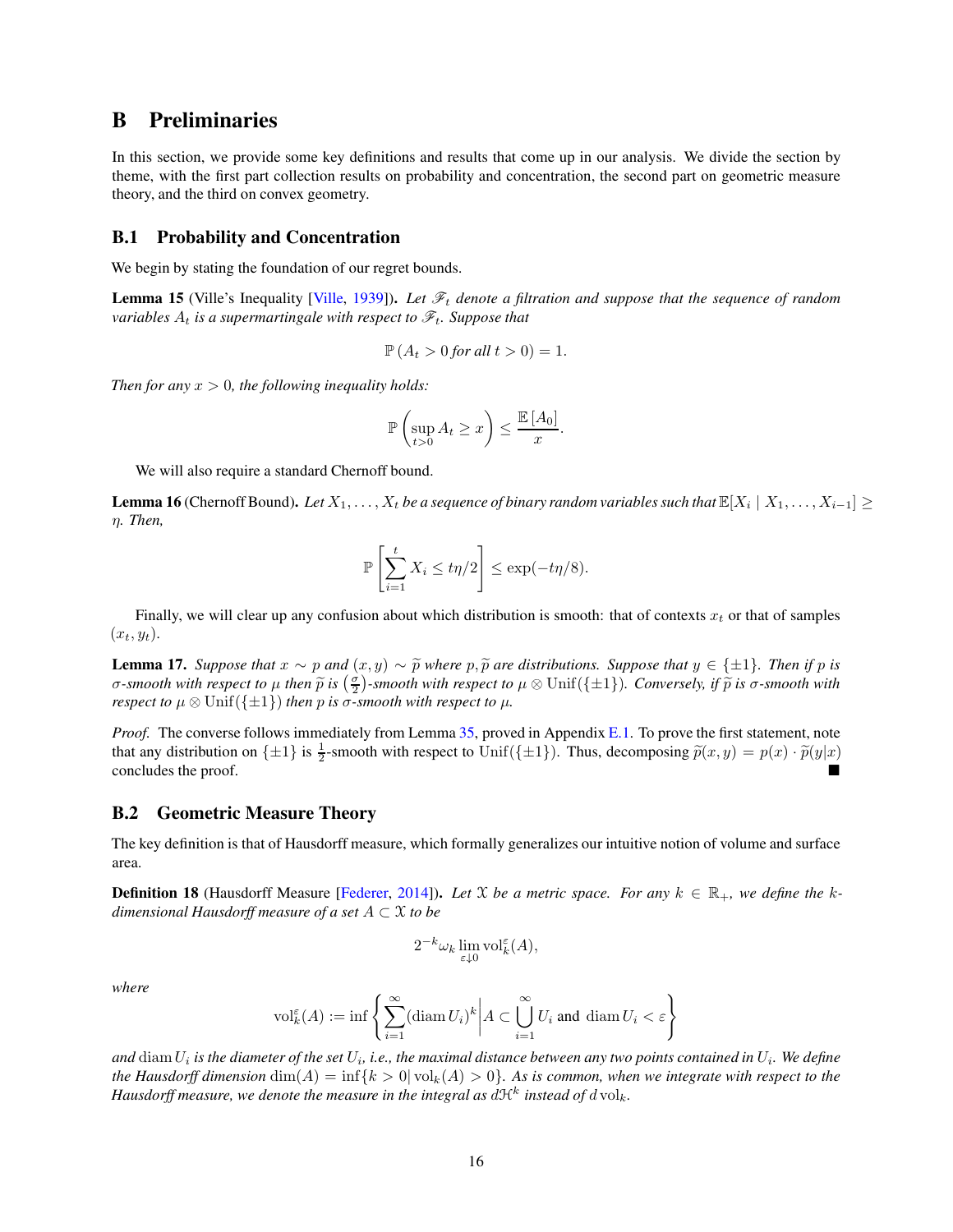Note that when  $\mathfrak{X} = \mathbb{R}^d$  then vol<sub>d</sub> exactly coincides with the Lebesgue measure [\[Federer,](#page-10-19) [2014\]](#page-10-19). The following is an immediate consequence of the definition:

**Lemma 19.** For a given set  $A \subset \mathcal{X}$ , let  $N(A, \varepsilon)$  denote the minimal number of balls of radius  $\varepsilon$  required to cover A. *Then*

$$
\text{vol}_k(A) \le \omega_k \varepsilon^k N(A, \varepsilon).
$$

*Proof.* It is immediate from the definition that  $\mathrm{vol}_k^{\varepsilon}$  is monotone nonincreasing as  $\varepsilon \downarrow 0$ . The result follows by letting  $U_i$  be the set of balls of radius  $\varepsilon$  covering A.

<span id="page-16-1"></span>We also use the co-area formula:

**Theorem 20** (Co-area Formula [\[Federer](#page-10-19), [2014](#page-10-19)]). Let  $\phi : \mathbb{R}^n \to \mathbb{R}^m$  be a Lipschitz function with  $n \geq m$ . Then, for  $A \subset \mathbb{R}^m$ ,  $\frac{m}{\cdot}$ ,

$$
\int_{\phi^{-1}(A)} \sqrt{\det(D\phi(x)D\phi(x)^T)} d\mathcal{H}^m(x) = \int_A \text{vol}_{n-m}(\phi^{-1}(y)) d\mathcal{H}^m(y).
$$

<span id="page-16-2"></span>This in turn implies the projection formula:

Corollary 21 ([\[Federer,](#page-10-19) [2014\]](#page-10-19)). *Let*  $\phi : \mathcal{X} \to \mathcal{Y}$  *denote a 1-Lipchitz map between m-dimensional sets*  $\mathcal{X}, \mathcal{Y}$ *. Then*  $vol_m(\phi(\mathfrak{X})) \leq vol_m(\mathfrak{X}).$ 

*Proof.* By Theorem [20,](#page-16-1)

$$
\text{vol}_{m}(\phi(\mathfrak{X})) = \int_{\phi(\mathfrak{X})} d\mathfrak{X}^{m}(y) \leq \frac{\sup_{x} \sqrt{\det(D\phi(x)D\phi(x)^{T})}}{\inf_{y} \text{vol}_{0}(\phi^{-1}(y))} \int_{\mathfrak{X}} d\mathfrak{X}^{m}(x) \leq \text{vol}_{m}(\mathfrak{X}),
$$

where the last inequality holds because the Lipschitz assumption bounds the largest singular value of  $D\phi$  and for any  $y \in \phi(\mathfrak{X})$ , there is at least one point  $x \in \phi^{-1}$  $(y).$ 

### <span id="page-16-0"></span>B.3 Convex Geometry

We first define a polytope:

**Definition 22.** We say that a set  $A \subset \mathbb{R}^d$  is a polytope if it is the intersection of a finite number of halfspaces. If A is *the intersection of* K *halfspaces, we say that it has* K *faces.*

We now define an ellipsoid:

**Definition 23.** Let  $A \in \mathbb{R}^{d \times d}$  be a positive definite matrix and let  $a \in \mathbb{R}^d$  be a point. We define an ellipsoid to be

$$
\mathcal{E}(A, a) = \{ w \in \mathbb{R}^d | (w - a)^T A^{-1} (w - a) \le 1 \}.
$$

*Note that the volume of an ellipsoid is given by*  $\text{vol}_d(\mathcal{E}(A, a)) = \omega_d \sqrt{\det(A)}$ *.* 

We now define the John ellipsoid associated with a convex body:

**Theorem 24** (John Ellipsoid [\[John](#page-11-12), [1948,](#page-11-12) [Ball et al.,](#page-10-13) [1997\]](#page-10-13)). *Let*  $A \subset \mathbb{R}^d$  *be a convex body, i.e., a convex set with nonempty interior. Then there is a unique ellispoid*  $\mathcal{E}_A$  *that has maximal volume subject to the condition that the ellipsoid is contained in A. Furthermore,*  $A \subset d \cdot \mathcal{E}_A$ .

<span id="page-16-3"></span>We require the following general fact about ellipsoids:

**Lemma 25** (Corollary 15 from [Rivin](#page-11-16) [\[2007\]](#page-11-16)). *Suppose*  $\mathcal{E} = \mathcal{E}(A, a)$  *is an ellipsoid and A has eigenvalues given by*  $q = (q_1, \ldots, q_d)$ *. Then,* 

$$
\text{vol}_{d-1}(\partial \mathcal{E}) \le ||q|| \cdot \sqrt{d} \cdot \text{vol}_d(\mathcal{E}).\tag{B.1}
$$

Finally, we have the following result about cutting planes through the center of the John ellipsoid:

<span id="page-16-4"></span>**Lemma 26** [\(Tarasov et al.](#page-11-14) [\[1988](#page-11-14)], [Khachiyan](#page-11-15) [\[1990\]](#page-11-15)). *Let*  $A \subset \mathbb{R}^d$  *be a polytope with John ellipsoid*  $\mathcal{E}_A$  *with center* a. Let  $A'$  be the intersection of A and a halfspace going through a, i.e., there is some  $w \in \mathbb{R}^d$  such that

$$
A' = A \cap \left\{ w \in \mathbb{R}^d \vert \langle w, x \rangle \ge \langle a, x \rangle \right\}.
$$

*If* EA′ *is the John ellipsoid of* A′ *, then*

$$
\mathrm{vol}_d(\mathcal{E}_{A'}) \leq \frac{8}{9} \mathrm{vol}_d(\mathcal{E}_A).
$$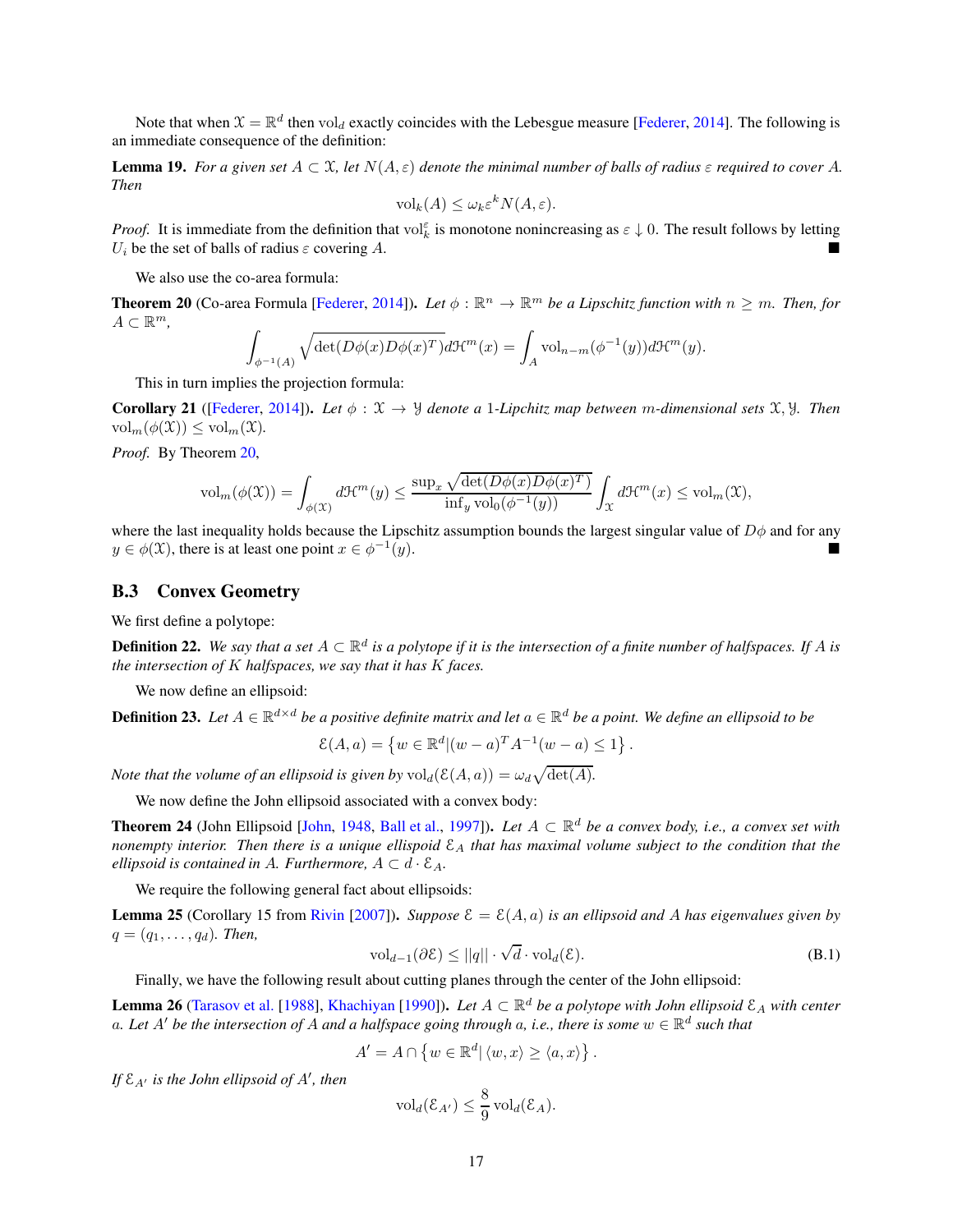## <span id="page-17-0"></span>C Technical Workhorses

This appendix proves the technical workhorses, the abstract decay lemma (Lemma [3\)](#page-4-2), and the main geometric lemma, Lemma [4.](#page-5-1)

### <span id="page-17-1"></span>C.1 Proof of Lemma [3:](#page-4-2) The Abstract Decay Lemma

<span id="page-17-4"></span>We prove a slightly more general form of the lemma, with a weaker assumption on the sequence of  $z$ :

**Lemma 27.** Suppose that a sequence  $(\ell_t, z_t)$  satisfies  $(R, c)$ -geometric decay with respect to some a  $\mu$  on  $\mathbb{Z}$ , and *define a sequence of stopping times*  $t_m$  *where*  $t_m = t$  *if* t *is the*  $m$ <sup>th</sup> time that  $\ell_s(z_s) = 1$ *. Let*  $m_t$  *denote the maximal*  $m$  such that  $t_m < t$  and thus  $t_{m_t}$  is last time before  $t$  that  $\ell_s = 1$ . Suppose that for all  $t$ , the distribution of  $z_t$ *conditional on*  $t_{m_t}$  *is*  $\sigma$ -smooth with respect to  $\mu$ . Then for all  $T \in \mathbb{N}$ *, with probability at least*  $1 - \delta$ *,* 

$$
\sum_{t=1}^{T} \ell_t(z_t) \le 4 \frac{\log\left(\frac{2TR}{\sigma \delta}\right)}{\log\left(\frac{1}{c}\right)} + \frac{e-1}{1-\sqrt{c}}.\tag{C.1}
$$

*Proof.* Fix a sequence of positive integers  $h_k$  for  $k \in \mathbb{N}$ , whose values we tune at the end of the proof. Let  $\tau_0 = 0$  and for all  $m > 0$ , let

$$
\tau_m = \tau_{m-1} + \inf \left\{ k > 0 \middle| \sum_{t=\tau_{m-1}+(k-1)h_m}^{\tau_{m-1}+kh_m} \ell_t(z_t) = 1 \right\}
$$
  
=  $\tau_{m-1} + \inf \left\{ k > 0 \middle| \exists t \in \tau_{m-1} + [(k-1)h_m, kh_m - 1] \text{ s.t. } \ell_t(z_t) = 1 \right\}.$ 

Furthermore, let  $T(m) = \sum_{k=1}^{m} (\tau_k - \tau_{k-1}) h_k$  and

$$
t_m = \inf \{ t > T(m-1) | \ell_t(z_t) = 1 \}.
$$
 (C.2)

In words, we consider epochs of length  $h_m$ , whose length can change every time we make a mistake in an epoch. We have  $T(m)$  the time of the  $m<sup>th</sup>$  change of epoch and  $\tau_m$  the number of epochs of length  $h_m$  we have to go before we make a mistake; we also have  $t_m$  is the time of the first mistake after the  $m^{th}$  change of epoch size. Let

<span id="page-17-2"></span>
$$
A_m = \sum_{s=t_m+1}^{T(m)-1} \ell_s(z_s).
$$
 (C.3)

be the number of mistakes in a given epoch other than the first mistake. Let  $\pi_m = \min\left(\frac{R_m}{\sigma}, 1\right)$ , where we abbreviate  $R_m = R_{t_m}$ . We first claim that with probability at least  $1 - \delta$ , for all m it holds that:

$$
A_m \le \log\left(\frac{1}{\delta}\right) + (e - 1) \sum_{k=1}^{m} \pi_k (h_k - 1).
$$
 (C.4)

To see this, let

$$
B_m^{\lambda} = \exp\left(\lambda A_m - (e^{\lambda} - 1) \sum_{k=1}^m \pi_k h_k\right).
$$

We show that  $B_m^{\lambda}$  is a supermartingale for all  $\lambda > 0$ . To see this, we have

$$
\mathbb{E}\left[B_m^{\lambda}|B_{m-1}^{\lambda}\right] = B_{m-1}^{\lambda}\mathbb{E}\left[\exp\left(\lambda \sum_{s=t_m+1}^{T(m)-1} \mathbb{I}[\hat{y}_s \neq y_s] - \left(e^{\lambda}-1\right)\pi_m(h_m-1)\right)\bigg|B_{m-1}^{\lambda}\right] \leq B_{m-1}^{\lambda},
$$

<span id="page-17-3"></span>where the inequality follows because the conditional probability of a mistake for  $t_m + 1 \leq T(m) - 1 \leq \pi_m$  by the assumption of smoothness conditional on a sub-sigma algebra of that generated by  $t_{m-1}$  and realizability and  $T(m) - 1 - (t_m + 1) \le h_m - 1$  by construction. Thus we may apply Ville's inequality from Lemma [15](#page-15-4) and recover  $(C.4)$ .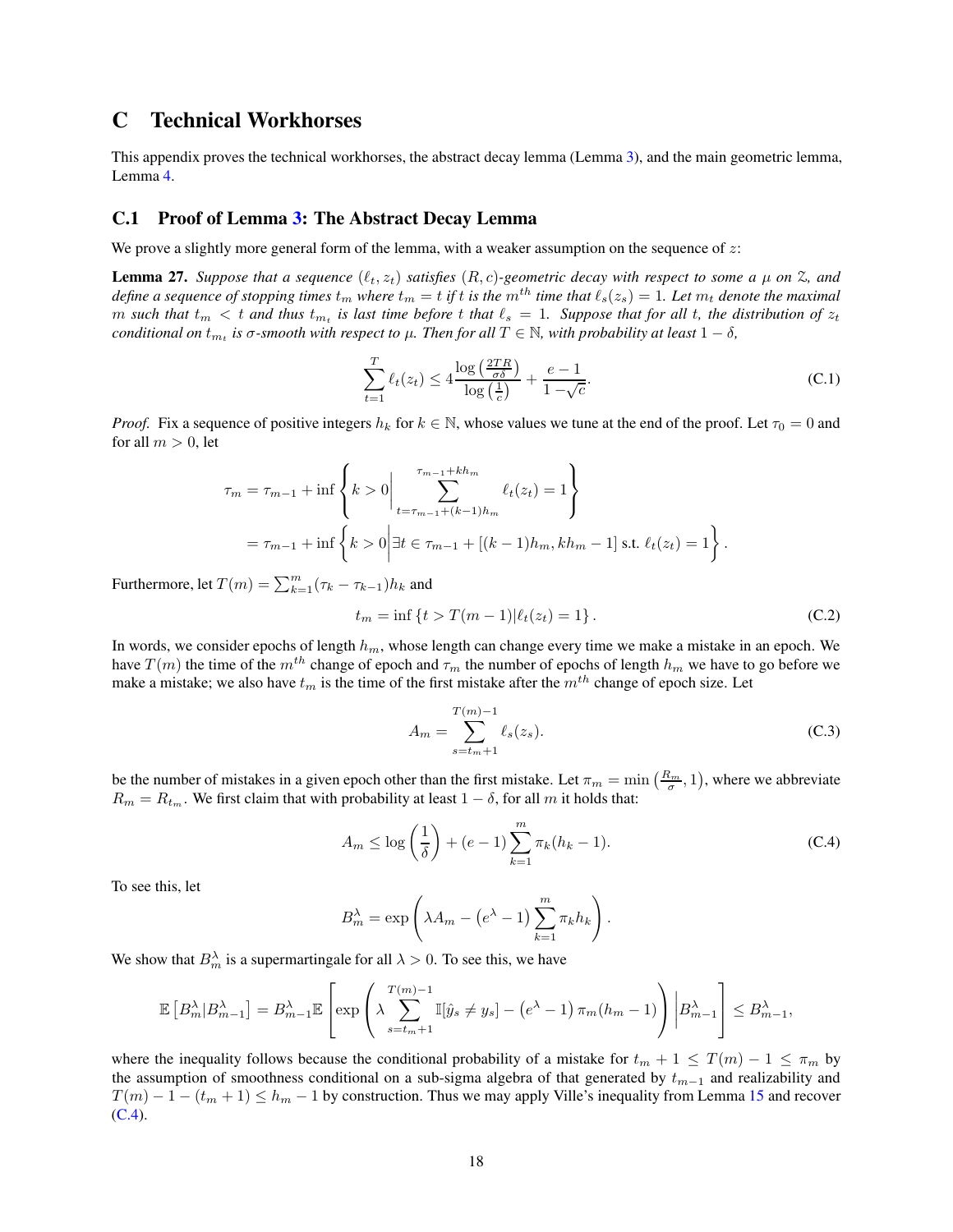**Claim 1.** With probability at least  $1 - \delta$ , it holds for all m that

<span id="page-18-0"></span>
$$
\tau_m - \tau_{m-1} \ge \max\left(1, \log\left(\frac{\delta}{\pi_m h_m T}\right)\right). \tag{C.5}
$$

*Proof of Claim [1.](#page-17-3)* For any  $\tau_{m-1} + (k-1)h_m \leq t < \tau_{m-1} + kh_m$ , smoothness implies

$$
\mathbb{P}\left(\ell_t(z_t) = 1 | \ell_s(z_s) = 0 \text{ for all } s < t\right) \le h_m \pi_m. \tag{C.6}
$$

where we note that the event that  $\ell_s(z_s) = 0$  for  $s < t$  is contained in the sigma-algebra generated by  $t_{m_t}$ . A union bound then implies that

$$
\mathbb{P}\left[\exists t \in \tau_{m-1} + [(k-1)h_m, kh_m) \text{ s.t. } \ell_t(z_t) = 1 \middle| \ell_s(z_s) = 0, \forall s \in [\tau_{m-1}, (k-1)h_m) \right] \le h_m \pi_m.
$$

Hence, letting  $X_m$  be a random variable distributed geometrically with parameter  $\tilde{\pi}_m = \min(h_m \pi_m, 1), \tau_m - \tau_{m-1}$ stochastically dominates  $X_m$ . Thus, for any  $\lambda < -\log(1 - \pi_m)$ ,

$$
\mathbb{E}\left[e^{\lambda(\tau_m-\tau_{m-1})}\right] \leq \mathbb{E}\left[e^{\lambda X_m}\right] = \frac{\widetilde{\pi_m}e^{\lambda}}{1-(1-\widetilde{\pi_m})e^{\lambda}}.\tag{C.7}
$$

We further note that

$$
\log (1 - (1 - \widetilde{\pi}_m)e^{-1}) \ge 1 - \frac{1}{1 - (1 - \widetilde{\pi}_m)e^{-1}} = -\frac{(1 - \widetilde{\pi}_m)e^{-1}}{1 - (1 - \widetilde{\pi}_m)e^{-1}}
$$
(C.8)

$$
\geq -\frac{e^{-1}}{1 - e^{-1}}.\tag{C.9}
$$

Thus, setting  $\lambda = -1$ , we see that with probability at least  $\frac{\delta}{T}$ ,

$$
\tau_m - \tau_{m-1} \ge 1 + \log\left(\frac{1}{\widetilde{\pi_m}}\right) - \log\left(\frac{T}{\delta}\right) - \frac{e^{-1}}{1 - e^{-1}} \ge \log\left(\frac{\delta}{h\pi_m T}\right). \tag{C.10}
$$

Because  $\tau_m - \tau_{m-1} > 0$  by construction, we may then take a union bound to conclude the proof of the claim.

Now we note that

$$
T \ge T(m) = \sum_{k=1}^{m} (\tau_k - \tau_{k-1}) h_k
$$
\n(C.11)

and, further, that if  $m<sub>T</sub>$  is the maximal m such that the preceding display holds,

<span id="page-18-2"></span><span id="page-18-1"></span>
$$
\text{Reg}_T \le m_T + A_{m_T}.\tag{C.12}
$$

Thus, combining [\(C.4\)](#page-17-2) and [\(C.5\)](#page-18-0), along with the fact that  $\pi_k \leq c^k R_0/\sigma$ , with probability at least  $1-2\delta$ , we have

$$
T \ge \sum_{k=1}^{m_T} \log \left( \frac{\sigma \delta}{c^k R_0 h_k T} \right) h_k \tag{C.13}
$$

$$
\operatorname{Reg}_T \le m_T + \log\left(\frac{1}{\delta}\right) + (e - 1) \sum_{k=1}^m c^k \frac{R_0}{\sigma} (h_k - 1)
$$
\n(C.14)

Now, let  $h_k = 1$  for  $k \le 2 \log \left( \frac{TR_0}{\sigma \delta} \right) / \log \left( \frac{1}{c} \right)$  and let  $h_k = c^{-\frac{k}{2}}$  otherwise. Then we see that if [\(C.13\)](#page-18-1) and [\(C.14\)](#page-18-2) hold, then

$$
m_T \le 2 \frac{\log T}{\log \left(\frac{1}{c}\right)} + \frac{2 \log \left(\frac{TR_0}{\sigma \delta}\right)}{\log \left(\frac{1}{c}\right)} \le -4 \frac{\log \left(\frac{TR_0}{\sigma \delta}\right)}{\log c},\tag{C.15}
$$

and

$$
\sum_{k=1}^{m} c^{k} \frac{R_{0}}{\sigma} (h_{k} - 1) \le \sum_{j=0}^{\infty} c^{j} = \frac{1}{1 - \sqrt{c}}.
$$
 (C.16)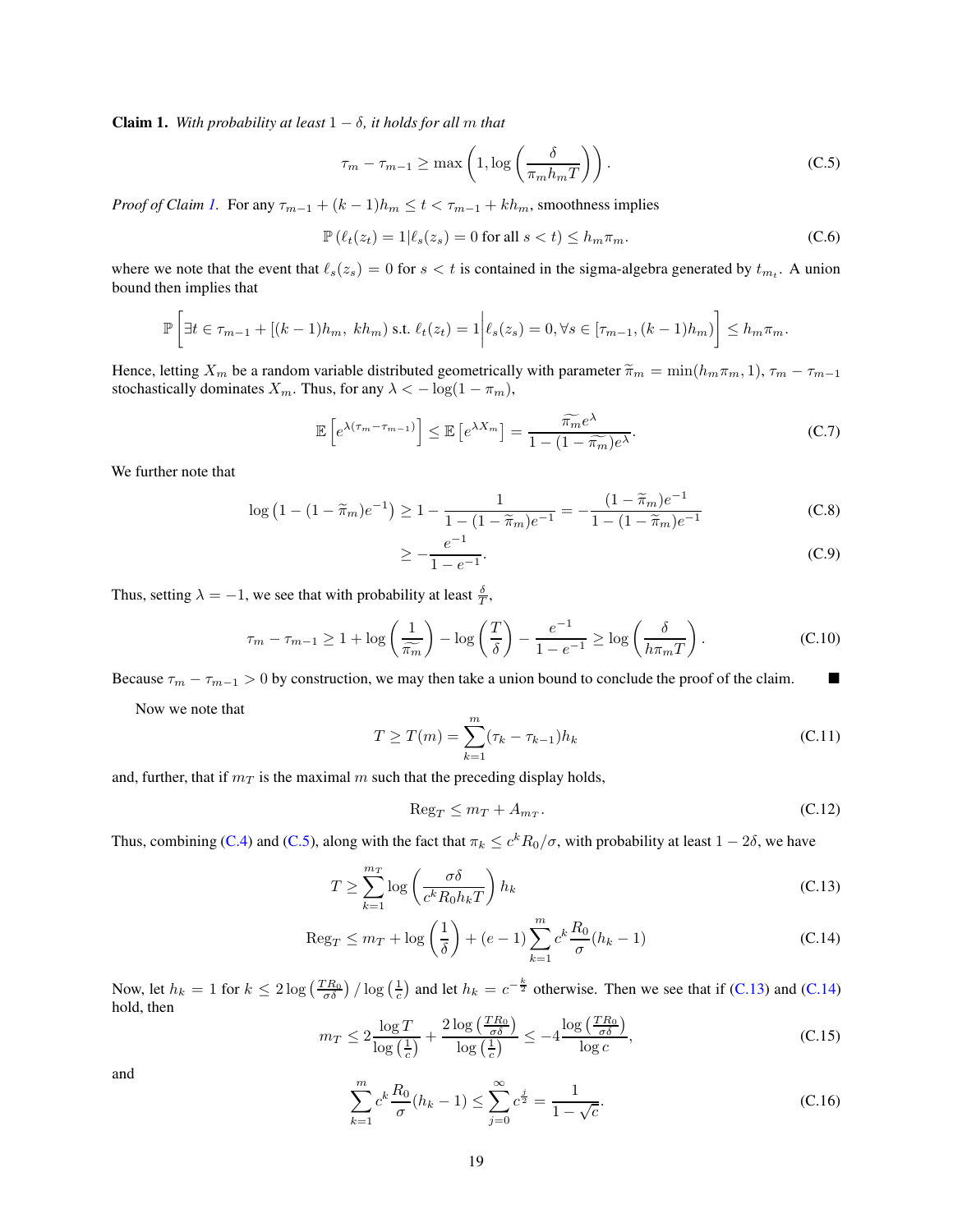Thus we see that with probability at least  $1 - \delta$ .

$$
\operatorname{Reg}_{T} \le 4 \frac{\log \left( \frac{2TR_0}{\sigma \delta} \right)}{\log \left( \frac{1}{c} \right)} + \frac{e - 1}{1 - \sqrt{c}}.
$$
\n(C.17)

which proves the result.

We note that Lemma [3](#page-4-2) follows immediately because  $t_{m_t} < t$  almost surely and so the sigma algebra generated by  $t_{m_t}$  is contained in that generated by the history up to  $t - 1$  and so the smoothness assumption of Lemma [3](#page-4-2) implies that of Lemma [27.](#page-17-4)

## <span id="page-19-0"></span>C.2 Proof of Lemma [4:](#page-5-1) The Key Geometric Lemma

<span id="page-19-1"></span>We begin by proving the following technical geometric lemma, which, for simplicity, considers subsets of the sphere, rather than of the ball. This ultimately suffices due to positive homogeneity of linear classifiers.

**Lemma 28.** Let  $\hat{\mathcal{F}}$  ⊂  $S^{d-1}$  be a measurable subset of the  $(d-1)$ -dimensional sphere imbedded in  $\mathbb{R}^d$ . Let  $D(\hat{\mathcal{F}})$ denote the set of points in  $S^{d-1}$  orthogonal to at least one point in  $\hat{\mathfrak{F}}$ , i.e.,

$$
D(\hat{\mathcal{F}}) = \left\{ x \in S^{d-1} | \text{for some } w \in \hat{\mathcal{F}}, \quad \langle w, x \rangle = 0 \right\}.
$$
 (C.18)

*Then, if*  $vol_k$  *is the k-dimensional Hausdorff measure on the sphere, we have* 

$$
\text{vol}_{d-1}(D(\hat{\mathcal{F}})) \le 2 \cdot 4^{d-1} \text{ vol}_{d-1}(\hat{\mathcal{F}}) + 4^{d+1} \text{ vol}_{d-2}(\partial \hat{\mathcal{F}}). \tag{C.19}
$$

*Proof.* For a given set  $A \subset S^{d-1}$ , denote by  $T(A, \varepsilon)$  the "tube" of radius  $\varepsilon$  around A, i.e., the set of points in  $S^{d-1}$ with distance at most  $\varepsilon$  from a point in A.

Note that for any fixed point  $w \in \hat{\mathcal{F}}$ , we have  $D(w)$  is just the  $(d-2)$ -sphere formed by intersection the linear space orthogonal to w with  $S^{d-1}$ . If  $\hat{B}_{\varepsilon}(w)$  denotes the  $\varepsilon$ -ball around w in  $S^{d-1}$ , then we claim that  $D(\hat{B}_{\varepsilon}(w)) \subset$  $T(D(w), \varepsilon)$ . Indeed, suppose that  $v \in \hat{B}_{\varepsilon}(w)$  so that  $\langle w', v \rangle = 0$  for some  $w' \in \hat{B}_{\varepsilon}(w)$ . Let  $\alpha$  be a member of the orthogonal group such that  $\alpha w' = v$  and  $\langle \alpha w, w \rangle = 0$ . Then  $\langle v + \alpha (w - w'), w \rangle = 0$  and  $||\alpha (w - w')|| =$  $||w - w'|| \leq \varepsilon$ , proving the claim.

Let  $N(\hat{\mathcal{F}}, \varepsilon)$  denote the minimum size of an  $\varepsilon$ -net of  $\mathcal F$  and let  $P(\hat{\mathcal{F}}, \varepsilon)$  denote the maximum size of an  $\varepsilon$ -packing. By abuse of notation, we will also use  $N(\hat{\mathcal{F}}, \varepsilon)$  to denote the minimal  $\varepsilon$ -net itself. The fact that  $D(\hat{B}_{\varepsilon}(w)) \subset$  $T(D(w), \varepsilon)$  implies that

$$
\mathrm{vol}_{d-1}(D(\hat{\mathcal{F}})) \le \mathrm{vol}_{d-1}\left(\bigcup_{w \in N(\mathcal{F}, \varepsilon)} T(D(w), \varepsilon)\right) \le N(\hat{\mathcal{F}}, \varepsilon) \cdot \mathrm{vol}_{d-1}(T(D(w), \varepsilon))\tag{C.20}
$$

By packing, covering duality, we have

$$
N(\widehat{\mathcal{F}}, \varepsilon) \le P\left(\widehat{\mathcal{F}}, \frac{\varepsilon}{2}\right) \le \frac{2^{d-1} \operatorname{vol}_{d-1}(T(\widehat{\mathcal{F}}, \varepsilon))}{\operatorname{vol}_{d-1}(\widehat{B}_{\varepsilon}(w))} \tag{C.21}
$$

Now, we may apply [Gray](#page-10-15) [\[2003,](#page-10-15) Theorem 10.20], the generalization of Steiner's formula to submanifolds of a sphere, to get

$$
\text{vol}_{d-1}(T(\widehat{\mathcal{F}}, \varepsilon)) \le \text{vol}_{d-1}(\widehat{\mathcal{F}}) + \text{vol}_{d-2}(\partial \widehat{\mathcal{F}}) \left(2^{d-1}\varepsilon + 2^{d-1}\varepsilon^d\right) \tag{C.22}
$$

Putting this together, we have

$$
\text{vol}_{d-1}(D(\hat{\mathcal{F}})) \le 2^{d-1} \frac{\text{vol}_{d-1}(T(D(w), \varepsilon))}{\text{vol}_{d-1}(B_{\varepsilon}(w)))} \left(\text{vol}_{d-1}(\hat{\mathcal{F}}) + \text{vol}_{d-2}(\partial \hat{\mathcal{F}}) \left(2^{d-1}\varepsilon + 2^{d-1}\varepsilon^d\right)\right). \tag{C.23}
$$

Now we may apply Weyl's tube formula [\[Weyl](#page-12-2), [1939](#page-12-2)] (see [Gray](#page-10-15) [\[2003\]](#page-10-15), [Lotz](#page-11-18) [\[2015\]](#page-11-18) for a clear exposition on the topic) to  $S^{d-2}$  imbedded as the equator of  $S^{d-1}$  to get that for any  $\varepsilon < 1$ ,

$$
\frac{\text{vol}_{d-1}(T(D(w),\varepsilon))}{\text{vol}_{d-1}(\widehat{B}_{\varepsilon}(w))} \le \frac{2\omega_{d-1}\left((1+\varepsilon)^{d-1} - (1-\varepsilon)^{d-1}\right)}{\varepsilon^{d-1}\omega_{d-1}} = 2\frac{\left((1+\varepsilon)^{d-1} - (1-\varepsilon)^{d-1}\right)}{\varepsilon^{d-1}}.
$$
 (C.24)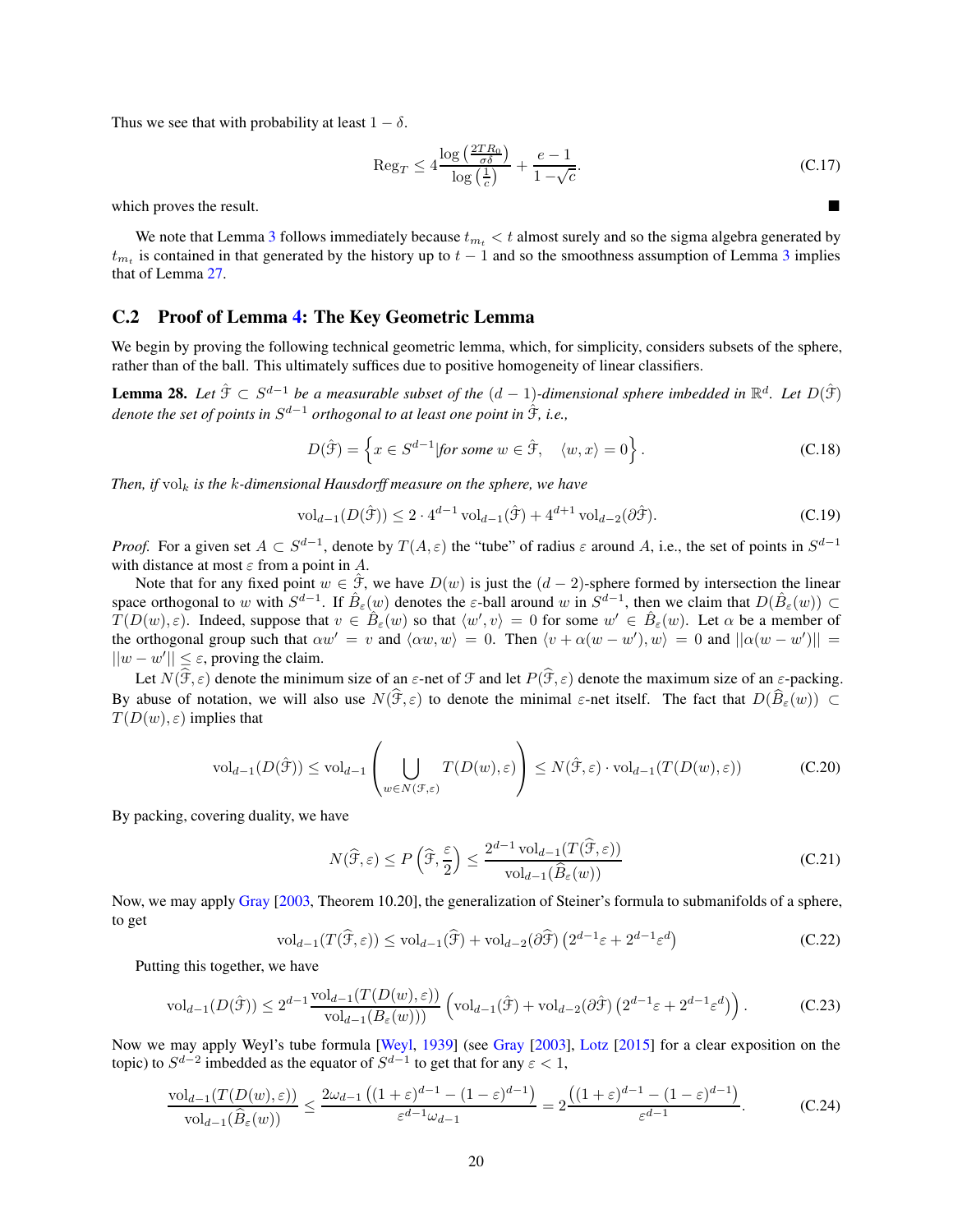As  $\varepsilon \uparrow 1$ , the above expression tends to  $2^d$ . Putting everything together, we have

$$
\text{vol}_{d-1}(D(\hat{\mathcal{F}})) \le 2 \cdot 4^{d-1} \text{ vol}_{d-1}(\hat{\mathcal{F}}) + 2 \cdot 2^{2d+1} \text{ vol}_{d-2}(\partial \hat{\mathcal{F}}). \tag{C.25}
$$

.

as desired.

We now use the homogenity of the inner product to show that it suffices to consider the sphere:

**Lemma 29.** Let  $\mathfrak{F} \subset \mathcal{B}_1^d$  and let  $\widehat{\mathcal{F}}_t$  denote its projection to  $S^{d-1}$ . Suppose that  $\mathfrak{F}$  is such that

$$
\mathcal{F} = \left\{ r\widehat{x}|0 \le r \le 1 \text{ and } \widehat{x} \in \widehat{\mathcal{F}} \right\}.
$$

*Then,*

$$
\frac{\mathrm{vol}_d(\mathcal{F})}{\mathrm{vol}_d(\mathcal{B}_1^d)} = \frac{\mathrm{vol}_{d-1}(\widehat{\mathcal{F}})}{\mathrm{vol}_{d-1}(S^{d-1})}
$$

*Proof.* Let  $\hat{\mathcal{F}}_r = r\hat{\mathcal{F}}$ . Then we see from Theorem [20](#page-16-1) that  $\text{vol}_{d-1}(\hat{\mathcal{F}}_r) = r^{d-1} \text{vol}_{d-1}(\hat{\mathcal{F}})$ . Thus,

$$
\mathrm{vol}_d(\mathcal{F})=\int_0^1\mathrm{vol}_{d-1}(\widehat{\mathcal{F}}_r)dr=\mathrm{vol}_{d-1}(\widehat{\mathcal{F}})\int_0^1r^{d-1}dr.
$$

In particular, this holds for  $\mathcal{F} = \mathcal{B}_1^d$ . Thus, we have

$$
\frac{\mathrm{vol}_d(\mathcal{F})}{\mathrm{vol}_d(\mathcal{B}_1^d)} = \frac{\mathrm{vol}_{d-1}(\widehat{\mathcal{F}}) \int_0^1 r^{d-1} dr}{\mathrm{vol}_{d-1}(\widehat{\mathcal{B}_1^d}) \int_0^1 r^{d-1} dr} = \frac{\mathrm{vol}_{d-1}(\widehat{\mathcal{F}})}{\mathrm{vol}_{d-1}(S^{d-1})}.
$$

as desired.

We now put everything together:

*Proof of Lemma* [4.](#page-5-1) Let  $\widehat{D}(\mathcal{F})$  be the set of  $x \in D$  such that  $||x|| = 1$  and let  $\widehat{\mathcal{F}}$  be defined similarly. By the positive homogeneity of both  $D(\mathcal{F})$  and  $\mathcal{F}$ , we have

$$
\mu_d(D) = \frac{\text{vol}_d(D)}{\text{vol}_d(\mathcal{B}_1)} = \frac{\text{vol}_{d-1}(\widehat{D}(\mathcal{F}))}{\text{vol}_{d-1}(\partial \mathcal{B}_1)}
$$
(C.26)

$$
\mu_d(\mathcal{F}) = \frac{\text{vol}_d(\mathcal{F})}{\text{vol}_d(\mathcal{B}_1)} = \frac{\text{vol}_{d-1}(\mathcal{F})}{\text{vol}_{d-1}(\partial \mathcal{B}_1)}
$$
(C.27)

where vol<sub>d−1</sub>(·) denotes the  $(d-1)$ -dimensional Hausdorff measure. Thus, it suffices to compare vol<sub>d−1</sub>( $\widehat{D}(\mathcal{F})$ ) with vol<sub>d−1</sub>( $\widehat{\mathcal{F}}$ ), which is the content of Lemma [28.](#page-19-1) The result follows.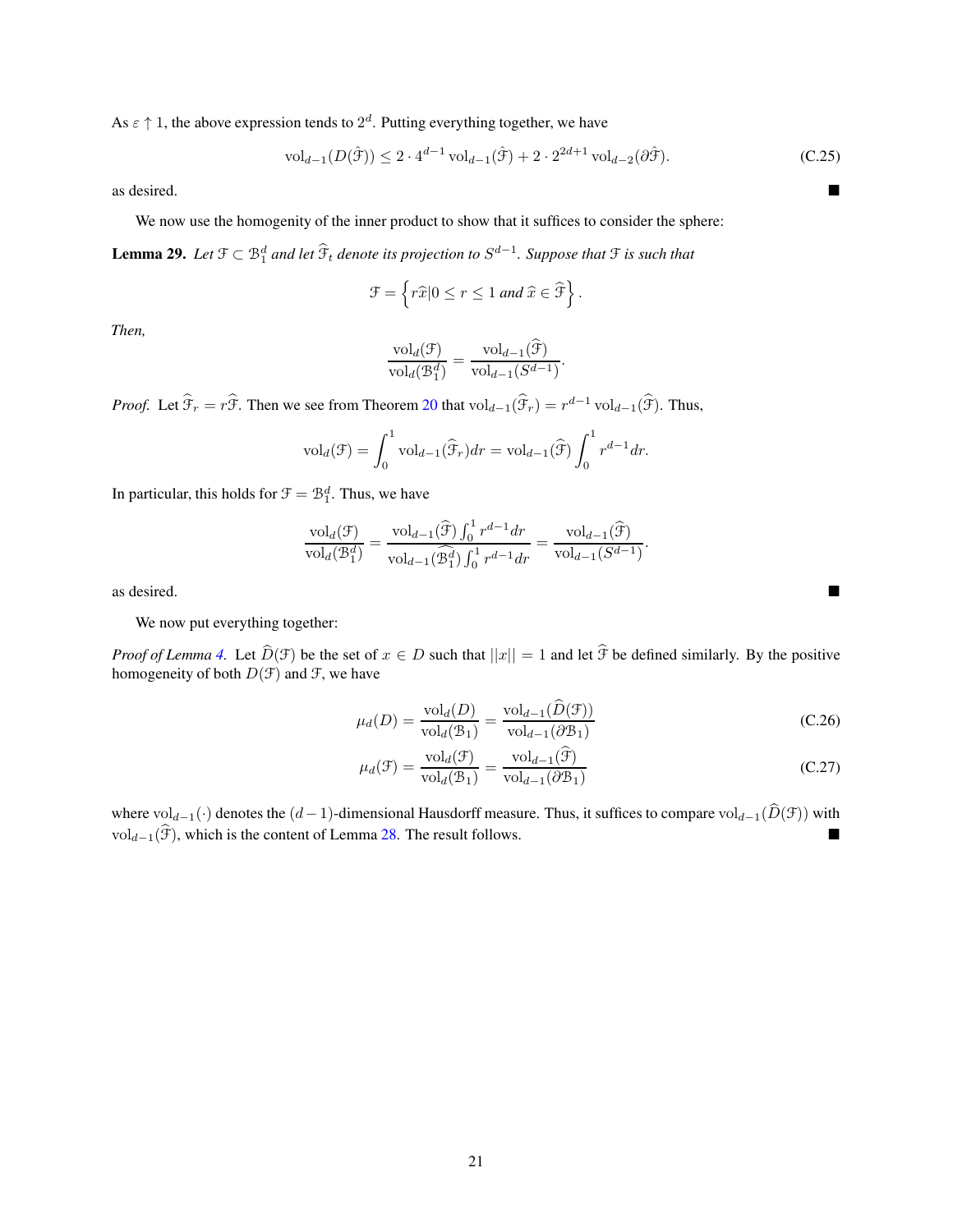## <span id="page-21-0"></span>D Proofs From Section [4](#page-6-0)

In this appendix, we provide proofs of Theorem [5](#page-6-1) and Proposition [6.](#page-7-3)

### <span id="page-21-1"></span>D.1 Proof of Theorem [5](#page-6-1)

In order to apply Lemma [3](#page-4-2) to prove Theorem [5,](#page-6-1) we need to show that the loss functions satisfy  $(R, c)$ -geometric decay. We will show this for  $R = 4^{d+1}d^{2d}$  $R = 4^{d+1}d^{2d}$  $R = 4^{d+1}d^{2d}$  and  $c = \frac{8}{9}$  using Lemma 4 and some more convex geometry. We begin by proving the following characterization of the disagreement region, which will in turn allow us to apply Lemma [4:](#page-5-1)

<span id="page-21-2"></span>Lemma 30. *Suppose that we are in the situation of Theorem [5.](#page-6-1) Then we have*

$$
D_t \subset \left\{ x \in \mathcal{B}_1^d \middle| \langle w, x \rangle = 0 \text{ for some } w \in \mathcal{F}_t \right\}. \tag{D.1}
$$

*Proof.* Recall that the version space is defined as

$$
\mathcal{F}_t = \{ w \in \mathcal{F} | \langle w, y_s x_s \rangle \ge 0 \text{ for all } s < t \}. \tag{D.2}
$$

If  $x \in D_t$ , then there are  $w, w' \in \mathcal{F}_t$  such that  $sign(\langle w', x \rangle) \neq sign(\langle w'', x \rangle)$ . Consider the continuous function  $h(\lambda) = \langle \lambda w'' + (1 - \lambda) w', x \rangle$ ; by the intermediate value theorem, there is some  $0 < \lambda^* < 1$  and  $w = \lambda^* w'' +$  $(1 - \lambda^*)w'$  such that  $\langle w, x \rangle = 0$ . By convexity of  $\mathcal{F}_t$ , then  $w \in \mathcal{F}_t$  and thus  $D_t$  is contained within the set of points orthogonal to at least one point in  $\mathcal{F}_t$ .

<span id="page-21-3"></span>With Lemma [30](#page-21-2) in hand, we will be able to apply Lemma [4](#page-5-1) and it will suffice to control  $\mu(\mathcal{F}_t)$  and  $\mathrm{vol}_{d-1}(\mathcal{F}_t)$ . The next result bounds these quantities in terms of their analogues in  $\mathcal{E}_t$ :

Lemma 31. *Let* <sup>F</sup> <sup>⊂</sup> <sup>R</sup> <sup>d</sup> *be a convex body with John ellipsoid* E*. Then we have*

$$
\mu(\mathcal{F}) \le d^d \mu(\mathcal{E}) \qquad \text{vol}_{d-1}(\partial \mathcal{F}) \le 2d^d \mu(\mathcal{E}). \tag{D.3}
$$

*Proof.* Note that it is a classical fact that  $\mathcal{F} \subset d \cdot \mathcal{E}$  [\[John](#page-11-12), [1948\]](#page-11-12) and thus  $\mu(\mathcal{F}) \leq d^d \mu(\mathcal{E})$ . We thus only have to prove the second bound. To do this we first note that

$$
\text{vol}_{d-1}(\partial \mathcal{F}) \le \text{vol}_{d-1}(\partial (d \cdot \mathcal{E})).\tag{D.4}
$$

To see that this is the case, consider  $\pi : \partial (d \cdot \mathcal{E}) \to \partial \mathcal{F}$  be projection onto the convex  $\mathcal{F}$ . Then  $\pi$  is a contraction and thus shrinks Hausdorff measure as per Corollary [21.](#page-16-2) We now apply Lemma [25](#page-16-3) and note that because our ellipsoids are contained in the ball,  $||q|| \leq 2 \cdot \sqrt{d}$ , where q is the vector of semi-axis lengths, i.e., the eigenvalues of the associated positive definite matrix. Thus we have

$$
\text{vol}_{d-1}(\partial(d \cdot \mathcal{E})) = d^{d-1} \text{ vol}_{d-1}(\partial \mathcal{E}) \le d^{d-1} \left(2d\mu(\mathcal{E})\right),\tag{D.5}
$$

and the result follows.

<span id="page-21-4"></span>We are now finally ready to apply the geometry that we have done so far to prove a slightly more general form of Theorem [5,](#page-6-1) which we will require to apply some of our reductions below.

Proposition 32. *Suppose we are in the situation of Theorem [5](#page-6-1) with the added complication that at any time* t*, the adversary can choose to censor round t from the learner, so the learner does not observe*  $y_t$  *and does not suffer loss* at time t. We further allow  $x_t$  to be drawn adversarially with the condition that if  $x_t$  is drawn adversarially, then the *adversary always censors time* t*. Then the conclusion of Theorem [5](#page-6-1) holds.*

*Proof.* By Lemma [3,](#page-4-2) it suffices to show that with our choice of  $w_t$ , the sequence

$$
\ell_t = \mathbb{I}\left[\text{sign}(\langle w_t, x_t\rangle) \neq y_t \text{ and round } t \text{ is not censored}\right]
$$

satisfies  $(R, c)$  geometric decay with respect to  $\mu$  for come R, c. In particular, we need to find an  $R \geq \mu(D_1)$  and a  $c < 1$  such that if we make a mistake, then  $\mu(D_{t+1}) \leq c\mu(D_t)$ . Note that if  $\ell_t = 1$  then we must have  $x_t \in D_t$  and  $y_t$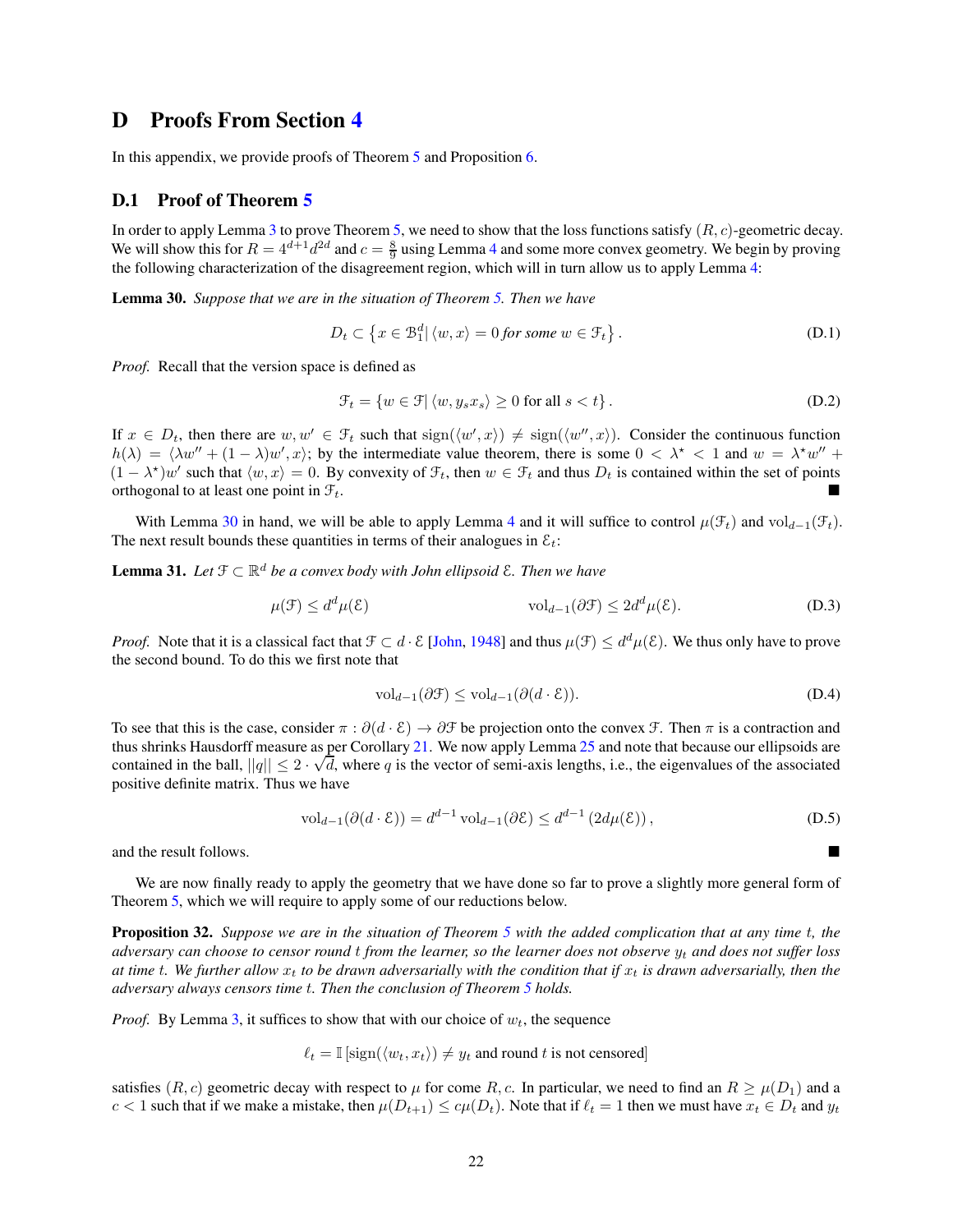is not censored. By Lemma [30](#page-21-2) it suffices to control the size of the set of points orthogonal to at least one  $w \in \mathcal{F}_t$ ; by Lemma [4,](#page-5-1) it in turn suffices to control  $\mu(\mathcal{F}_t)$  and vold<sub>q</sub>-1( $\mathcal{F}_t$ ). Applying Lemma [31](#page-21-3) to the preceding logic, we have:

$$
\mu(D_t) \le 2 \cdot 4^{d-1} \mu(\mathcal{F}_t) + \frac{4^{d+1}}{\omega_d} \operatorname{vol}_{d-1}(\partial \mathcal{F}_t)
$$
\n(D.6)

$$
\leq 2 \cdot 4^{d-1} \cdot d^d \mu(\mathcal{E}_t) + \frac{4^{d+1}}{\omega_d} \cdot 2 \cdot d^d \mu(\mathcal{E}_t)
$$
\n(D.7)

$$
\leq 4^{d+1}d^{2d}\mu(\mathcal{E}_t). \tag{D.8}
$$

As  $\mu(\mathcal{E}_t) \leq 1$ , we may choose  $R = 4^{d+1}d^{2d}$  and reduce to showing that every time we make a mistake,  $\mu(\mathcal{E}_{t+1}) \leq$  $c\mu(\mathcal{E}_t)$  for some c.

Now, suppose that we make a mistake at time t, i.e.,  $\langle w_t, y_t x_t \rangle < 0$ . Then, we have

$$
\mathcal{F}_{t+1} = \mathcal{F}_t \cap \{w \in \mathcal{F} | \langle w, x_t y_t \rangle > 0\} \subset \mathcal{F}_t \cap \{w \in \mathcal{F} | \langle w, x_t y_t \rangle \ge \langle w_t, x_t y_t \rangle\}.
$$
 (D.9)

by monotonicity. Thus  $\mathcal{F}_{t+1}$  is a subset of the intersection of  $\mathcal{F}_t$  and a halfspace through the center of  $\mathcal{E}_t$ . Thus, by Lemma [26,](#page-16-4) vol $(\mathcal{E}_{t+1}) \leq \frac{8}{9}$  vol $(\mathcal{E}_t)$ . Thus, we may choose  $c = \frac{8}{9}$  and conclude the proof.

We remark that Theorem [5](#page-6-1) trivially follows from Proposition [32](#page-21-4) by restricting the adversary to never censor a time t.

### <span id="page-22-0"></span>D.2 Proof of Theorem [6](#page-7-3)

We construct separate adversaries which regret  $\mathbb{E}[\text{Reg}_T] \ge \Omega(d)$  and  $\mathbb{E}[\text{Reg}_T] \ge \Omega(\log(\frac{T}{\sigma}))$ . Randomizing between the two with probability one-half gives the lower bound.

We first note that any algorithm must experience  $\mathbb{E}[\text{Reg}_T] \geq \frac{d+1}{2}$  against some adversary; indeed, as a generic set of  $d + 1$  points defines a hyperplane, a realizable adversary can choose  $y_t$  as independent Rademachers for each  $1 \leq d \leq d+1$  and the learner will suffer expected regret  $\frac{d+1}{2}$ .

We now construct an adversary in one dimension that will force  $\mathbb{E}[\text{Reg}_T] \ge \Omega(\log(\frac{T}{\sigma}))$ ; by projecting onto some fixed direction, the higher dimensional case reduces to this setting. Thus, suppose that the  $x_t$  are required to be sampled from a distribution that is  $\sigma$ -smooth with respect to the uniform measure on the unit interval. At each time t, let  $D_t$  be the interval between the rightmost  $x_s$  labelled  $-1$  and the leftmost  $x_s$  labelled 1, let  $R_t$  be its length and  $w_t$ its midpoint. Fix  $0 < \varepsilon < 1$  to be tuned later and let

$$
\widetilde{D}_t = \left\{ x \in D_t | \frac{1 - \varepsilon}{2} R_t \le |x - w_t| \le \frac{1}{2} R_t \right\}
$$
\n(D.10)

be the set of points in the disagreement region close to its boundary. We let the adversary select the distribution that picks uniformly from  $\widetilde{D}_t$  with probability  $\min\left(\frac{\mu(\widetilde{D}_t)}{\sigma},1\right)$  and with remaining probability selects 0. If  $|x_t - w_t| \geq \frac{R_t}{2}$ , then  $y_t$  is determined by realizability. Otherwise, let  $y_t$  be an independent Rademacher random variable.

Let  $\pi_m = \min\left(\frac{\varepsilon R_m}{\sigma}, 1\right)$  and  $t_m$  be the  $m^{th}$  time that  $x_t \in \tilde{D}_t$ , we see that  $t_{m+1} - t_m$  is geometrically distributed with parameter  $\pi_m$  and thus

$$
B_m^{\lambda} = \exp\left(\lambda t_m - m\lambda - \sum_{k=1}^m \log\left(\frac{\pi_k}{1 - (1 - \pi_k)e^{\lambda}}\right)\right)
$$
(D.11)

is a supermartingale for  $\lambda < \min_{k \le m} (-\log(1 - \pi_k)) = -\log(1 - \pi_m)$ . Note that by construction,  $R_{m+1} \ge$  $(1 - \varepsilon)\mathcal{R}_m$  and thus  $R_m \ge (1 - \varepsilon)^m$ . Setting  $\lambda = \pi_m \le -\log(1 - \pi_m)$  and applying Ville's Inequality, Lemma [15,](#page-15-4) we get that with probability at least  $1 - \delta$ , for all m,

$$
t_m \le m + \frac{\log\left(\frac{1}{\delta}\right)}{\pi_m} + \frac{1}{\pi_m} \sum_{k=1}^m \log\left(\frac{\pi_k}{1 - (1 - \pi_k)e^{\pi_k}}\right). \tag{D.12}
$$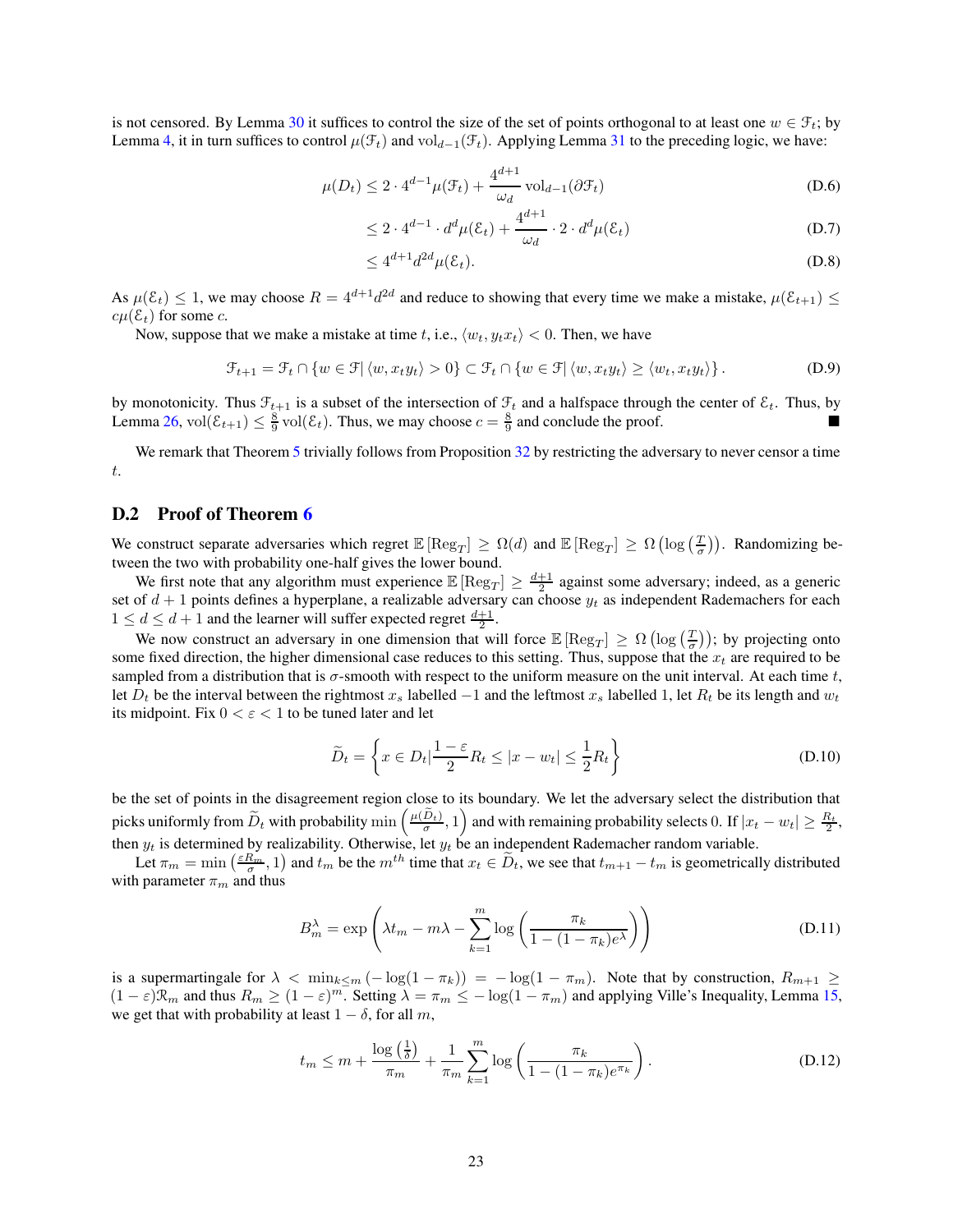We now note that

$$
\frac{1}{\pi_m} \log \left( \frac{\pi_k}{1 - (1 - \pi_k)e^{\pi_k}} \right) \le \frac{1}{\pi_m} \left( \frac{\pi_m}{1 - (1 - \pi_m)e^{\pi_m}} - 1 \right)
$$
(D.13)

$$
=\frac{e^{\pi_m}-1}{\pi_m}\frac{1-\pi_m}{1-(1-\pi_m)e^{\pi_m}}
$$
(D.14)

$$
\leq (e-1)\frac{2}{\pi_m^2} \tag{D.15}
$$

using monotonicity, the fact that  $\pi_m \leq 1$  and the following computation:

$$
1 - (1 - x)e^{x} = 1 - (1 - x)\sum_{k=0}^{\infty} \frac{x^{k}}{k!} = \sum_{k=2}^{\infty} x^{k} \left( \frac{1}{(k-1)!} - \frac{1}{k!} \right) \ge \frac{x^{2}}{2}.
$$
 (D.16)

Now, using the fact that  $\pi_m \geq \frac{\varepsilon}{\sigma} (1 - \varepsilon)^m$ , we have

$$
t_m \le m + \frac{\sigma}{\varepsilon} (1 - \varepsilon)^{-m} \log \left( \frac{1}{\delta} \right) + 2(e - 1)m \left( \frac{\varepsilon}{\sigma} \right)^{-2} (1 - \varepsilon)^{-2m}.
$$
 (D.17)

Setting  $\varepsilon = 1 - e^{-1}$ , we see that there is some constant  $c > 0$  such that with probability at least  $1 - \delta$ ,

$$
t_m \leq c \max \left( \sigma e^m \log \left( \frac{1}{\delta} \right), m \sigma^2 e^{2m} \right). \tag{D.18}
$$

In particular, there is a universal constant C such that if  $m = C \log \left( \frac{T}{\sigma \log(\frac{1}{\delta})} \right)$  $\setminus$ , then with probability at least  $1 - \delta$ we have  $\text{Reg}_T \ge m$  because the probability of a mistake, given that  $x_t \in \tilde{D}_t$  is  $\frac{1}{2}$ . The result follows.

### <span id="page-23-0"></span>D.3 Lower bound against naive play.

In this section, we show that it is necessary to choose the half-spaces  $w_t$  intelligently in order to attain logarithmic-in- $1/\sigma$  regret.

Consider  $d = 1$ , so  $\mu_1$  is the uniform measure on the interval  $[-1, 1]$ . We define  $\mathcal{F}^{\text{thres}} := \{x \mapsto \text{sign}(x - c)\}\$  as the set of (monotone) threshold classifiers. Given a function class F, we say that a learning strategy is *consistent*, if at each  $t \in [T]$ , it selects an  $f_t \in \mathcal{F}_t$  in the version space  $\mathcal{F}_t := \{f \in \mathcal{F} : f(x_s) = y_s, 1 \le s \le t - 1\}$ . Define the left and right endpoints of the negative and positive regions

$$
\tilde{x}_t := \max \left\{ -1, \max_{1 \le s \le t} \{x_t : y_t = -1\} \right\}, \quad \bar{x}_t := \min \left\{ 1, \min_{1 \le s \le t} \{x_t : y_t = 1\} \right\}.
$$

For a given  $\eta > 0$ , we consider the strategy

$$
\hat{y}_t = \begin{cases}\n\text{sign}\left(x_t - \tilde{x}_{t-1} - \eta\right) & \tilde{x}_{t-1} + \eta < \bar{x}_t \\
\text{sign}\left(x_t - \frac{1}{2}\left(\tilde{x}_{t-1} + \bar{x}_{t-1}\right)\right) & \text{otherwise.}\n\end{cases} \tag{D.19}
$$

This is consistent with  $\mathcal{F}^{\text{thres}}$ , since the thresholds are always chosen strictly between  $\tilde{x}_{t-1}$  and  $\bar{x}_{t-1}$ . However, the strategy is very naive, since it defaults to setting the threshold only slightly to the right of  $\tilde{x}_{t-1}$ . As a consequence, we show it suffers  $\Omega(1/\sigma)$  regret when  $\eta$  is small.

**Proposition 33.** Fix  $\eta > 0$ . For  $T \ge 1$  and  $\sigma \in (1/T, 1/4]$ , there exists an  $\mathcal{F}^{\text{thres}}$ -realizable,  $\sigma$  smooth adversary *such that the strategy in Equation* [\(D.19\)](#page-23-1) *suffers expected regret linear in*  $1/\sigma$  *for*  $\eta$  *small:* 

<span id="page-23-1"></span>
$$
\mathbb{E}[\text{Reg}_T] \geq \lfloor \frac{1}{\sigma} \rfloor \cdot \left(1 - \frac{\eta}{2\sigma}\right).
$$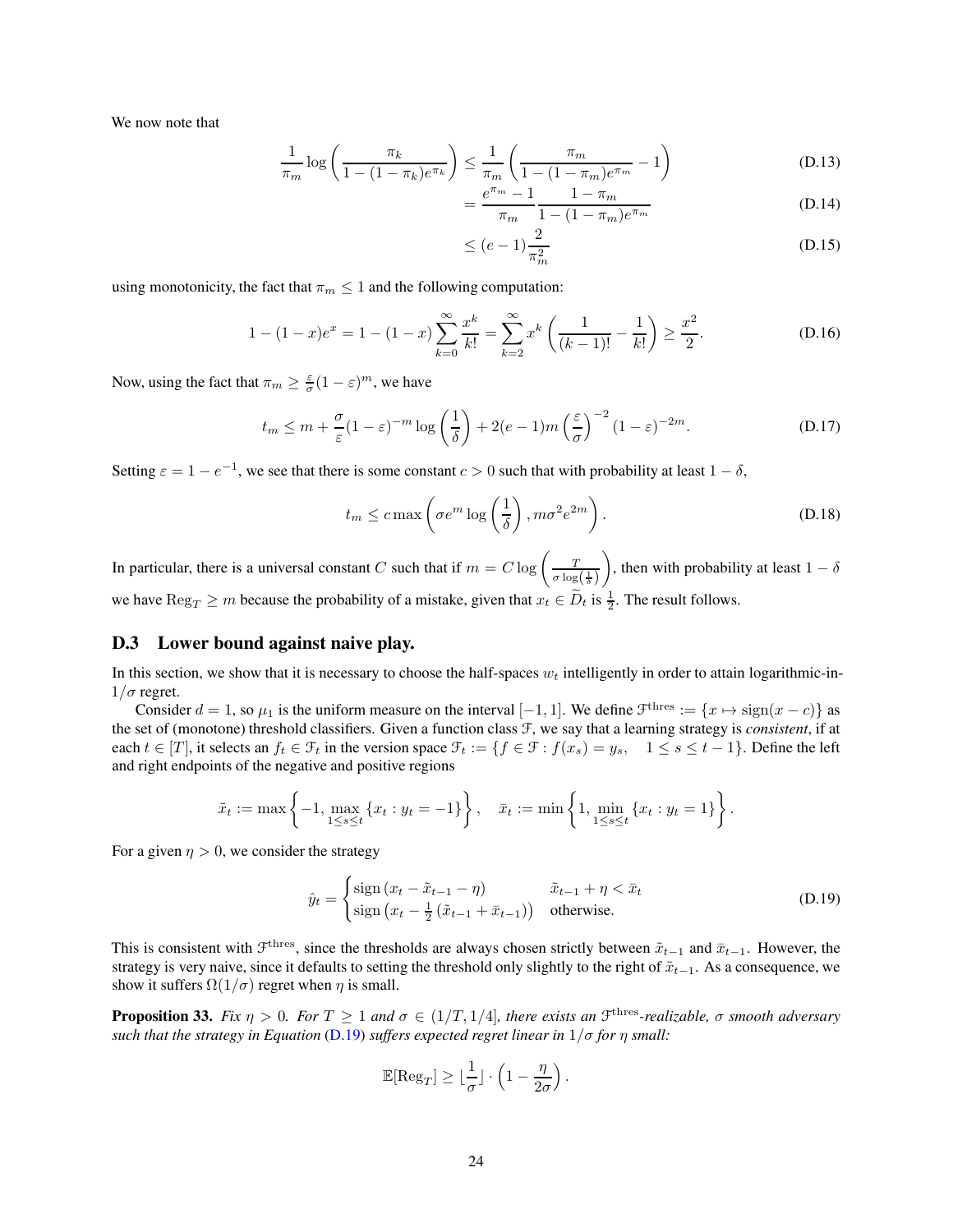*Proof.* At each time  $1 \le t \le T_0 := \lfloor 1/\sigma \rfloor$ , the adversary selects

$$
x_t = -1 + 2\sigma(t-1) + 2\sigma a_t
$$
,  $a_t \sim \text{Unif}([0,1])$ .

For times  $t \geq T_0$ , the adversary selects  $x_t \sim \text{Unif}([-1, 1])$ . This adversary is clearly  $\sigma$  smooth, satisfies  $x_t \in$  $-1 + 2\sigma[t-1, t]$  until  $T_0$ , and then plays arbitrarily. Moreover, for  $\sigma \leq 1/T$ ,  $x_t \in [-1, 1]$  for all t. Fixing a groundtruth classifier  $f^*(x) = \text{sign}(x - 1)$ , we see  $y_s = f^*(x_t) = -1$  is realizable for all t.

Lastly, we analyze the regret of Equation [\(D.19\)](#page-23-1); notice that under the above adversary,  $\bar{x}_t = 1$ , so we are always in the first case  $y_t = sign(x_t - max_{1 \le s \le t-1} x_s - \eta)$ . Then, for any  $t \le T_0$ ,

$$
\mathbb{P}\left(\hat{y}_t = y_t | \mathcal{F}_{t-1}\right) = \mathbb{P}\left(x_t \le \eta + \max_{1 \le s \le t-1} x_s | \mathcal{F}_{t-1}\right)
$$
  
\n
$$
\le \mathbb{P}\left[x_t \le \eta + 2(t-1)\sigma - 1 | \mathcal{F}_{t-1}\right]
$$
  
\n
$$
= \mathbb{P}_{a_t \sim \text{Unif}([0,1])} \left[-1 + 2\sigma(t-1) + 2\sigma a_t \le \eta + 2(t-1)\sigma - 1\right]
$$
  
\n
$$
= \mathbb{P}_{a_t \sim \text{Unif}([0,1])} \left[a_t \le \frac{\eta}{2\sigma}\right] = \frac{\eta}{2\sigma}.
$$

Hence,

$$
\mathbb{E}[\text{Reg}_t] = \sum_{t=1}^T \mathbb{E}[\mathbb{P}[\hat{y}_t \neq y_t | \mathscr{F}_{t-1}]]
$$
  
\n
$$
\geq \sum_{t=1}^{T_0} \mathbb{E}[\mathbb{P}[\hat{y}_t \neq y_t | \mathscr{F}_{t-1}]]
$$
  
\n
$$
= \sum_{t=1}^{T_0} 1 - \mathbb{E}[\mathbb{P}[\hat{y}_t = y_t | \mathscr{F}_{t-1}]]
$$
  
\n
$$
\geq \sum_{t=1}^{T_0} \left(1 - \frac{\eta}{2\sigma}\right) = T_0 \left(1 - \frac{\eta}{2\sigma}\right), \quad T_0 := \lfloor 1/\sigma \rfloor.
$$

 $\blacksquare$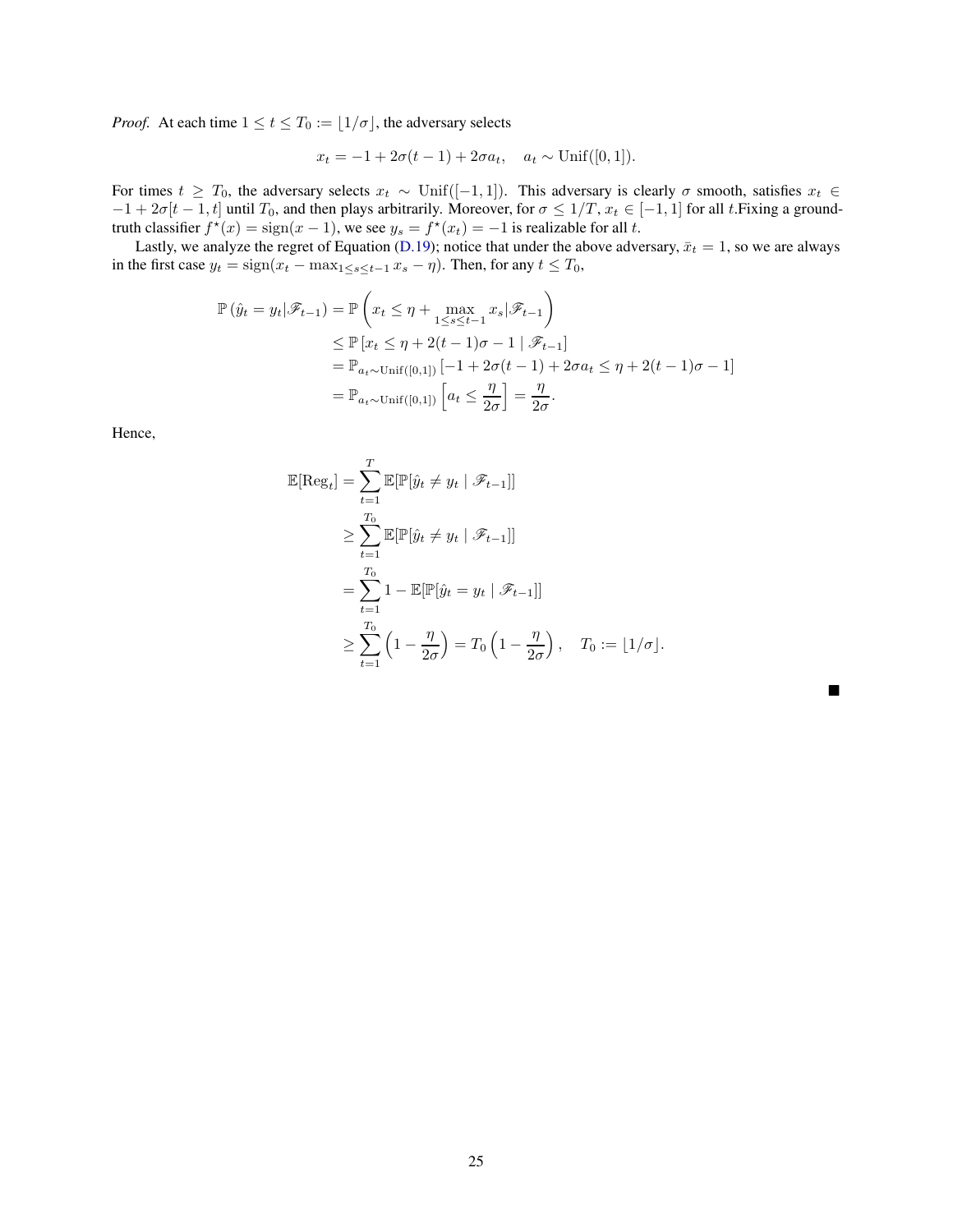## <span id="page-25-1"></span><span id="page-25-0"></span>E Proofs from Section [5](#page-7-1)

### E.1 Proof of Corollary [8](#page-7-4)

The key technical result is contained in the following lemma, which says that we can lift a  $\sigma$ -smooth distribution on  $\mathcal{B}_1^d$  to one on  $\mathcal{B}_1^{d+1}$  and only lose a factor that is exponential in dimension. Because our regret guarantees are only logarithmic in  $\sigma$ , this will translate into a factor that is only linear in d by reducing to the setting of Theorem [5.](#page-6-1) We have the following result:

<span id="page-25-4"></span>**Lemma 34.** There exist a probability kernel  $\mathcal{K}: \mathcal{B}_1^d \to \triangle(\mathcal{B}_1^{d+1})$  that satisfies the following two properties: first,

$$
\mathbb{P}_{\tilde{x}\sim\mathcal{K}(\cdot|x)}\left(\text{for all }\tilde{w}=(w,b)\in\mathbb{R}^d\times\mathbb{R},\ \operatorname{sign}(\langle w,x\rangle+b)=\operatorname{sign}(\langle \tilde{w},\tilde{x}\rangle)\right)=1,
$$

*and second, if* p *is*  $\sigma$ -smooth with respect to  $\mu_d$ , then  $K \circ p$  *is*  $\sigma'$ -smooth with respect to  $\mu_{d+1}$ , where  $\sigma' = \sigma/4^{d+2}$  and  $\widetilde{x} \sim \mathcal{K} \circ p$  *if*  $x \sim p$  *and*  $\widetilde{x} \sim \mathcal{K}(\cdot|x)$ *.* 

*Proof.* For general b, define  $\tilde{w} := (w, b)$ , let  $\phi(x, z) = \frac{z(x, 1)}{4}$ , and let

$$
\widetilde{x} = \phi(x_t, z_t) \qquad z_t \sim \text{Unif}(1, 2). \tag{E.1}
$$

Note that whenever  $x \in \mathcal{B}_1^d$ ,  $\mathbb{P}[\tilde{x}_t \in \mathcal{B}_1^{d+1} \mid x_t = x] = 1$ . Moreover,

$$
sign(\langle w, x_t \rangle + b) = sign(\langle \widetilde{w}, (x_t, 1) \rangle) = sign(\langle \widetilde{w}, z_t(x_t, 1) \rangle) = sign(\langle \widetilde{w}, \widetilde{x}_t \rangle).
$$

Since our proposed algorithm is a function only of the *version space*  $\mathcal{F}_t$ , and not the *disagreement region*, it follows that we can assume without loss of generality that the learner interacts with the distribution  $\tilde{p}_t$  induced by drawing  $x_t \sim p_t$ ,  $z_t \sim$  Unif[1, 2], and  $\widetilde{x}_t = \phi(x_t, z_t)$ .

To conclude, we must argue that if  $x_t \sim p_t$  is  $\sigma$ -smooth with respect to the uniform measure  $\mu_d$  on  $\mathcal{B}_1^d$ , then  $\tilde{x}_t \sim \tilde{p}_t$  is  $\sigma'$ -smooth with respect to the uniform measure  $\mu_{d+1}$  on  $\mathcal{B}_1^{d+1}$ , for an appropriate  $\sigma'$ .

Let  $\tilde{\mu}_{d+1}$  denote the density of  $\tilde{x} = \phi(x, z)$ , where  $z \in \text{Unif}[1, 2]$  when  $x \sim \mu_d$ . Then,

<span id="page-25-3"></span>
$$
\frac{\mathrm{d}\widetilde{p}_t(\widetilde{x})}{\mathrm{d}\mu_{d+1}(\widetilde{x})} = \frac{\mathrm{d}\widetilde{p}_t(\widetilde{x})}{\mathrm{d}\widetilde{\mu}_{d+1}(\widetilde{x})} \cdot \frac{\widetilde{\mu}_{d+1}(\widetilde{x})}{\mu_{d+1}(\widetilde{x})}.\tag{E.2}
$$

To bound the first term, consider  $\phi^{-1}$ , the inverse of  $\phi$  from  $\mathcal{B}_{1/4}^d \times [\frac{1}{4}, 1/2] \to \mathcal{B}_{1/4}^d \times [1, 2]$  given by

<span id="page-25-2"></span>
$$
\phi^{-1} : \tilde{x} = (x, z) \mapsto ((x/z), 4z)
$$

Then,  $\tilde{p}_t$  is the pushforward under  $\phi^{-1}$  of the measure  $p_t \otimes \text{Unif}[\frac{1}{4}, \frac{1}{2}]$ , and  $\tilde{\mu}_{d+1}$  the pushforward of  $\mu_d \otimes \text{Unif}[\frac{1}{4}, \frac{1}{2}]$ . Thus, by Lemma [35,](#page-26-1) we have that  $\tilde{p}_t$  is  $\sigma$ -smooth with respect to  $\tilde{\mu}_{d+1}$ .<br>Now, we compute  $\frac{d\tilde{\mu}_{d+1}(\tilde{x})}{d\mu_{d+1}(\tilde{x})}$ . It suffices to show that for any set  $H \subset \mathcal{B}_{1/2}^d \times [\frac{1}{4}, 1/2]$ , we have

$$
\widetilde{\mu}_{d+1}(H) \le C d \mu_{d+1}(H),\tag{E.3}
$$

for some desirable constant C. Let  $J_{\phi^{-1}}$  denote the Jacobian of the map  $\phi^{-1}$ :  $(x, u) \mapsto (x/z, 4z)$ . Then,  $J_{\phi^{-1}}$  is a triangular matrix with determinant  $4(1/z)^d$ . Thus, on  $H \subset \mathcal{B}_{1/2}^d \times [\frac{1}{4}, 1/2]$ , its determinant is at most  $|\det_{J_\phi}(x, z)| =$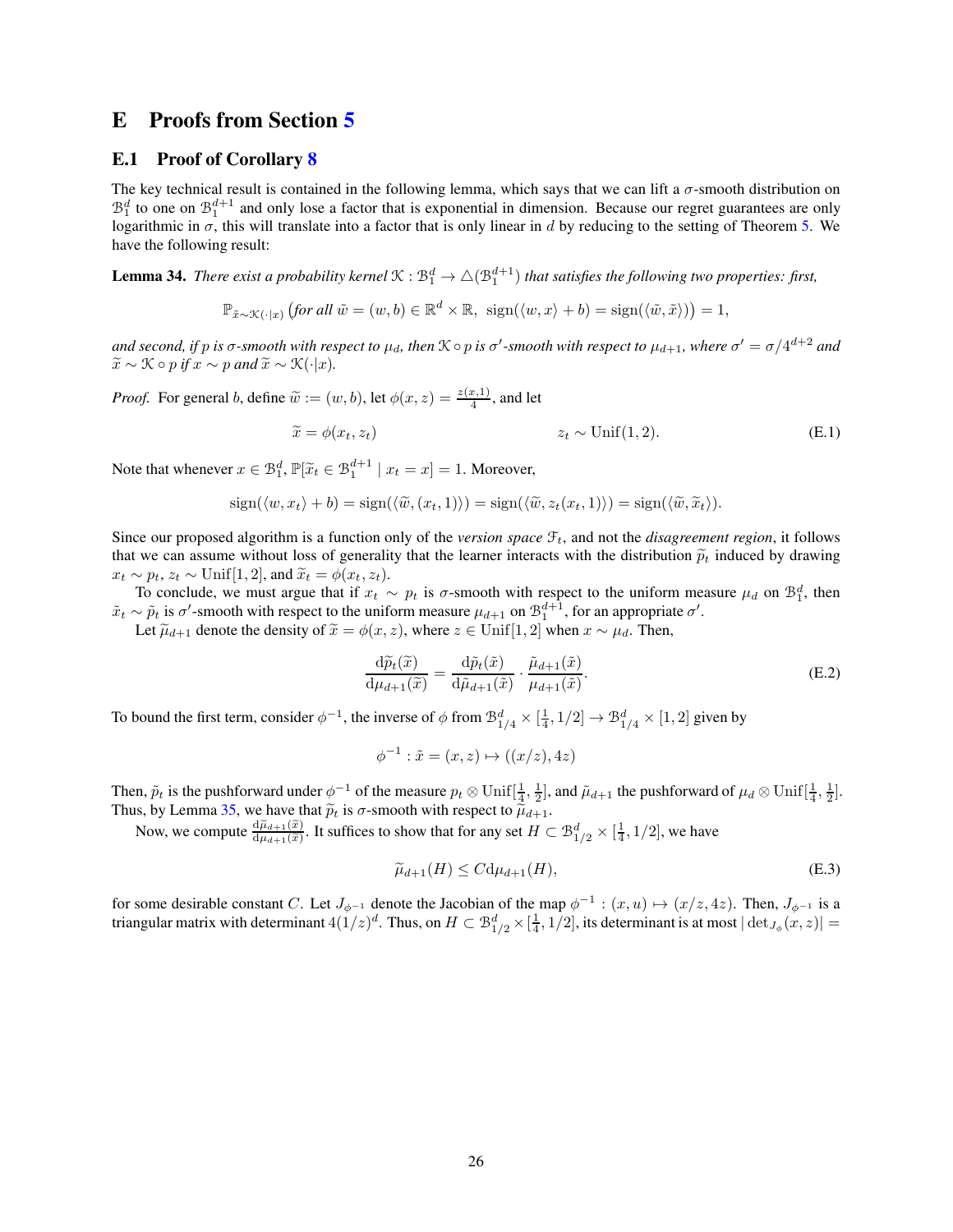$4^{d+1}$ . Hence,

$$
\tilde{\mu}_{d+1}(H) = \mathbb{P}_{(x,z) \sim \mathcal{B}_1^d \times \text{Unif}[1,2]}[\phi(x,z) \in H]
$$
\n
$$
= \mathbb{P}_{(x,z) \sim \mathcal{B}_1^d \times \text{Unif}[1,2]}[(x,z) \in \phi^{-1}(H)]
$$
\n
$$
= \frac{\int_{\phi^{-1}(H)} dxdz}{\text{vol}_{d+1}(\mathcal{B}_1^d \times \text{Unif}[1,2])}
$$
\n
$$
= \frac{\int_H |\det(J_{\phi^{-1}(x,z)}|dxdz}{\text{vol}_{d+1}(\mathcal{B}_1^d \times \text{Unif}[1,2])}
$$
\n
$$
\leq \frac{4^{d+1} \text{vol}(H)}{\text{vol}_{d+1}(\mathcal{B}_1^d \times \text{Unif}[1,2])}
$$
\n
$$
= \mu_{d+1}(H) \cdot \frac{4^{d+1} \text{vol}_{d+1}(\mathcal{B}_1^{d+1})}{\text{vol}_{d+1}(\mathcal{B}_1^d \times \text{Unif}[1,2])}
$$
\n
$$
= \mu_{d+1}(H) \cdot \frac{4^{d+1} \text{vol}_{d+1}(\mathcal{B}_1^{d+1})}{\text{vol}_d(\mathcal{B}_1^d)}
$$
\n
$$
= 4^{d+1} \frac{\sqrt{\pi}}{d+ \frac{1}{2}} \leq 4^{d+2}.
$$

Combining these computations with  $(E.2)$  yields

$$
\frac{\mathrm{d}\tilde{p}_t(\tilde{x})}{\mathrm{d}\mu_{d+1}(\tilde{x})} = \frac{\mathrm{d}\tilde{p}_t(\tilde{x})}{\mathrm{d}\tilde{\mu}_{d+1}(\tilde{x})} \cdot \frac{\tilde{\mu}_{d+1}(\tilde{x})}{\mu_{d+1}(\tilde{x})} \leq \sigma^{-1} 4^{d+2},
$$

<span id="page-26-1"></span>which concludes the proof.

**Lemma 35.** *Suppose that*  $f: \mathcal{X} \to \mathcal{Y}$  *is a measurable map and suppose that* p,  $\mu$  *are measures on*  $\mathcal{X}$  *and* p *is*  $\sigma$ *-smooth with respect to*  $\mu$ *. Define the pushforward measure on*  $\lambda$  *by taking*  $f_{\star}\mu(B) = \mu(f^{-1}(B))$  *for any measurable*  $B \subset \lambda$ *. Then*  $f_{\star}p$  *is*  $\sigma$ *-smooth with respect to*  $f_{\star}\mu$ *.* 

*Proof.* Let  $B \subset \mathcal{Y}$  be measurable. Then

$$
f_{\star}p(B) = p(f^{-1}(B)) \le \frac{\mu(f^{-1}(B))}{\sigma} \le \frac{f_{\star}\mu(B)}{\sigma}.
$$
 (E.4)

As this holds for any  $B \subset \mathcal{Y}$ , the result follows.

We now describe Algorithm [3.](#page-27-0) At each time t, we draw  $z_t \sim \text{Unif}(1, 2)$  independently and form  $\tilde{x}_t = \phi(x_t, z_t)$ , where  $\phi$  is as in [\(E.1\)](#page-25-3). We then run the classify and update subroutines of Algorithm [1](#page-6-3) at each time step on the new data sequence  $(\widetilde{x}_t, y_t)$ . We are now ready to prove Corollary [8:](#page-7-4)

*Proof of Corollary [8.](#page-7-4)* We use Algorithm [3](#page-27-0) to reduce the problem to the situation of Theorem [5.](#page-6-1) Indeed, by Lemma [34,](#page-25-4) the data sequence  $(\tilde{x}_t, y_t)$  satisfies the property that  $\tilde{x}_t$  is  $(4^{-d-2}\sigma)$ -smooth with respect to  $\mu_{d+1}$  and is realizable by the function class  $\mathcal{F}_{\text{lin}}^{d+1}$ . The result then follows immediately from Theorem [5.](#page-6-1)

#### <span id="page-26-0"></span>E.2 Proof of Theorem [9](#page-8-2)

We now prove begin generalizing beyond linear function classes with Theorem [9.](#page-8-2) The key technical result shows that if  $\phi : \mathcal{B}_1^d \to \mathcal{B}_1^d$  is well-behaved, then  $\phi_* \mu_d$  is  $\sigma$ -smooth with respect to  $\mu_d$ , which will then allow us to apply Theorem [5.](#page-6-1)

<span id="page-26-2"></span>**Lemma 36.** Suppose that p is a measure on  $B_1^d$  that is  $\sigma$ -smooth with respect to  $\mu_d$  and suppose that  $\phi : B_1^d \to B_1^d$  is *a function satisfying the following two properties:*

- *There is some*  $c > 0$  *such that*  $|\det(D\phi(x))| > c$  *for all*  $x \in \mathbb{B}_1^d$ *.*
- There is some  $N \in \mathbb{N}$  such that for every  $x \in \mathcal{B}_1^d$ , it holds that  $\left|\phi^{-1}(x)\right| \leq N$ , where  $\phi^{-1}(x) = \{y \in \mathcal{B}_1^d | \phi(y) = x\}$ .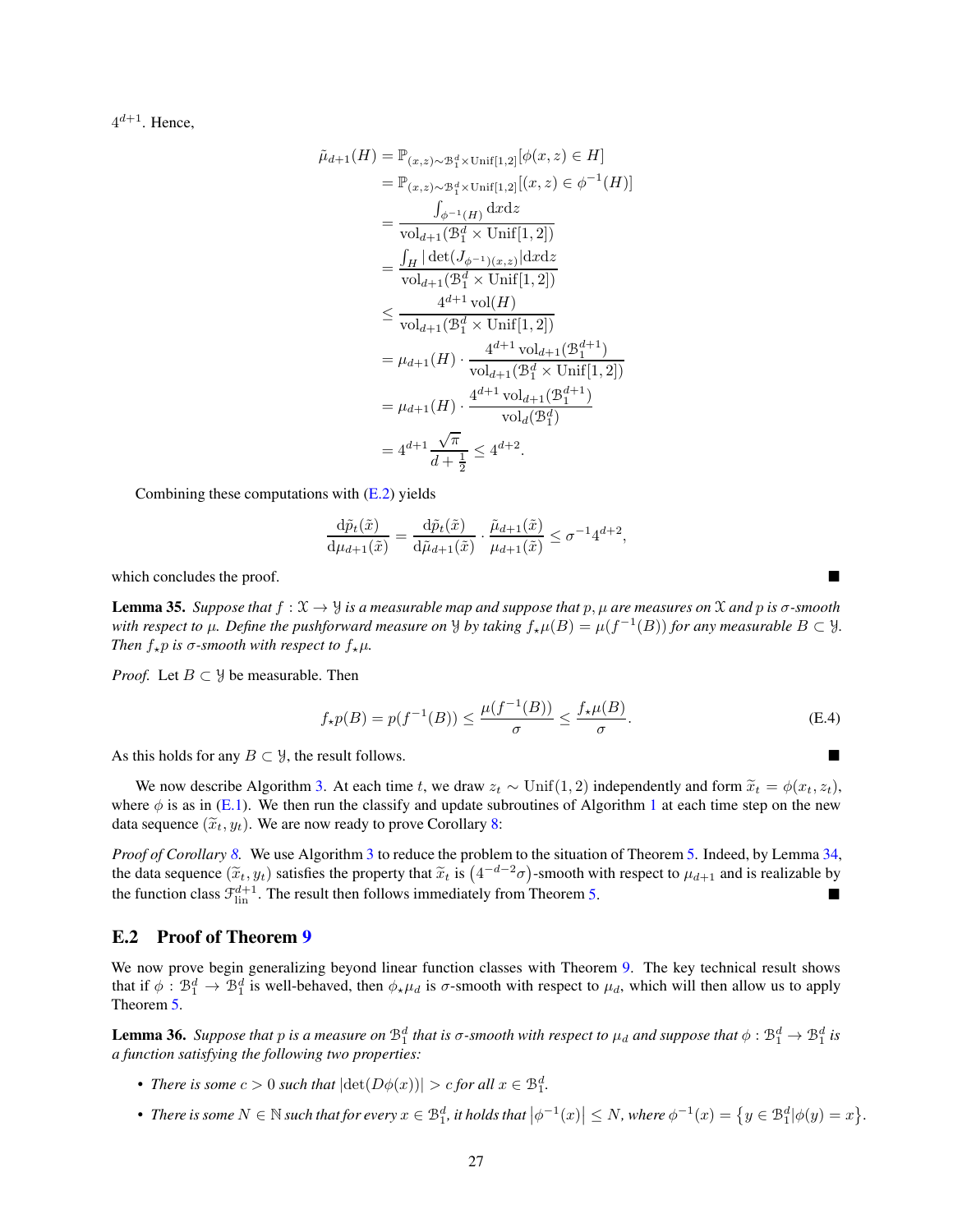Algorithm 3 Binary Classification with Affine Thresholds

<span id="page-27-0"></span>1: **Initialize**  $\widetilde{W}_1 = \mathcal{B}_1^{d+1}, \widetilde{w}_1 = \mathbf{e}_1 \in \widetilde{W}_1,$ 2: for  $t = 1, 2, ...$  do 3: **Recieve**  $x_t$ , **draw**  $z_t$  ∼ Unif(1, 2), and **assign**  $\widetilde{x}_t \leftarrow \phi(x_t, z_t) = \frac{z_t(x_t, 1)}{4}$ 4: 5: predict  $\hat{y}_t = \text{sign}(\langle \widetilde{w}_t, \widetilde{x}_t \rangle),$  (**%** self.classify( $x_t$ )) 6: **Update**  $\widetilde{W}_{t+1} = \widetilde{W}_t \cap {\widetilde{w} \in \mathcal{B}_1^{d+1} | \langle \widetilde{w}, \widetilde{x}_t y_t \rangle \geq 0}$ 7: **if**  $\hat{y}_t \neq y_t$  then (\* self.errorUpdate $(\tilde{x}_t)$ ) <br>8:  $\widetilde{w}_{t+1} \leftarrow \textbf{JohnEllpsoidCenter}(\widetilde{W}_{t+1})$ 8:  $\widetilde{w}_{t+1} \leftarrow \text{JohnEllpsoidCenter}(\mathcal{W}_{t+1})$ 9: **% returns center of John Ellpsoid of given convex body** Algorithm 4 Binary Classification with Nonlinear Features 1: **Initialize**  $\widetilde{W}_1 = \mathcal{B}_1^{d+1}, \widetilde{w}_1 = \mathbf{e}_1 \in \mathcal{W}_1, \phi : \mathcal{B}_1^d \to \mathcal{B}_1^d$ 2: for  $t = 1, 2, ...$  do 3: Recieve  $x_t$ , predict  $\hat{y}_t = \text{sign}(\langle \widetilde{w}_t, \phi(x_t) \rangle),$  (**%** self.classify(x<sub>t</sub>)) 4: **Update**  $\widetilde{\mathcal{W}}_{t+1} = \widetilde{\mathcal{W}}_t \cap \{\widetilde{w} \in \mathcal{B}_1^{d+1} | \langle \widetilde{w}, \phi(x_t) y_t \rangle \geq 0\}$ 5: **if**  $\hat{y}_t \neq y_t$  then (\* self.errorUpdate $(\tilde{x}_t)$ )<br>6:  $\tilde{w}_{t+1} \leftarrow \textbf{JohnEllpsoidCenter}(\tilde{W}_{t+1})$ 6:  $\widetilde{w}_{t+1} \leftarrow \text{JohnEllpsoidCenter}(\widetilde{W}_{t+1})$ <br>7: **%** returns center of John Ellpsoid of 7: **% returns center of John Ellpsoid of given convex body**

<span id="page-27-1"></span>*Then,*  $\phi_{\star}p$  *is*  $\left(\frac{c}{N}\sigma\right)$ -smooth with respect to  $\mu_d$ .

*Proof.* By Lemma [35,](#page-26-1) we have that  $\phi_* p$  is  $\sigma$ -smooth with respect to  $\phi_* \mu_d$ . Thus, as

$$
\frac{\mathrm{d}\phi_\star p}{\mathrm{d}\mu_d} = \frac{\mathrm{d}\phi_\star p}{\mathrm{d}\phi_\star \mu_d} \cdot \frac{\mathrm{d}\phi_\star \mu_d}{\mu d}
$$

it suffices to bound the latter factor. By the area formula [\[Federer,](#page-10-19) [2014\]](#page-10-19), we have for any  $B \subset \mathcal{B}_1^d$  that

$$
\phi_{\star} \mu_d(B) = \int_{\phi^{-1}(B)} d\mu_d(x)
$$
  
= 
$$
\int_{\phi^{-1}(B)} \frac{|\det(D\phi(x))|}{|\det(D\phi(x))|} d\mu_d(x)
$$
  

$$
\leq \frac{1}{c} \int_{\phi^{-1}(B)} |\det(D\phi(x))| d\mu_d(x)
$$
  
= 
$$
\frac{1}{c} \int_B |\phi^{-1}(y)| d\mu_d(y) \leq \frac{N}{c} \mu_d(y)
$$

Thus we see that for any  $B$ ,

$$
\frac{\phi_\star\mu_d(B)}{\mu_d(B)}\leq \frac{N}{c}
$$

and so the result follows.

<span id="page-27-2"></span>As a corollary, we generalize Theorem [5](#page-6-1) to adversaries that are now realizable to a class linear in some new set of features: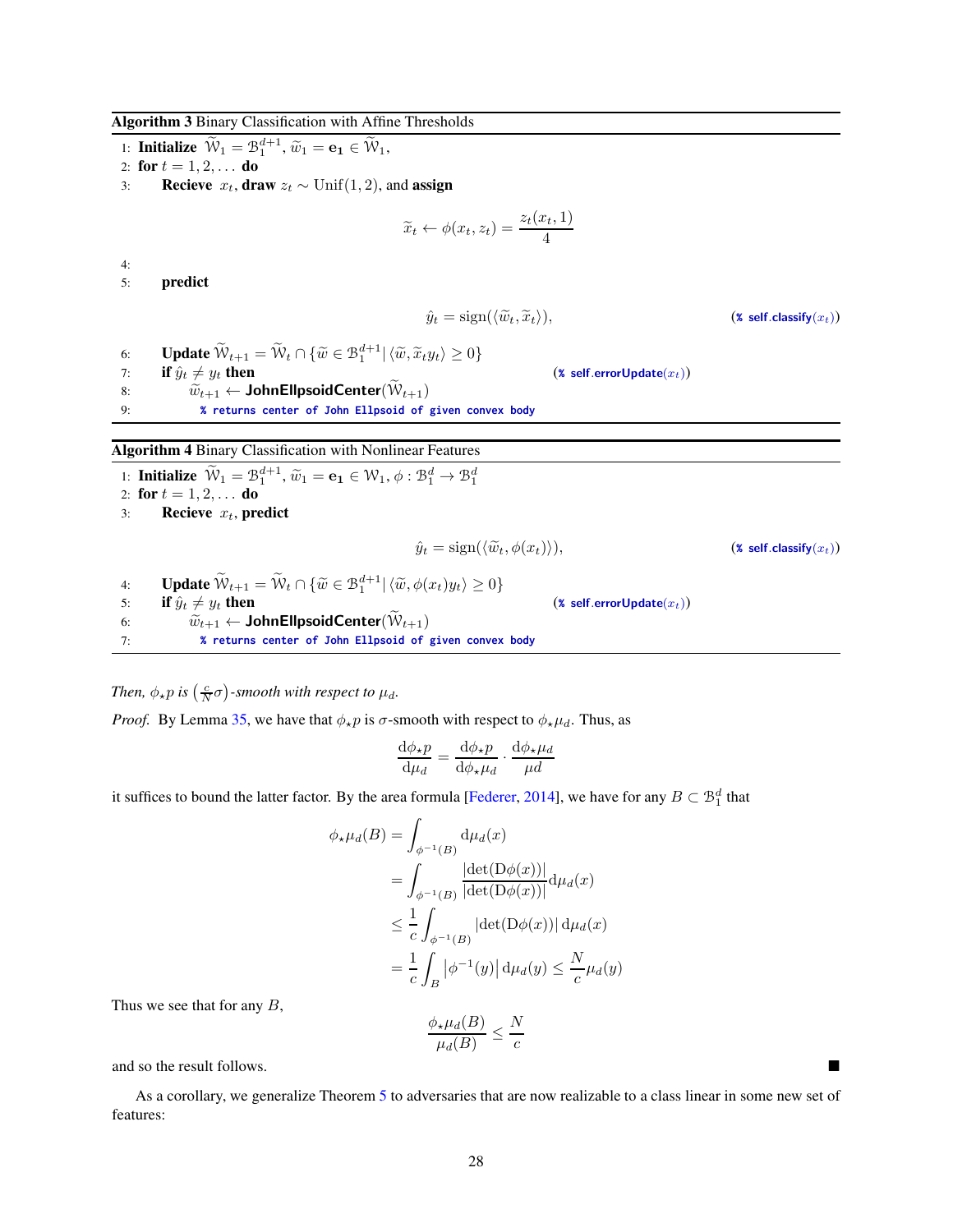Corollary 37. *Let* φ *be a map as in Lemma [36](#page-26-2) and suppose that we are in the smoothed online learning setting with an adversary realizable with respecto to*  $\mathcal{F} \circ \phi = \{x \mapsto f(\phi(x)) | f \in \mathcal{F}\}\$ *. If we run Algorithm* [4](#page-27-1) *on the data*  $(\phi(x_t), y_t)$ *, then for all* T, with probability at least  $1 - \delta$ , it holds that

$$
\text{Reg}_T \leq 136d\log(d) + 34\log\left(\frac{N}{c}\right) + 34\log\left(\frac{T}{\sigma\delta}\right) + 56
$$

*Proof.* The statement follows immediately from applying Theorem [5](#page-6-1) to the data sequence  $(\phi(x_t), y_t)$  and using Lemma [36](#page-26-2) to bound the smoothness.

Finally, we prove the simpler result stated in Section [5:](#page-7-1)

*Proof of Theorem* [9.](#page-8-2) By Corollary [37,](#page-27-2) it suffices to bound N and c in Lemma [36.](#page-26-2) Suppose that  $\phi(x) = (\phi_1(x_1), \dots, \phi_d(x_d))$ as in the statement of the result. Then we see that  $D\phi(x)$  is diagonal with  $\phi'_i(x_i)$  as the  $i^{th}$  element of the diagonal and thus

$$
\det(\mathcal{D}\phi(x)) = \prod_{i=1}^d |\phi_i'(x_i)| \ge \alpha^d
$$

where the final inequality follows from the assumption. Note that if  $\phi_i' > 0$  for all i, then  $\phi$  is strictly increasing coordinate wise and thus we may take  $N = 1$ . The result follows.

## <span id="page-28-0"></span>E.3 Proof of Theorem [10](#page-8-3)

In this section, we show that our techniques extend to polynomial decision boundaries. Morally, we proceed on similar lines as to the proof of Theorem [9](#page-8-2) outlined in the previous section, but there are a number of new technical subtleties that appear in this analysis that were not present before. The most salient difference between the maps considered above and that which is required for a polynomial decision boundary is that polynomial features require imbedding our problem into a higher dimensional space; while Lemma  $35$  ensures that the pushforward of the law of each  $x_t$  is smooth with respect to the pushforward of  $\mu_d$ , our analysis is very specific to the dominating measure being uniform on the ball, which can never happen if we are pushing  $\mu_d$  forward into a higher dimensional space. In order to resolve this difficulty, we will present a reduction that allows us to combine multiple points into one 'meta-point,' whose law will be smooth with respect to the uniform measure on the higher dimensional ball. We will then be able to reduce to a similar setting as considered in Theorem [5](#page-6-1) and deduce a similar regret bound. We prove the following result:

<span id="page-28-1"></span>**Proposition 38.** Suppose that  $\phi : \mathbb{B}^d_1 \to \mathbb{B}^m_1$  satisfies the following properties:

- φ *is* L*-Lipschitz.*
- $\bullet$   $\phi$  *is polynomial in the sense that each of the coordinates of*  $\phi$  *is a polynomial in the coordinates of*  $x \in \mathbb{B}_1^d$  with *degree at most* ℓ*.*
- *There is an*  $\alpha > 0$  *such that the Jacobian*  $D\phi$  *satisfies:*

$$
\det \left( \mathbb{E}_{x \sim \mu_d} \left[ \mathcal{D}\phi(x) \mathcal{D}\phi(x)^T \right] \right) \ge \alpha^2
$$

Suppose further that the  $x_t \in B_1^d$  are generated in a  $\sigma$ -smooth manner and the  $y_t$  are realizable with respect to  $\mathfrak{F}_{\rm lin}^m \circ \phi$ . *Then there is a universal constant*  $C$  *such that for all*  $T$ *, if we set* 

$$
p = C m \ell \log \left( \frac{L \ell T}{\delta} \right)
$$

*and run Algorithm* [5,](#page-30-0) *then with probability at least*  $1 - \delta$ *,* 

$$
\operatorname{Reg}_{T} \leq C \left( m \log(m) + \log \left( \frac{1}{\alpha} \right) + \ell^2 m^2 d \log^2 \left( \frac{d\ell T L}{\sigma \delta} \right) \right).
$$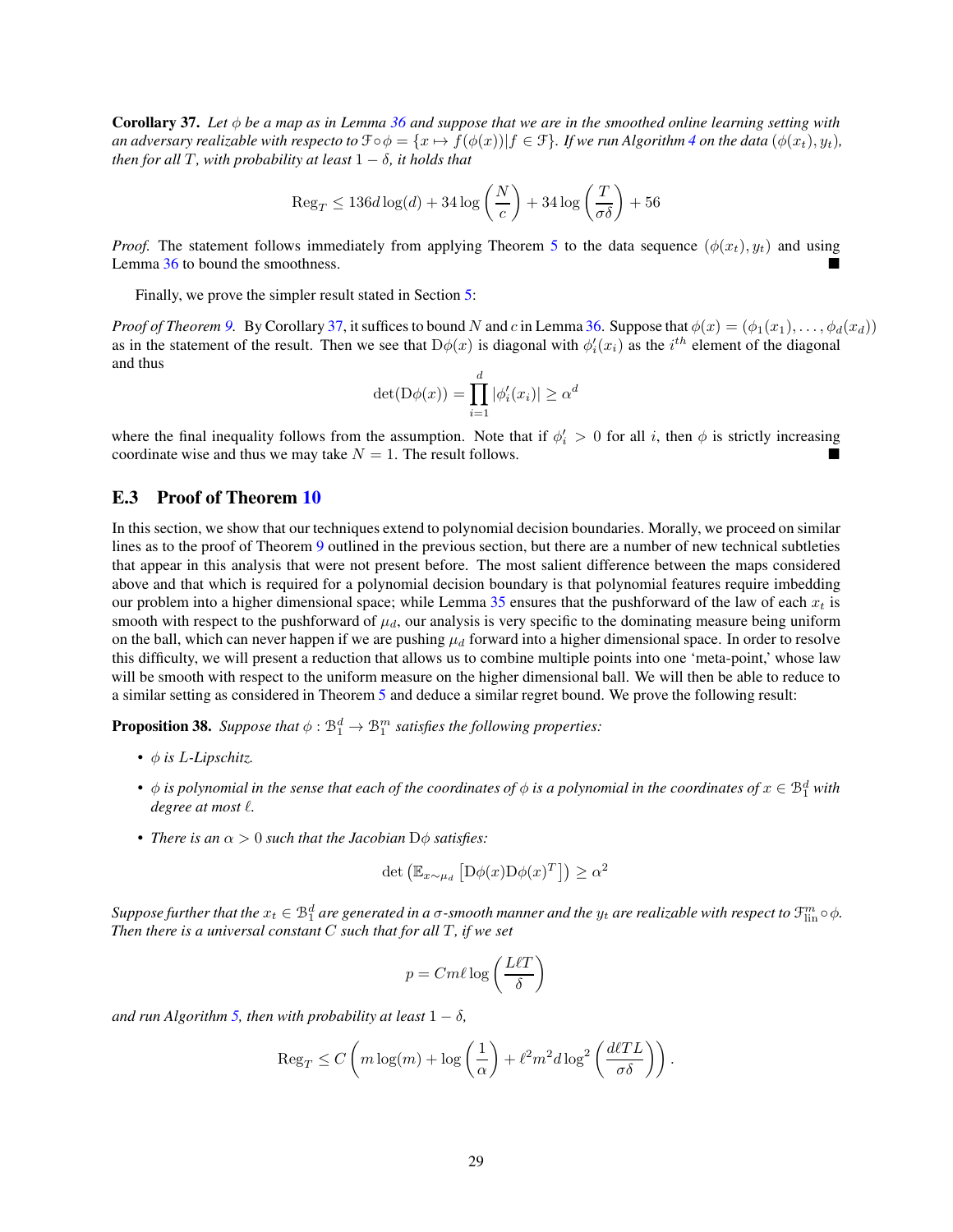*Proof.* Consider the sequence of stopping times  $\rho_{\tau}$ , where  $\rho_0 = 0$  and, for  $\tau > 0$ ,

$$
\rho_{\tau} = \inf \left\{ t > \rho_{\tau-1} | \max \left( \sum_{s=\rho_{\tau-1}}^t \mathbb{I}[y_t = 1 \text{ and } \hat{y}_t = -1], \sum_{s=\rho_{\tau-1}}^t \mathbb{I}[y_t = -1 \text{ and } \hat{y}_t = 1] \right) \ge p \right\}.
$$

for some  $p$  to be determined. Furthermore, let

$$
\ell_t = \mathbb{I}\left[t \in (2p+1) \mathbb{N} \text{ and } t-2p \leq \rho_\tau \leq t \text{ for some } \tau\right]
$$

We begin by claiming that the following inequality holds:

<span id="page-29-0"></span>
$$
\operatorname{Reg}_{T} \le (2p+1) \left( 1 + \sum_{t=1}^{T} \ell_{t} \right) \le (2p+1) \left( 1 + \sum_{t'=1}^{\left \lfloor \frac{T}{2p+1} \right \rfloor} \ell_{(2p+1)t'} \right). \tag{E.5}
$$

Indeed, we note that the sum is equal to  $\tau_T$ , the maximal  $\tau$  such that  $\rho_\tau \leq T$  and the pigeonhole principle tells us that we suffer at most  $2p + 1$  mistakes in the interval  $\rho_{\tau-1} \le t \le \rho_{\tau}$ . There are at most  $2p$  mistakes in the interval  $\rho_{\tau T} \le t \le T$  and so the first inequality holds. The second inequality follows from noting that  $\ell_t = 1$  implies that  $t = (2p + 1)t'$  for some  $t'$ . For each  $1 \le \tau \le \tau_T$ , we let

$$
\overline{x}_{\tau} = \frac{1}{p} \sum_{\substack{\rho_{\tau-1} < t \leq \rho_{\tau} \\ y_t = y_{\tau} \text{ and } \hat{y}_t \neq y_t}} \phi(x_t)
$$

Now, fix  $\beta$ ,  $\gamma > 0$  to be set later and let

$$
\mathcal{U}_1 = \{\text{for all } t \text{ such that } \mathbb{P}_t(\hat{y}_t \neq y_t) < \gamma, \text{ it holds that } \hat{y}_t = y_t\}
$$
\n
$$
\mathcal{U}_2 = \{\text{for all } t \text{ such that } \mathbb{P}_t(y_t = y) < \beta \text{ for some } y, \text{ it holds that } y_t \neq y\}.
$$

We claim that for some p, there is a sequence of  $\overline{x}'_{\tau} \in \mathcal{B}_{1}^{m}$  such that if

$$
\mathcal{U} = \{ \widetilde{x}_{\tau} = \widetilde{x}_{\tau}' \text{ for all } \tau \}
$$

$$
\mathcal{U} = \mathcal{U}_1 \cap \mathcal{U}_2 \cap \mathcal{U}_3
$$

then first,  $\mathbb{P}(\mathcal{U}) \geq 1 - 2T\beta - T\gamma - \frac{\delta}{4}$  and second, the  $\overline{x}'_{\tau}$  are  $\sigma'$ -smooth with respect to  $\mu_m$ . This claim, and the dependence of σ ′ on the relevant parameters is the subject of Proposition [39](#page-30-1) below. For now, we will take it as given. Now, recalling the disagreement region and version space notation  $D_t$ ,  $\mathcal{F}_t$ , as from Appendix [D,](#page-21-0) we note that if  $\ell_{t'} = 1$ and  $\tau$  is maximal subject to  $\rho_{\tau} \leq (2p+1)t'$ , then we must have  $\overline{x}_{\tau} \in D_{\rho_{\tau-1}}$ . To see this, note that  $w_t = w_{\rho_{\tau-1}}$  for  $\rho_{\tau-1} < t \le \rho_{\tau}$  and thus  $w_{\rho_{\tau-1}}$  is such that  $\langle w_{\rho_{\tau-1}}, y_s \phi(x_s) \rangle < 0$  for each such s. By linearity, we have

$$
\left\langle w_{\rho_{\tau-1}}, \overline{y}_{\tau} \overline{x}_{\tau} \right\rangle = \frac{1}{p} \sum_{i=1}^p \left\langle w_{\rho_{\tau-1}}, y_{\tau_i} \phi(x_{\tau_i}) \right\rangle < 0
$$

Realizabilty implies that there is some w such that  $\langle w, y_s \phi(x_s) \rangle \ge 0$  for all s, and so linearity implies that, for that w,

$$
\langle w, \overline{y}_{\tau} \overline{x}_{\tau} \rangle = \frac{1}{p} \sum_{i=1}^{p} \langle w, \overline{y}_{\tau} \overline{x}_{\tau} \rangle \ge 0
$$

Thus we see that  $\overline{x}_{\tau} \in D_{\rho_{\tau-1}}$ . We now note that for any  $t'$ ,

$$
\mathbb{P}_{\rho_{\tau-1}}(\ell_{(2p+1)t'} = 1) \le \frac{(2p+1)\mu_m(D_{\rho_{\tau-1}})}{\sigma'}
$$

where  $\sigma'$  is as in Proposition [39.](#page-30-1) Applying now Lemmas [4,](#page-5-1) [30](#page-21-2) and [31](#page-21-3) in the same way as in the proof of Theorem [5,](#page-6-1) we place ourselves now into the situation of Lemma [27,](#page-17-4) the generalized version of the master reduction Lemma [3.](#page-4-2)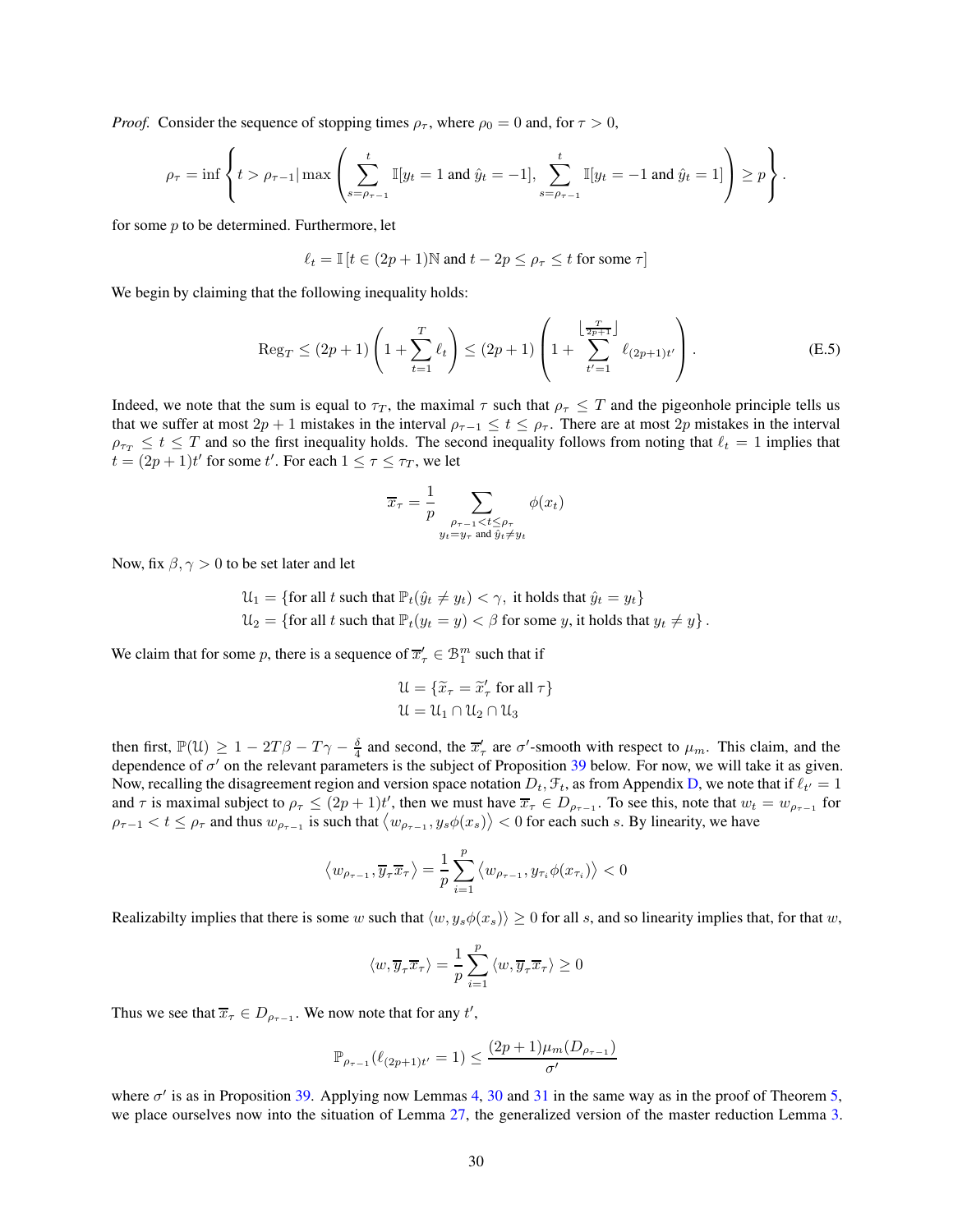Algorithm 5 Binary Classification with Polynomial Features

1: **Initialize**  $\widetilde{W}_1 = \mathcal{B}_1^m$ ,  $\widetilde{w}_1 = \mathbf{e}_1 \in \mathcal{W}_1$ ,  $\phi : \mathcal{B}_1^d \to \mathcal{B}_1^m$ ,  $\mathcal{M}_1$ ,  $\mathcal{M}_{-1} = \{\}, p \in \mathbb{N}\}$ 2: for  $t = 1, 2, ...$  do 3: Recieve  $x_t$ , predict  $\hat{y}_t = \text{sign}(\langle \tilde{w}_t, \phi(x_t) \rangle),$  (**%** self.classify(x<sub>t</sub>)) 4: **Update**  $\widetilde{\mathcal{W}}_{t+1} = \widetilde{\mathcal{W}}_t \cap \{\widetilde{w} \in \mathcal{B}_1^{d+1} | \langle \widetilde{w}, \phi(x_t) y_t \rangle \geq 0\}$ 5: **if**  $\hat{y}_t \neq y_t$  **then** (**\*** self.errorUpdate( $x_t$ ))<br>6: **Update**  $\mathcal{M}_{y_t} \leftarrow \mathcal{M}_{y_t} \cup \{x_t\}$ **Update**  $\mathcal{M}_{y_t} \leftarrow \mathcal{M}_{y_t} \cup \{x_t\}$ 7: **if** max  $(|\mathcal{M}_1|, |\mathcal{M}_{-1}|) = p$  then<br>8: **Update Update** 9:  $\widetilde{w}_{t+1} \leftarrow \text{JohnEllpsoidCenter}(\mathcal{W}_{t+1})$ 10: **% returns center of John Ellpsoid of given convex body**

<span id="page-30-0"></span>11: **Reset**  $\mathcal{M}_1, \mathcal{M}_{-1} \leftarrow \{\}$ 

Thus, we have that for all T, with probability at least  $1 - \delta$ ,

$$
\sum_{t'=1}^{\lfloor \frac{T}{2p+1} \rfloor} \ell_{(2p+1)t'} \le 4 \frac{\log \left( \frac{2T(2p+1)4^{m+1}m^{2m}}{(2p+1)\sigma'\delta} \right)}{\log \left(\frac{9}{8}\right)} + \frac{e-1}{1-\sqrt{\frac{8}{9}}}
$$

$$
\le C \left(1 + m \log(m) + \log\left(\frac{T}{\delta}\right) + \log\left(\frac{1}{\sigma'}\right)\right)
$$

If we set

$$
p = Cm\ell \log\left(\frac{L\ell T}{\delta}\right)
$$

then plugging in the penultimate display into [\(E.5\)](#page-29-0), taking  $\gamma = \frac{\delta}{4T}$  and  $\beta = \frac{\delta}{8T}$ , and plugging in the bounds from Proposition [39](#page-30-1) concludes the proof.

 $\blacksquare$ 

We note that Theorem [10](#page-8-3) follows immediately from Proposition [38.](#page-28-1) The key difficulty in the proof of Proposi-tion [38,](#page-28-1) that we left until now, is the smoothness of the  $\overline{x}_{\tau}$ . We state this fact, and provide a quantitative bound on the smoothness parameter, in the next proposition:

<span id="page-30-1"></span>**Proposition 39.** Let  $\phi : \mathbb{B}_1^d \to \mathbb{B}_1^m$  be an L-Lipschitz function whose coordinates are polynomials in the coordinates  $of x \in \mathbb{B}^d_1$ , with degree at most  $\ell$ . Suppose  $\phi$  is such that

$$
\det \left( \mathbb{E}_{x \sim \mu_d} \left[ \mathcal{D} \phi(x) \mathcal{D} \phi(x)^T \right] \right) \ge \alpha^2.
$$

*Fix any*  $p \in \mathbb{N}$  *such that*  $pd \geq m$ *. Suppose that*  $(x_1, y_1), \ldots, (x_T, y_T)$  *is a data sequence satisfying the following four properties:*

- *The distribution of*  $x_t$  *conditional on the history is*  $\sigma$ -*smooth with respect to*  $\mu_d$ *.*
- *For*  $y \in {\pm 1}$ *, for any*  $t$ ,  $\mathbb{P}_t(y_t = y) > \beta$ *.*
- *The*  $y_t$  are realizable with respect to  $\mathcal{F}_{\text{lin}}^m \circ \phi$ .
- *For any t, and any choice of*  $\hat{y}_t$  *by the learner*,  $\mathbb{P}_t$   $(\hat{y}_t \neq y_t) \geq \gamma$ .

*where*  $\mathbb{P}_t$  *is the conditional probability of the history up to time t. Now, consider the set of stopping times*  $\rho_{\tau}$  *with*  $\rho_0 = 0$  and

$$
\rho_{\tau} = \inf \left\{ t > \rho_{\tau-1} | \max \left( \sum_{s=\rho_{\tau-1}}^t \mathbb{I}[y_t = 1 \text{ and } \hat{y}_t = -1], \sum_{s=\rho_{\tau-1}}^t \mathbb{I}[y_t = -1 \text{ and } \hat{y}_t = 1] \right) \ge p \right\}
$$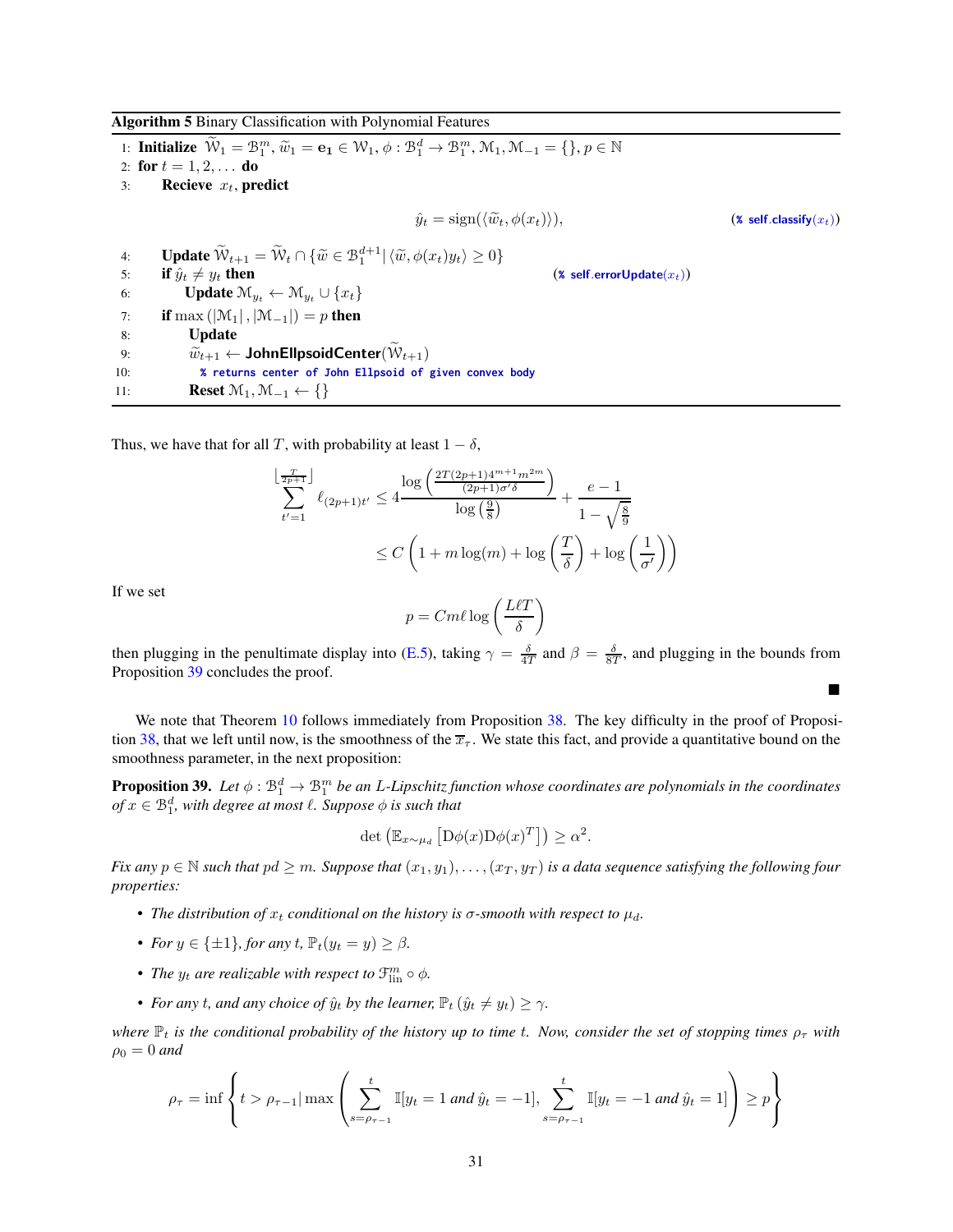*Let*  $\overline{y}_{\tau} = y_{\rho_{\tau}}$  *and let* 

$$
\overline{x}_{\tau} = \frac{1}{p} \sum_{k=1}^{p} \phi(x_{\tau_k})
$$

*where*  $\tau_1, \ldots, \tau_p$  *are the* p *times*  $\rho_{\tau-1} < t \leq \rho_\tau$  *satifying*  $y_t = \overline{y}_\tau$  *and*  $\hat{y}_t \neq y_t$ *. There is a universal constant* C *such that if*

$$
p \geq C m \ell \log \left( \frac{L \ell T}{\delta} \right)
$$

then there is a data sequence a sequence  $\overline{x}_t' \in \mathcal{B}^m_1$  satisfying the following three properties. First, the sequence  $(\overline{x}_t', \overline{y}_t)$ is realizable with respect to  $\mathfrak{I}_{\rm lin}^m$ . Second, with probability at least  $1-\delta$ , for all  $t$ ,  $\overline{x}_t=\overline{x}'_t$ . Third, the  $\overline{x}'_t$  is  $\sigma'$ -smooth *with respect to*  $\mu_m$ *, where* 

$$
\sigma' = c \cdot \alpha \cdot p^{-\frac{m}{2}} \left(\frac{\beta \gamma \sigma}{T}\right)^{2\ell m p} \ell^{-m(\ell + pd)} d^{-pd}
$$
 (E.6)

*wisth* c *a universal constant*

Intuitively, we wait until we have misclassified a class p times and then form a 'meta-point'  $(\tilde{x}_\tau, \tilde{y}_\tau)$  that will allow us to reduce to the setting of Theorem [5.](#page-6-1) The meta-point will be constructed by averaging samples  $x_t$  in order to ensure smoothness with respect to  $\mu_m$ .

<span id="page-31-0"></span>We will show that Proposition [39](#page-30-1) follows from three results that we will prove below. First, we show that if  $\phi$  is well-behaved, and the  $x_t$  are  $\sigma$ -smooth with respect to  $\mu_d$ , then the  $\tilde{x}_t$  are  $\sigma'$ -smooth with respect to  $\mu_m$ .

**Proposition 40.** Suppose that  $\phi$  :  $\mathcal{B}_1^d \to \mathcal{B}_1^m$  is a smooth map between Euclidean balls of dimensions d and m with *Jacobian* D $\phi$ . Consider the function  $\bar{f} : (\mathbb{R}^d)^p \to \mathbb{R}^m$  defined as

$$
\psi(x_1, ..., x_p) = \frac{1}{p} \sum_{i=1}^p \phi(x_i)
$$
\n(E.7)

*Suppose that that the following three conditions are satisfied:*

- *There is some*  $V \subset (\mathcal{B}_1^d)^{\times p}$  *and*  $c > 0$  *such that for*  $\mu_d^{\otimes p}$ *-almost every*  $x \in V$ *,*  $\det(D\psi(x)D\psi(x)^T) \ge \alpha^2$ *.*
- For some  $\ell > 2$

$$
\sup_{x \in \mathcal{B}_1^d} \max_{\substack{||\nu| = \ell + 1 \\ 1 \le i \le m}} |\partial^\nu \phi_i(x)| \le 2^{-(1+\ell)} \tag{E.8}
$$

*In particular, this holds if*  $\phi(x)$  *is a polynomial of degree at most*  $\ell$ *.* 

• Finally, suppose that the joint distribution of  $(x_1, \ldots, x_p)$  is  $\sigma^p$ -smooth with respect to  $\mu_d^{\otimes p}$ .

*If*  $pd \geq m$ , then the law of  $\psi(x_1,\ldots,x_p)$ , conditioned on  $(x_1,\ldots,x_p) \in V$  is  $\sigma'$ -smooth with respect to  $\mu_m$ , the  $\mu$ *niform measure on*  $\mathcal{B}^{m}_{1}$  , where

$$
\sigma' = \frac{\alpha \sigma^p \cdot \mathbb{P}\left((x_1, \dots, x_p) \in V\right)}{\ell^{2m + mpd} d^{pd}} \tag{E.9}
$$

<span id="page-31-1"></span>Second, we show that if  $\phi$  is a polynomial, then it is well-behaved in the sense of Proposition [40](#page-31-0) with high probability, by proving the more general small-ball type estimate below:

**Proposition 41.** There exists a univesal constant C such that the following holds. Let  $\Psi: \mathbb{R}^d \to \mathbb{S}^D_+$  be any function *whose image is contained in the set of PSD matrices and whose entries are polynomials of degree at most*  $\ell$ *, and let* x1, . . . , x<sup>p</sup> *be a sequence of random-variables such that, for each* t*,* x<sup>t</sup> | x1, . . . , xt−<sup>1</sup> *is* σ*-smooth with respect to a common log-concave measure*  $\mu$ *, and*  $\mathbb{P}_{x \sim \mu}[\lambda_{\max}(\Psi(x)) \leq B] = 1$ *. Define* 

$$
\Lambda:=\mathbb{E}_{x\sim\mu}[\Psi(x)]
$$

*Suppose that*  $p \ge 16 \log(1/\delta) + \frac{D}{4} \log(24B) + \frac{1}{4} (\log \det(\Lambda) + D\ell \log(C\ell))$ *. Then,* 

$$
\mathbb{P}\left[\det\left(\frac{1}{p}\sum_{i=1}^p \Psi(x_i)\right) \leq \left(\frac{\sigma}{C\ell}\right)^{\ell D} \det(\Lambda) \right] \leq \delta.
$$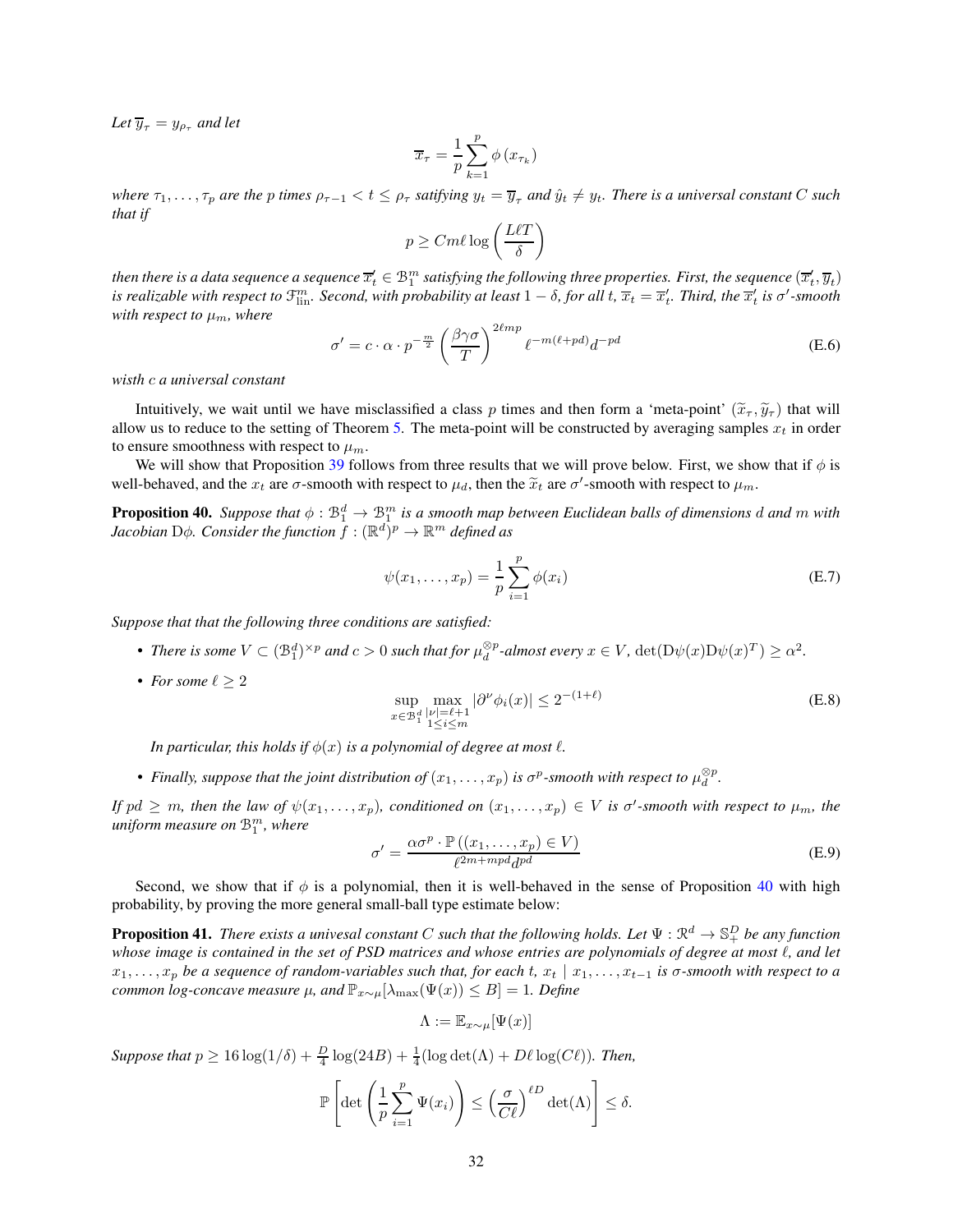<span id="page-32-0"></span>Finally, we will show that if the probabilities corresponding to each label are well-controlled, then the laws of  $x_{\tau_k}$ are smooth with respect to  $\mu_d$ :

**Proposition 42.** Let  $(x_{\tau_1}, y_{\tau_1}), \ldots, (x_{\tau_p}, y_{\tau_p})$  be the sequence of points defined in Proposition [39,](#page-30-1) arising from a *sequence of*  $(x_t, yt)$  *with the*  $x_t$  *being*  $\sigma$ *-smooth conditional on the history and for each* t, and  $y \in \{\pm 1\}$  *it holds that*  $\mathbb{P}(y_t = y) \geq \beta$  and that  $\mathbb{P}(\hat{y}_t \neq y_t) \geq \gamma$ . Then, for each i, it holds that the law of  $x_{\tau_i}$  conditional on the history *up to time*  $\tau_{i-1}$  *is* ( $\beta\gamma\sigma/T$ )-smooth with respect to  $\mu_d$ . In particular, the law of  $(x_{\tau_1},\ldots,x_{\tau_p})$ , conditional on the  $\hat{p}$  *sigma-algebra generated by*  $\rho_{\tau-1}$ *, is*  $(\beta\gamma\sigma/T)^p$ *-smooth with respect to*  $\mu_d^{\otimes p}.$ 

*Proof.* Note that a peeling argument and induction show that the second statement follows immediately from the first. For any  $\tau$ , *i*, denote probability conditioned on the history up to time  $\tau_{i-1}$  by  $\mathbb{P}_{\tau_{i-1}}$ . Let  $B \subset \mathcal{B}_1^d$  be measurable. Then we compute that  $\mathbb{P}_{\tau_{i-1}}(x_{\tau_i} \in B)$  can be given by:

$$
\sum_{1 \leq t \leq T} \mathbb{P}_{\tau_{i-1}}(t = \tau_i) \mathbb{P}_{\tau_{i-1}}(x_t \in B | \tau_i = t)
$$
\n
$$
\leq \sum_{1 \leq t \leq T} \mathbb{P}_{\tau_{i-1}}(\tau_i > t - 1) \mathbb{P}_{\tau_{i-1}}(x_t \in B | y_t \neq \hat{y}_t \text{ and } y_t = \tilde{y}_\tau)
$$
\n
$$
\leq \sum_{1 \leq t \leq T} \mathbb{P}_{\tau_{i-1}}(\tau_i > t - 1) \frac{\mathbb{P}_{\tau_{i-1}}(x_t \in B | y_t = \tilde{y}_\tau)}{\gamma}
$$
\n
$$
\leq \sum_{1 \leq t \leq T} \mathbb{P}_{\tau_{i-1}}(\tau_i > t - 1) \frac{\mathbb{P}_{\tau_{i-1}}(x_t \in B | y_t = \tilde{y}_\tau)}{\gamma}
$$
\n
$$
= \sum_{1 \leq t \leq T} \mathbb{P}_{\tau_{i-1}}(\tau_i > t - 1) \frac{\mathbb{P}_{\tau_{i-1}}(x_t \in B | y_t = 1, \tilde{y}_\tau = 1) \mathbb{P}_{\tau_{i-1}}(\tilde{y}_\tau = 1) + \mathbb{P}_{\tau_{i-1}}(x_t \in B | y_t = -1, \tilde{y}_\tau = -1) \mathbb{P}_{\tau_{i-1}}(\tilde{y}_\tau = 1)}{\gamma}
$$
\n
$$
\leq \frac{T \mu_d(B)}{\beta \gamma \sigma}
$$

Thus, the result follows.

Propositions [40](#page-31-0) and [41](#page-31-1) will be shown below but for now we will take them as given. We can now prove the key proposition:

*Proof of Proposition [39.](#page-30-1)* Let

$$
\mathcal{E} = \left\{ \det \left( \frac{1}{p} \sum_{i=1}^{p} (\mathrm{D} \phi \mathrm{D} \phi^T)(x_{\tau_i}) \right) > \left( \frac{\beta \gamma \sigma}{T} \right)^{(2p+1)\ell m} (C\ell)^{-\ell m} \alpha^2 \text{ for all } \tau \right\}
$$

and note that by the fact that  $\tau \leq T$ 

$$
p \geq Cm \log \left(\frac{\ell L\alpha T}{\delta}\right),\,
$$

applying a union bound to Proposition  $41$  and using Proposition  $42$  to ensure that the hypothesis holds, shows that  $\mathbb{P}(\mathcal{U}) \geq 1 - \delta$ . On U we will let  $\overline{x}'_{\tau} = \overline{x}_{\tau}$  and on  $\mathcal{U}^c$ , we will draw  $\overline{x}'_{\tau}$  from  $\mu_m$ , conditioned on  $(\overline{x}'_{\tau}, \overline{y}_{\tau})$  being realizable with respect to  $\mathcal{F}_{\text{lin}}^m$ . Note that we have realizability by construction on  $\mathcal{U}^c$ . On  $\mathcal{U}$ , we have that  $\overline{x}'_\tau = \overline{x}_\tau$ and note that convexity implies that if  $y_{\tau_1} = \cdots = y_{\tau_p}$ , then any realizable adversary must classify  $\overline{x}_{\tau}$  as  $\overline{y}_{\tau}$ . Indeed, if  $w \in \mathcal{F}_{\text{lin}}^m$  is in the version space, and  $\overline{y}_{\tau} = 1$ , then

$$
\left\langle w, \frac{1}{p} \sum_{i=1}^p \phi(x_{\tau_i}) \right\rangle = \frac{1}{p} \sum_{i=1}^p \left\langle w, \phi(x_{\tau_i}) \right\rangle > 0
$$

and similarly if  $\overline{y}_{\tau} = -1$ . Thus, realizability holds. As we have already seen that

{there exists 
$$
\tau
$$
 such that  $\tilde{x}'_{\tau} \neq \overline{x}_{\tau}$ }  $\subset \mathcal{E}^c$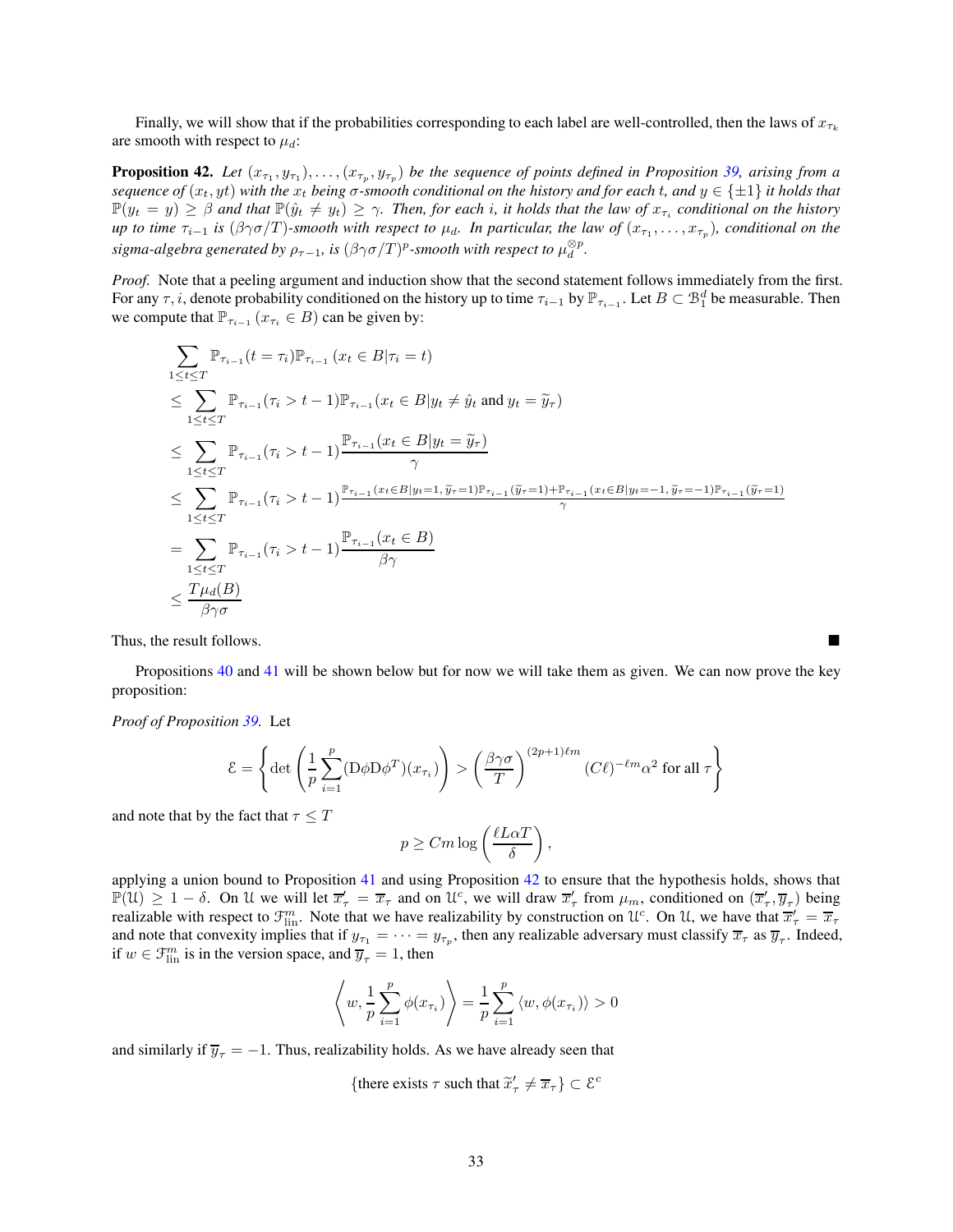and  $\mathbb{P}(\mathcal{U}^c) \leq \delta$ , it suffices to show smoothness of  $\overline{x}'_\tau$ . On  $\mathcal{U}^c$ , the construction implies that  $\overline{x}'_\tau$  are smooth, so we now restrict to the event  $\mathcal{E}$ . We first compute the Jacobian of  $\psi$ :

$$
D\psi(x_1,\ldots,x_p) = \frac{1}{p} \left[ D\phi(x_1) \quad D\phi(x_2) \quad \cdots \quad D\phi(x_p) \right]
$$

and thus

$$
D\psi D\psi^{T} = \frac{1}{p^2} \sum_{i=1}^{p} D\psi(x_i) D\psi(x_i)^{T}
$$

which in turn implies:

$$
\det(\mathbf{D}\psi \mathbf{D}\psi^T) = p^{-m} \det \left(\frac{1}{p} \sum_{i=1}^p \mathbf{D}\psi(x_i) \mathbf{D}\psi(x_i)^T\right).
$$

Thus, under U, we have that

$$
\det((D\psi D\psi^T)(x_{\tau_1},\ldots,x_{\tau_p}))\geq p^{-m}\left(\frac{\beta\gamma\sigma}{T}\right)^{(2p+1)\ell m}(C\ell)^{-\ell m}\alpha^2=\widetilde{\alpha}^2
$$

We may now use Proposition [42](#page-32-0) to get that  $(x_{\tau_1},...,x_{\tau_p})$  has a law that is  $(\beta\gamma\sigma/T)^p$  smooth with respect to  $\mu_d^{\otimes p}$  and apply Proposition [40](#page-31-0) to get that, conditional on  $\mathcal E$ , the law of  $\psi(x_{\tau_1},\ldots,x_{\tau_p})$  is  $\sigma'$ -smooth with respect to  $\mu_m$ , where

$$
\sigma' = \frac{\alpha'\left(\frac{\beta\gamma\sigma}{2T}\right)^p}{\ell^{2m+mpd}d^{pd}}
$$

where we let  $V = \mathcal{U}$  and note that  $\mathbb{P}((x_{\tau_1},...,x_{\tau_p}) \in \mathcal{U}) \ge \frac{1}{2}$ . The result follows.

#### <span id="page-33-0"></span>E.3.1 Proof of Propossition [40](#page-31-0)

We will proceed by using the co-area formula [\[Federer,](#page-10-19) [2014\]](#page-10-19). For a given  $x \in (B_1^d)^n$ , let

$$
J(\psi)(x) = \sqrt{\det(D\psi(x)D\psi(x)^{T})}
$$
 (E.10)

and let  $\mathcal{H}^j$  denote the j-dimensional Hausdorff measure. Then the co-area formula tells us that for any  $B \subset V$ , we have

<span id="page-33-1"></span>
$$
\int_{\psi^{-1}(B)} J(\psi)(x) d\mathcal{H}^{dp}(x) = \int_{B} \mathcal{H}^{dp-m}(\psi^{-1}(y)) d\mathcal{H}^{m}(y)
$$
\n(E.11)

<span id="page-33-2"></span>We make use of the following lemma:

**Lemma 43.** *Suppose that*  $\phi$  *is as in Proposition [40.](#page-31-0) Then for all y,* 

$$
\mathcal{H}^{dp-m}(\psi^{-1}(y)) \le \ell^{2m+mpd}
$$

<span id="page-33-3"></span>Before proving the lemma, we require a preliminary result from [Yomdin](#page-12-3) [\[1984\]](#page-12-3); we reprove it here in order to keep track of the constant.

**Lemma 44.** *Fix*  $k \in \mathbb{N}$  and suppose that  $Y \subset \mathcal{B}_1^k$  is a hypersurface and let  $\mathcal{B}_r^k \subset \mathcal{B}_1^k$ . Suppose that any line passing *through*  $\mathbb{B}_r^d$  *intersects*  $Y$  *in at most*  $\ell$  *points. Then,* 

$$
\mathrm{vol}_{k-1}(Y) \le \frac{\ell 2\pi^{\frac{k}{2}}}{\Lambda\left(\frac{k}{2}\right)} r^{-k}.\tag{E.12}
$$

*Proof.* Because  $\mathcal{B}_r^k$  is convex, we may consider the map  $\pi : Y \to \partial \mathcal{B}_r$  of projection to the boundary. Recentering so that  $B_r^k$  has center at the origin, we have  $\pi(y) = r \frac{y}{||y||}$ . By the co-area formula introduced as [\(E.11\)](#page-33-1), we have

$$
\int_{Y} J(\pi)(y) \mathrm{d} \mathcal{H}^{k-1}(y) = \int_{\partial \mathcal{B}_r^k} \mathcal{H}^0(\pi^{-1}(z)) \mathrm{d} \mathcal{H}^{k-1}(z) \tag{E.13}
$$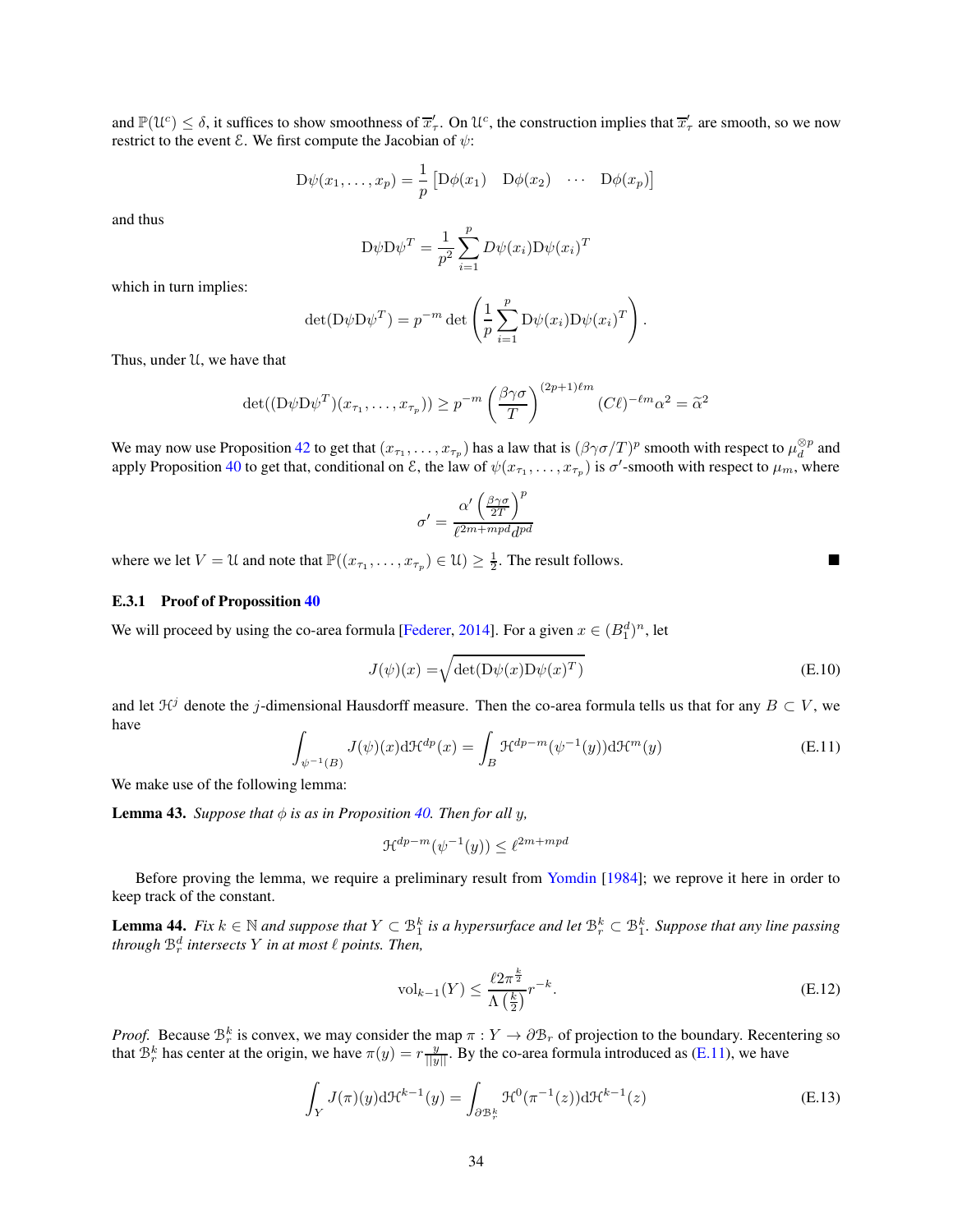Now, note that  $J(\pi(y)) \geq r^k$  and thus we have

$$
\mathrm{vol}_{k-1}(Y) = \int_Y \mathrm{d} \mathcal{H}^{k-1}(y) \le \frac{\int_{\partial \mathcal{B}_r^k} \mathcal{H}^0(\pi^{-1}(z)) \mathrm{d} \mathcal{H}^{k-1}(z)}{r^k} \le \frac{\ell 2\pi^{\frac{k}{2}}}{\Lambda\left(\frac{k}{2}\right) r^k} \tag{E.14}
$$

where the last inequality comes from combining the fact that by assumption  $\text{vol}_0(\psi^{-1}(z)) \leq \ell$  and the expression for the surface area of  $S^{d-1}$ . In the second control of the second control of the second control of the second control of the second control

*Proof of Lemma* [43.](#page-33-2) We apply [Yomdin](#page-12-3) [\[1984](#page-12-3), Theorem 3 (iii)] iteratively on the coordinates of  $\psi$ . In particular, we apply Lemma [44](#page-33-3) in order to keep track of the explicit constant in [Yomdin](#page-12-3) [\[1984](#page-12-3), Lemma 7] and apply [Yomdin](#page-12-3) [\[1984,](#page-12-3) Lemma 4] to show that we may choose  $r = (20 \cdot \ell^2)^{-1}$  in Lemma [44.](#page-33-3) Thus we have for any  $y \in \mathcal{B}_{1}^{m}$ ,

$$
\text{vol}_{pd-m}(f^{-1}(y)) \le \prod_{j=0}^{m-1} \left( \frac{\ell 2\pi^{\frac{pd-j}{2}}}{\Lambda \left( \frac{pd-j}{2} \right)} (20 \cdot \ell^2)^{pd-j} \right) \tag{E.15}
$$

$$
\leq \ell^{2m+mpd} \tag{E.16}
$$

using the fact that  $pd \geq m$ . The result follows.

Returning now to the proof of Proposition [40,](#page-31-0) we see for a given set  $B \subset V$ , that

$$
\mathbb{P}\left(\psi(x_1,\ldots,x_p)\in B|(x_1,\ldots,x_p)\in V\right)\leq \frac{\sigma^{-p}\operatorname{vol}_{dp}(\psi^{-1}(B))}{\omega_d^p\mathbb{P}(V)}\tag{E.17}
$$

$$
\leq \frac{\sigma^{-p} \ell^{2m+mpd}}{\omega_d^p \mathbb{P}(V)} \operatorname{vol}_m(B) \tag{E.18}
$$

$$
\leq \frac{\sigma^{-p} \ell^{2m+mpd} \omega_m}{\omega_p^d \mathbb{P}(V)} \mu_m(B) \tag{E.19}
$$

where the first inequality follows from the definition of smoothness, the second inequality follows by  $(E.11)$  and the above claims, and the last inequality follows by the definition of  $\mu_m$ . The result follows by using the fact that

$$
\omega_m = \frac{\pi^{\frac{m}{2}}}{\Lambda \left(\frac{m}{2} + 1\right)}\tag{E.20}
$$

and bounding  $\left(\frac{m}{4}\right)^{\frac{m}{4}} \leq \Lambda \left(\frac{m}{2} + 1\right) \leq \left(\frac{m}{2}\right)^{\frac{m}{2}}$ .

#### <span id="page-34-0"></span>E.3.2 Proof of Proposition [41](#page-31-1)

<span id="page-34-1"></span>We first introduce a small-ball estimate for sums of PSD random variables, in the spirit of [Simchowitz et al.](#page-11-19) [\[2018\]](#page-11-19).

**Lemma 45.** Let  $X_1, X_2, \ldots, X_p$  be i.i.d. of positive semi-definite,  $\mathbb{R}^{D \times D}$ -valued random variables, and suppose *there exists*  $B, \eta > 0$  *and*  $\Lambda \in \mathbb{S}_{++}^{\hat{D}}$  *for which, for all*  $t \in [p]$ *,* 

$$
\mathbb{P}[\lambda_{\max}(X_t) > B] = 0
$$
  

$$
\mathbb{P}_{X_t}[v^{\top} X v \ge v^{\top} \Lambda v \mid X_1, \dots, X_{t-1}] \ge \eta, \quad \forall v \in \mathbb{R}^D.
$$

*Then, if*  $p \ge 8\eta^{-1} \log(1/\delta) + \frac{D}{4} \log(\frac{12B}{\eta}) + \frac{1}{4} \log \det(\Lambda^{-1}),$ 

$$
\mathbb{P}\left[\frac{1}{p}\sum_{i=1}^p X_i \not\succeq \frac{\eta}{4} \cdot \Lambda\right] \le \delta.
$$

*In particular,*

$$
\mathbb{P}\left[\det\left(\frac{1}{p}\sum_{i=1}^p X_i\right) \le \left(\frac{\eta}{4}\right)^D \det(\Lambda)\right] \le \delta.
$$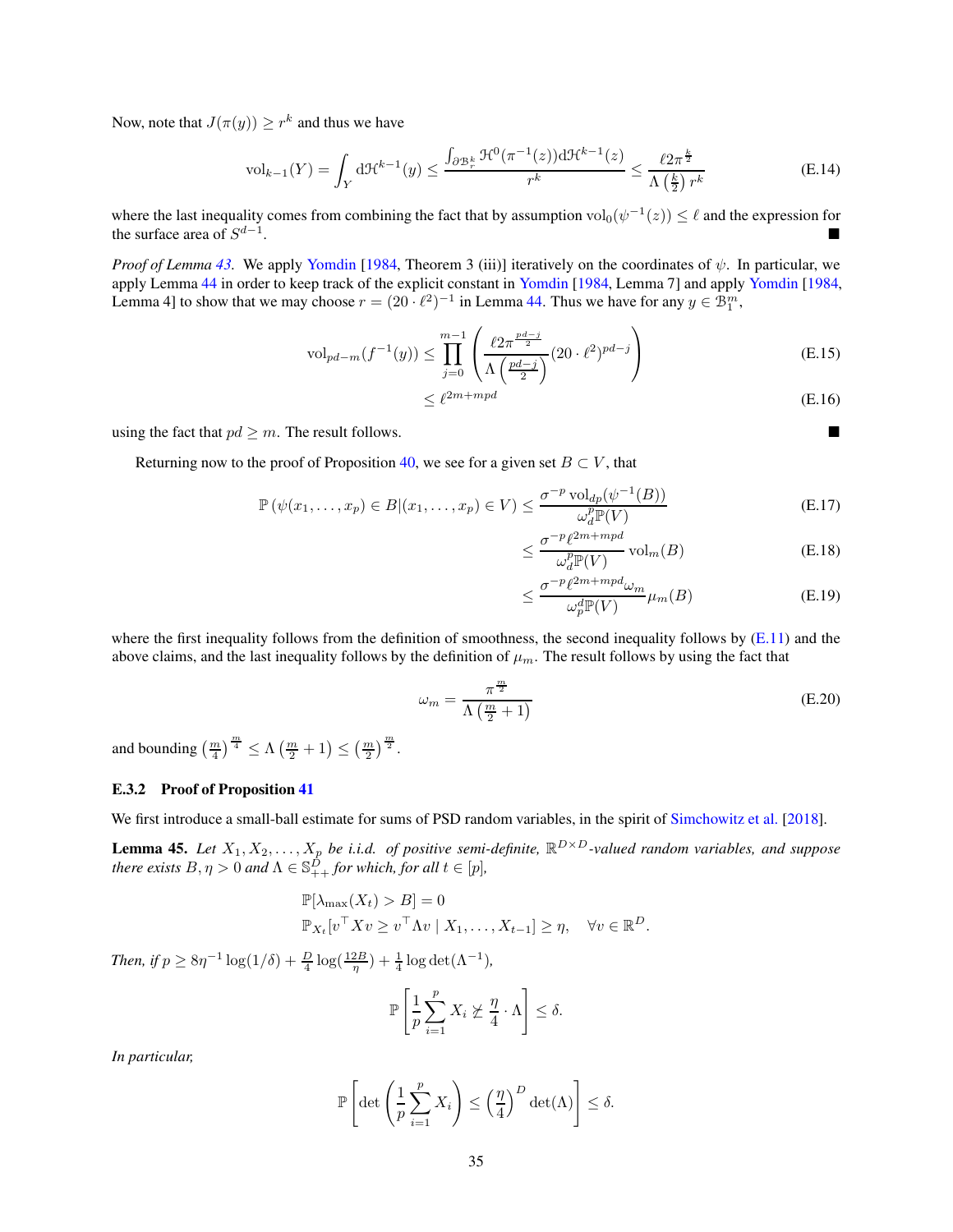*Proof.* The proof follows along the lines of [Simchowitz et al.](#page-11-19) [\[2018\]](#page-11-19), sharpened slightly for the less general setting. Let  $\Sigma = \sum_{i=1}^p X_i$ . By a Chernoff bound (Lemma [16\)](#page-15-5), for any  $v \in \mathcal{S}^{D-1}$ ,  $\mathbb{P}[v^\top \Sigma v \le \eta pv^\top \Lambda v/2] =$  $\mathbb{P}[\sum_{i=1}^p v^\top X_i v \le \eta \overline{p} v^\top \Lambda v/2] \le \mathbb{P}[\sum_{i=1}^p \mathbb{I}\{v^\top X_i v \le \eta v^\top \Lambda v\} \le \eta p/2] \le \exp(-\eta p/8)$ , where we use that  $X_i \ge 0$ . Hence, for any finite subset  $\mathfrak{T} \subset \mathcal{S}^{D-1}$ ,

$$
\mathbb{P}[v^\top \Sigma v \ge v^\top \Lambda v \cdot \frac{\eta p}{2}, \quad \forall v \in \mathfrak{I}] \ge 1 - \exp(-\eta p/8 + \log |\mathfrak{I}|).
$$

To conclude, we show that there exists a finite set T of size at most  $\exp(\frac{D}{2}\log(\frac{12B}{\eta})+\frac{1}{2}\log\det(\Lambda))$  such that, if  $v^{\top} \Sigma v \ge v^{\top} \Lambda v \cdot \eta T/2$  for all  $\mathcal{T}$ , then  $\Sigma \succeq \frac{\eta T}{4}$ .

We take T to be an  $\varepsilon = \sqrt{\eta/4B}$ -net of the set  $\mathcal{S}_{\Lambda} := \{v \in \mathbb{R}^d : v^\top \Lambda v = 1\}$ . Then, if  $v^\top \Sigma v \ge v^\top \Lambda v \cdot \eta p/2 = \eta p/2$ for all  $\tilde{v} \in \mathcal{S}_{\Lambda}$ , it holds

$$
\tilde{v}^\top \Sigma \tilde{v} \ge \frac{1}{2} v^\top \Sigma v - (\tilde{v} - v)^\top \Sigma (\tilde{v} - v) \ge \frac{1}{2} \eta T - Bp \|\tilde{v} - v\|^2 \ge \frac{\eta p}{4},
$$

which means that  $\Sigma \geq \frac{\eta p}{4} \Lambda$ . Define the ellipsoid  $\mathcal{E}_{\Lambda} := \{v \in \mathbb{R}^d : v^{\top} \Lambda v \leq 1\} \supset \mathcal{S}_{\Lambda}$ . Note that since  $\lambda_{\max}(\Lambda) \leq B$ ,  $\mathcal{E}_\Lambda \supset \{v : ||v||^2 \le 1/B\} \supset 2\varepsilon \mathcal{B}_1^D$ , since  $\varepsilon = \sqrt{\eta/4B} \le \frac{1}{2\sqrt{3}}$  $\frac{1}{2\sqrt{B}}$ .

$$
|\mathfrak{T}|\leq \frac{\operatorname{vol}(\frac{\varepsilon}{2}\mathcal{B}_1^D+\mathcal{S}_{\Lambda})}{\operatorname{vol}(\frac{\varepsilon}{2}\mathcal{B}_1^D)}\leq \frac{\operatorname{vol}(\frac{\varepsilon}{2}\mathcal{B}_1^D+\mathcal{E}_{\Lambda})}{\operatorname{vol}(\frac{\varepsilon}{2}\mathcal{B}_1^D)}\leq \frac{\operatorname{vol}(\frac{5}{4}\mathcal{E}_{\Lambda})}{\operatorname{vol}\left(\frac{\varepsilon}{2}\mathcal{B}_1^D\right)}=\left(\frac{8}{5\varepsilon}\right)^D\det(\Lambda^{-1/2}).
$$

Hence, we can take

$$
\log|\mathfrak{T}|\leq \frac{D}{2}\log(\frac{64}{25\varepsilon^2})+\frac{1}{2}\log\det(\Lambda)\leq \frac{D}{2}\log(\frac{12B}{\eta})+\frac{1}{2}\log\det(\Lambda).
$$

 $\blacksquare$ 

**Lemma 46.** Let  $\Psi: \mathbb{R}^d \to \mathbb{S}^D_+$  be any function whose image are PSD matrices whose entries are polynomials of *degree at most* ℓ*. Let* ρ *be any distribution which is* σ*-smooth with respect to a log-concave measure* µ*. Then, there exist a universal constant C such that, for any*  $v \in \mathbb{R}^D \setminus \{0\}$ ,

$$
\mathbb{P}_{x \sim \rho}[v^\top \Psi(x)v \leq \sigma^{\ell}(C\ell)^{-\ell}v^\top \mathbb{E}_{x \sim \mu} \Psi(x)v] \leq \frac{1}{2}.
$$

*Proof.* Consider the polynomial function  $f_v(x) = v^\top \Psi(x)v$ . This is a polynomial of degree  $\ell$  in x, and nonnegative. By [Carbery and Wright](#page-10-20) [\[2001,](#page-10-20) Theorem 8], with  $q = \ell$ , we have

$$
\mathbb{E}_{x \sim \mu} [f_v(x)]^{1/\ell} \cdot \alpha^{-1/\ell} \cdot \mathbb{P}_{x \sim \mu} [f_v(x) \leq \alpha] \leq C' \ell,
$$

where C' is a universal constant. Reparametrizing  $\alpha \leftarrow \alpha \cdot \mathbb{E}_{x \sim \mu}[f_v(x)]$ , we have

$$
\mathbb{P}_{x \sim \mu}[f_v(x) \leq \alpha \mathbb{E}_{x \sim \mu}[f_v(x)]] \leq C' \ell \alpha^{1/\ell}.
$$

To conclude, take  $\alpha = (2C' \ell / \sigma)^{-\ell}$ , we get

$$
\mathbb{P}_{x \sim \mu}[f_v(x) \le (2C' \ell/\sigma)^{-\ell} \mathbb{E}_{x \sim \mu}[f_v(x)] \le \frac{\sigma}{2}
$$

Hence,

$$
\mathbb{P}_{x \sim \rho}[f_v(x) \le (2C' \ell/\sigma)^{-\ell} \mathbb{E}_{x \sim \mu}[f_v(x)] \le \frac{1}{2}
$$

Taking  $C = 2C'$  and substituting  $f_v(x) = v^\top \Psi(x)v$  concludes.

*Proof of Proposition* [41.](#page-31-1) Let  $\rho_t$  denote the conditional distribution of  $x_t \mid x_1, \ldots, x_{t-1}$ . By assumption,  $\rho_t$  is  $\sigma$ smooth with respect to the log-concave measure  $\mu$ , so

$$
\mathbb{P}[v^\top \Psi(x_t)v \le (C\ell)^{-\ell} v^\top \mathbb{E}_{x \sim \mu} \Psi(x)v \mid x_1, \dots, x_{t-1}] \le \frac{1}{2}
$$

Hence, we can apply Lemma [45](#page-34-1) with  $\eta \leftarrow 1/2$ ,  $B \leftarrow B$ , and  $\Lambda \leftarrow (C\ell)^{-\ell} \Lambda$ . Using that  $\det((C\ell)^{-\ell} \Lambda) =$  $(C\ell)^{-D\ell}$  det( $\Lambda$ ) concludes.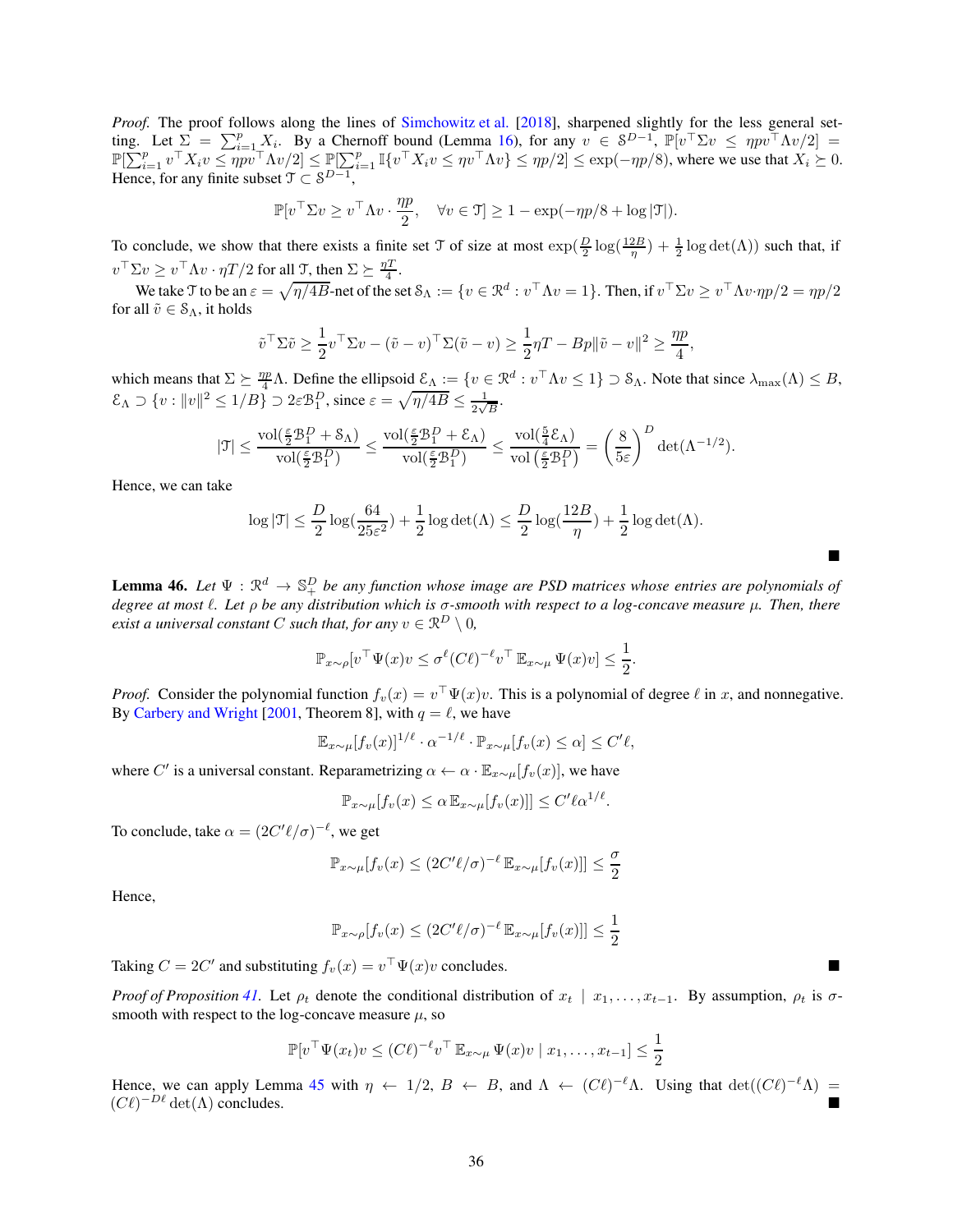## <span id="page-36-0"></span>F Proofs from Section [6](#page-8-1)

In this section, we prove the extensions of our results to the multipiece setting.

### <span id="page-36-1"></span>F.1 Proof of Theorem [11](#page-9-2)

**Algorithm Description.** Algorithm [6](#page-38-2) gives our algorithm for K-class classification. We maintain  $\binom{K}{2}$  instances of the binary classification algorithm, Algorithm [1.](#page-6-3) That is, each  $A_{\text{bin}}$  maintains a  $w_t^{(i,j)}$  at each time t, and

$$
\mathcal{A}_{\text{bin}}^{(i,j)}.\text{classify}(x) = \text{sign}(\langle w_t^{(i,j)}, w \rangle).
$$

To gain intuition, recall that we assume the ground-truth classifier to

<span id="page-36-4"></span>
$$
f^{\star}(x) = \underset{i \in [K]}{\arg \max} \langle x, w_{\star}^{i} \rangle,
$$
 (F.1)

where the argmax is taken lexicographically. Hence,  $f^*(x)$  admits the following equivalent representation:

$$
f^{\star}(x) = \min_{i \in [K]} \{i : \langle x, w_{\star}^{i} \rangle \ge \max_{j > i} \langle x, w_{\star}^{j} \rangle \}
$$
  
= 
$$
\min_{i \in [K]} \{i : \text{sign}(\langle x, w_{\star}^{i} - w_{\star}^{j} \rangle \ge, \forall i > i \}
$$
 (F.2)

Hence,  $f^*(x)$  can be thought of running a lexicographic tournament, picking out the first index i which 'wins' over all lesser indices k. This is what motivates the selection of  $\hat{y}$  in Appendix [F.1](#page-37-1) of Algorithm [6.](#page-38-2)

*Proof of Theorem [11.](#page-9-2)* We reduce to the generalized, "censored" variation of our linear classification setting, depicted in Proposition [32.](#page-21-4) For pairs  $i < j$ , define

$$
w_{\star}^{(i,j)} := w_{\star}^i - w_{\star}^j \quad y_t^{(i,j)} := \text{sign}(\langle w_{\star}^{(i,j)}, x_t \rangle), \quad \hat{y}_t^{(i,j)} := \mathcal{A}_{\text{bin}}^{(i,j)}.\text{classify}(x_t)
$$

Note that

<span id="page-36-2"></span>
$$
y_t^{(i,j)} = 1 \ \forall j > i \text{ whenever } i = y_t.
$$
 (F.3)

For simplicty, lets assume that  $w^{*,(i,j)} \neq 0$  for  $i < j$ . We address the edgecase where this term may be zero at the end. Further, let  $i_t < j_t$  denote the indices select in Equation [\(F.4\)](#page-38-3). Then, since the algorithm always selects such a pair  $(i_t, j_t)$  whenever a mistake is made (and defining, say  $(i_t, j_t) = (0, 0)$  to indicate no mistake),

$$
\sum_{t=1}^{T} \mathbb{I}\{\hat{y}_t \neq y\} = \sum_{i < j} \sum_{t=1}^{T} \mathbb{I}\{(i_t, j_t) = (i, j)\}.
$$

<span id="page-36-3"></span>The following claim reduces to binary-losses.

**Claim 2.** For the indices  $i_t < j_t$  selected in Equation [\(F.4\)](#page-38-3), and any  $1 \leq i < j \leq K$ ,

$$
\mathbb{I}\{(i_t,j_t)=(i,j)\}=\mathbb{I}\{y_t^{(i,j)}\neq \hat{y}_t^{(i,j)}\}\mathbb{I}\{(i_t,j_t)=(i,j)\}.
$$

*Moreover, when*  $(i_t, j_t) = (i, j)$ ,  $y_t^{(i, j)} = \text{sign}(\hat{y}_t - y_t)$ , and thus can be determined by learner.

*Proof.* Indeed, at a round where  $\mathbb{I}\{(i_t, j_t) = (i, j)\}\$ , we have  $\hat{y}_t \neq y_t$ . We have two cases

• When  $y_t < \hat{y}_t$ , then Equation [\(F.4\)](#page-38-3) selects  $i = y_t$  and j as some index for which  $\hat{y}_t^{(i,j)} = -1$ , such an index must exist by the choice of  $\hat{y}_t$  in Appendix [F.1](#page-37-1) (otherwise, either  $\hat{y}_t < y_t$ , or else  $y_t$  would be correctly selected as the true class). On the other hand,  $y_t^{(i,j)} := \text{sign}(\langle w_{\star}^{(i,j)}, x_t \rangle) = 1 = \text{sign}(\hat{y}_t - y_t)$  by Equation [\(F.3\)](#page-36-2). Thus,  $y_t^{(i,j)} \neq \hat{y}_t^{(i,j)}$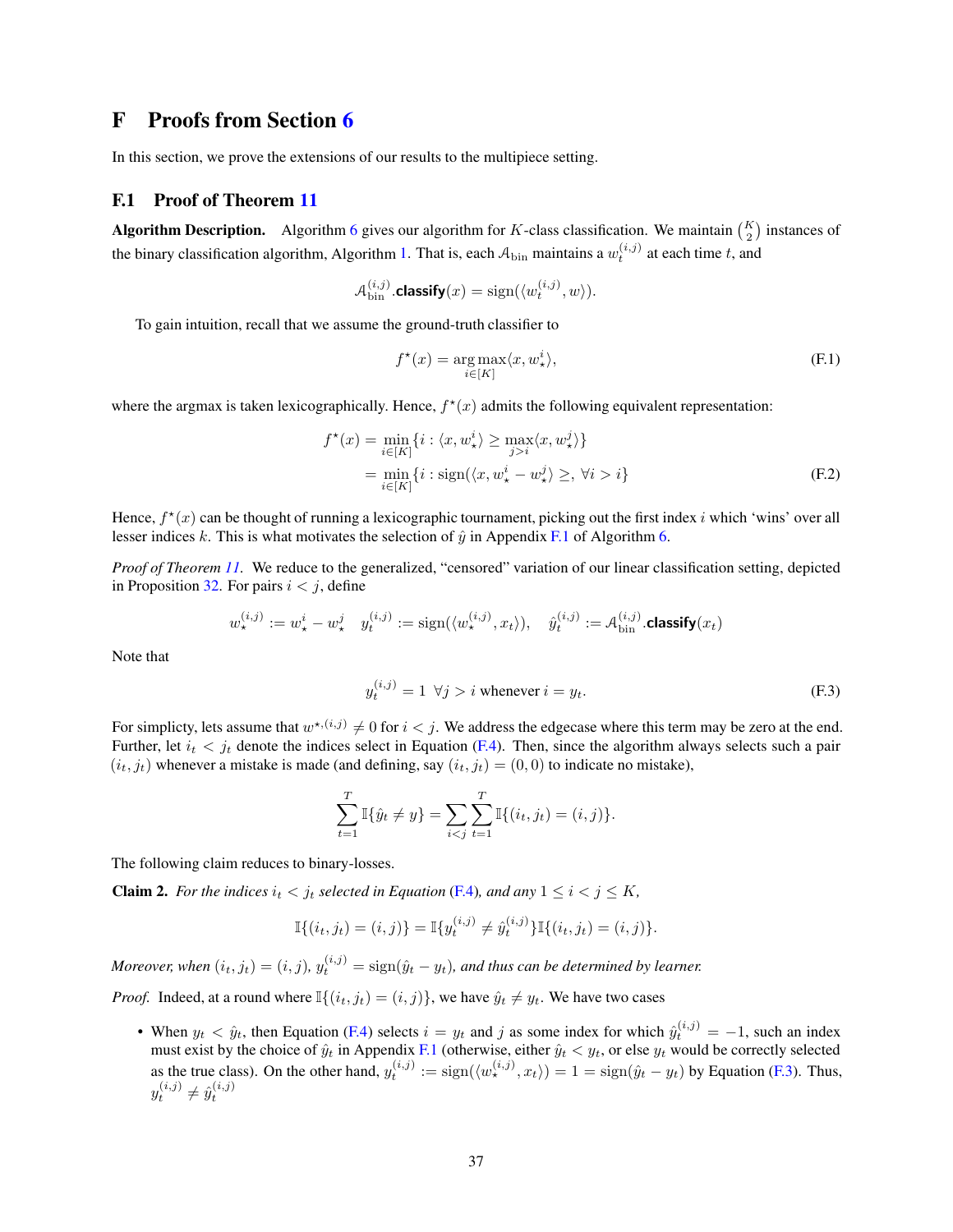• If  $\hat{y}_t < y_t$ , then from Appendix [F.1](#page-37-1) it must be the case that  $\hat{y}_t^{(i,j)} = 1$  for  $i = \hat{y}_t$  and  $j = y_t$  being the indices selected in Equation [\(F.4\)](#page-38-3). But by the reverse of Equation [\(F.3\)](#page-36-2),  $y_t^{(i,j)} = -1 = \text{sign}(\hat{y}_t - y_t)$ . Hence,  $\hat{y}_{t}^{(i,j)} \neq y_{t}^{(i,j)}.$ 

Hence, we may write

$$
\sum_{t=1}^T \mathbb{I}\{\hat{y}_t \neq y\} = \sum_{i < j} \sum_{t=1}^T \ell_t^{(i,j)}, \quad \ell_t^{(i,j)} := \mathbb{I}\{y_t^{(i,j)} \neq \hat{y}_t^{(i,j)}\} \mathbb{I}\{(i_t, j_t) = (i, j)\}.
$$

We now claim that the losses  $\ell_t^{(i,j)} := \mathbb{I}\{y_t^{(i,j)} \neq \hat{y}_t^{(i,j)}\}\mathbb{I}\{(i_t, j_t) = (i,j)\}\$ precisely corresponding to the censored binary setting of Proposition [32.](#page-21-4)Indeed, consider a setting where  $x_1, x_2, \ldots$  are selected by the  $\sigma$ -smooth adversary, and the label is  $\hat{y}_t^{(i,j)}$  defined above.  $\mathcal{A}_{\text{bin}}^{(i,j)}$  does not always see  $\hat{y}_t^{(i,j)}$ , but whenever  $\ell_t^{(i,j)} = 1$ , Claim [2](#page-36-3) shows that the learner does indeed observe the true value  $\hat{y}_t^{(i,j)}$ . Thus, by Proposition [32,](#page-21-4) it holds for any fixed  $i < j$  that with probability  $1 - \delta$ ,

$$
\sum_{t=1}^T \ell_t^{(i,j)} \leq 136d\log(d) + 34\log\left(\frac{T}{\sigma\delta}\right) + 56
$$

Union bounding over all  $\binom{K}{2} \leq K^2$  pairs  $i < j$  and summing, we conclude that with probability  $1 - \delta$ ,

$$
\begin{aligned} \text{Reg}_{T} &= \sum_{i > j} \sum_{t=1}^{T} \ell_{t}^{(i,j)} \le 136K^2 d \log(d) + 34K^2 \log\left(\frac{TK^2}{\sigma \delta}\right) + 56K^2. \\ &\le 136K^2 d \log(d) + 90K^2 \log\left(\frac{TK^2}{\sigma \delta}\right) \end{aligned}
$$

<span id="page-37-1"></span>**Modification for non-unique ground truth classifiers.** Here, we can modify  $A_{\text{bin}}^{(i,j)}$  with the following rule: predict  $\hat{y}_t^{(i,j)} = 1$  until there is an time t for which  $(i_t, j_t) = (i, j)$ , and then reinitalize  $\mathcal{A}_{\text{bin}}^{(i,j)}$  to have  $w_t^{(i,j)} = e_1$ , as in Algorithm [1.](#page-6-3)

Consider an  $i < j$  with  $w^i_{\star} = w^j_{\star}$ . We claim  $(i_t, j_t) \neq (i, j)$  for any t. Now, suppose there is a time t that  $(i_t, j_t) = (i, j)$ , let  $\tau$  denote the first time t for which this is true. Then,  $\hat{y}_t^{(i,j)} = 1$ . But in addition  $y_t \neq j$  for any t because we assume the arg max in Equation  $(F.1)$  is broken lexicographically. Thus, from Equation  $(F.4)$ , it must be that  $y_{\tau} = i$ , and that j is such that  $\hat{y}_t^{(i,j)} = -1$ ; this gives a contradiction.

Now consider  $i < j$  with  $w^i_{\star} \neq w^j_{\star}$ . Then our modification of  $\hat{y}^{(i,j)}_t$  only increases  $\sum_{t=1}^T \ell_t^{(i,j)}$  by at most 1. This adds at most  $\binom{K}{2} < K^2$  to the total regret (modifying the constant of 90 to 91).

#### <span id="page-37-0"></span>F.2 Formal Guarantees for Piecewise Regression

<span id="page-37-2"></span>We will prove a slightly more general version of Theorem [12](#page-9-3) and then derive the result in Section [6](#page-8-1) as a corollary. First, we will define what kinds of regression classes our result will apply to:

**Definition 47.** Let  $G: \mathcal{X} \to \mathbb{R}$  be a function class. We say that G is  $\ell$ -determined with respect to some measure  $\mu$  on X *if the following two conditions hold:*

• *The values on* ℓ *points in general position uniquely determine the function, i.e.,*

$$
\mathbb{P}\left(\text{there exist } g \neq g' \in \mathcal{G} \text{ such that } g(x_i) = g'(x_i) \text{ for } 1 \leq i \leq \ell \text{ and } x_i \sim \mu\right) = 0 \tag{F.5}
$$

• *Two functions intersect only on measure zero sets, i.e., for all*  $g, g' \in \mathcal{G}$ *,* 

$$
\mu\left(\{x \in \mathcal{X} : g(x) = g'(x)\}\right) = 0\tag{F.6}
$$

 $\blacksquare$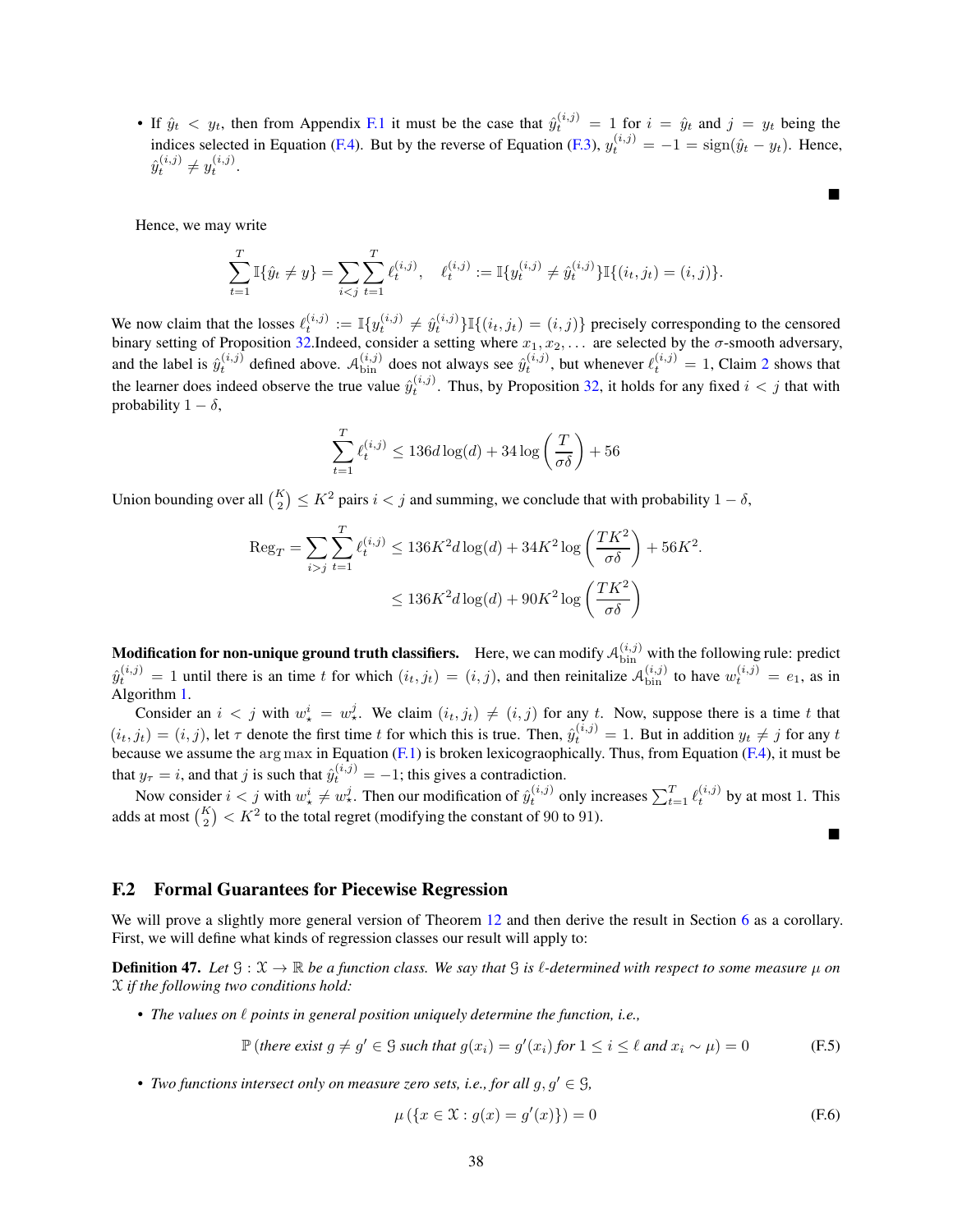Algorithm  $6K$ -class linear classification

1: **Initialize** Binary classifiers  $A_{\text{bin}}^{(i,j)}$ ,  $i < j$ 2: for  $t = 1, 2, ...$  do 3: recieve  $x_t$ 4: for  $i < j$  do  $\hat{y}_{t}^{(i,j)} = \mathcal{A}_{\text{bin}}^{(i,j)}$ .classify $(x_t)$ 5: **predict**  $\hat{y}_t = \min\{i \in [K] : \hat{y}_t^{(i,j)} = 1, i < j \le K\}$  (**\*** self.classify( $x_t$ )) 6: **if**  $\hat{y}_t \neq y_t$  **then** (**%** self.errorUpdate $(x_t)$ )<br>7: Define Define  $(i, j) = \begin{cases} i = y_t, \ j \in \{j > i : \hat{y}_t^{(i, j)} = -1\} & \text{if } y_t < \hat{y}_j \end{cases}$  $i = \hat{y}_t, \ j = y_t$  if  $\hat{y}_j < y_t$ (F.4) 8: Update  $\mathcal{A}_{\text{bin}}^{(i,j)}$  errorUpdate $(x_t)$ 

<span id="page-38-2"></span>Note that linear classes in  $\mathbb{R}^d$  are trivially d-determined with respect to the Lebesgue measure, and thus with respect to any measure absolutely continuous with respect to the Lebesgue measure. Polynomial classes are also  $\ell$ determined with respect to the Lebesgue measure for some  $\ell$  depending on  $d$  and the degree of the polynomials. We observe that our definition of an  $\ell$ -determined function class is an offline analogue to the notion of eluder dimension from [Russo and Van Roy](#page-11-20) [\[2013\]](#page-11-20).

Now, for a given function class  $\mathcal{G} : \mathcal{X} \to \mathbb{R}$ , we denote by

<span id="page-38-5"></span><span id="page-38-3"></span>
$$
\mathcal{G}_{\mathcal{F}} = \left\{ x \mapsto \mathbf{g}_f(x) = \sum_{i=1}^K g_i(x) \mathbb{I}[f(x) = i] \middle| g_i \in \mathcal{G} \text{ and } f \in \mathcal{F} \right\}
$$
(F.7)

where F is the set of K-class linear classifiers from Theorem [11.](#page-9-2) We will continue to suppose that the  $x_t$  are drawn from distributions that are  $\sigma$ -smooth with respect to  $\mu$  and that the labels  $y_t$  are realizable with respect to  $\mathcal{G}_{\mathcal{F}}$ .

Assumption 1 (Oblivious, realizable smoothed sequential setting). *We suppose smoothed online learning setting and the adversary is realizable with respect to*  $\mathcal{G}_{\mathcal{F}}$  *and* oblivious *in the sense that before the learning process begins, the*  $adversary\ chooses g^* = (g_1^*, \ldots, g_K^*) \in \mathcal{G}^K$  and  $f^* \in \mathcal{F}$  and lets  $y_t = (\mathbf{g}^*)_{f^*}(x_t)$  for all t. We assume further that  $\mathbf{g}^{\star}$  *has* unique *entries:*  $g_i^{\star} \neq g_j^{\star}$  *for*  $i \leq j$ .

<span id="page-38-6"></span>Lastly, we assume we have access to the following ERM oracle.

**Definition 48** (ERM Oracle). *Given*  $\mathcal{U} = \{(x_1, y_1), \ldots, (x_n, y_m)\}$ , where  $(x_i, y_i) \in \mathcal{B}_1^d \times \mathcal{Y}$ , **ERM**( $\mathcal{U}, \mathcal{G}, K$ ) *returns*  $a n \leq K$ , and  $g_1, \ldots, g_n$  and partition  $C_1, \ldots, C_n$  of U such that, for all  $(x, y) \in C_i$ ,  $g_i(x) = y$ . By post-processing, *we may also assume that* g<sup>i</sup> *are distinct*[4](#page-38-4)

<span id="page-38-1"></span>Proposition 49 (General ℓ-Determined Regression). *Suppose that we are in the semi-oblivious, smoothed online* learning setting, where the adversary begins by choosing  $g_f^*$ ,  $\mathcal{G}_f$  *from* [\(F.7\)](#page-38-5), and, at each time t, draws  $x_t$  from a distribution that is  $\sigma$ -smooth with respect to  $\mu$  and sets  $y_t = g_{f^*}^*(x_t)$ . Suppose further that  $G$  is  $\ell$ -determined, in the *sence of Definition* [47.](#page-37-2) *Then, Algorithm* [7](#page-39-0) *satisfies for all* T, with probability at least  $1 - \delta$ ,

$$
\operatorname{Reg}_T \le 136K^2 d \log(d) + 91K^2 \log\left(\frac{TK^2}{\sigma \delta}\right) + K^2(\ell+1)
$$
\n(F.8)

*Moreover, the per-time step computational complexity of Algorithm [7](#page-39-0) is polynomial in* d *and the complexity of the* **ERM** *oracle Definition* [48,](#page-38-6) applied to a data set U of size no more that  $|\mathcal{U}| \leq K(\ell+1)$ .

### <span id="page-38-0"></span>F.3 Algorithm for Piecewise Regression

Algorithm [7](#page-39-0) proceeeds at follows. We let  $N_t$  denote the number of clusters about which we are certain,  $\mathcal{U}_t$  denote the set of points which cannot be assigned to a cluster. We maintain a supervised K-class linear classifier, A, described in

<span id="page-38-4"></span> $4$ Note that the ERM Oracle need not cluster with respect to the classifiers (even thought it can certainly be implemented this way). Hence, one can can merge cluster to ensure  $g_i$  is distinct.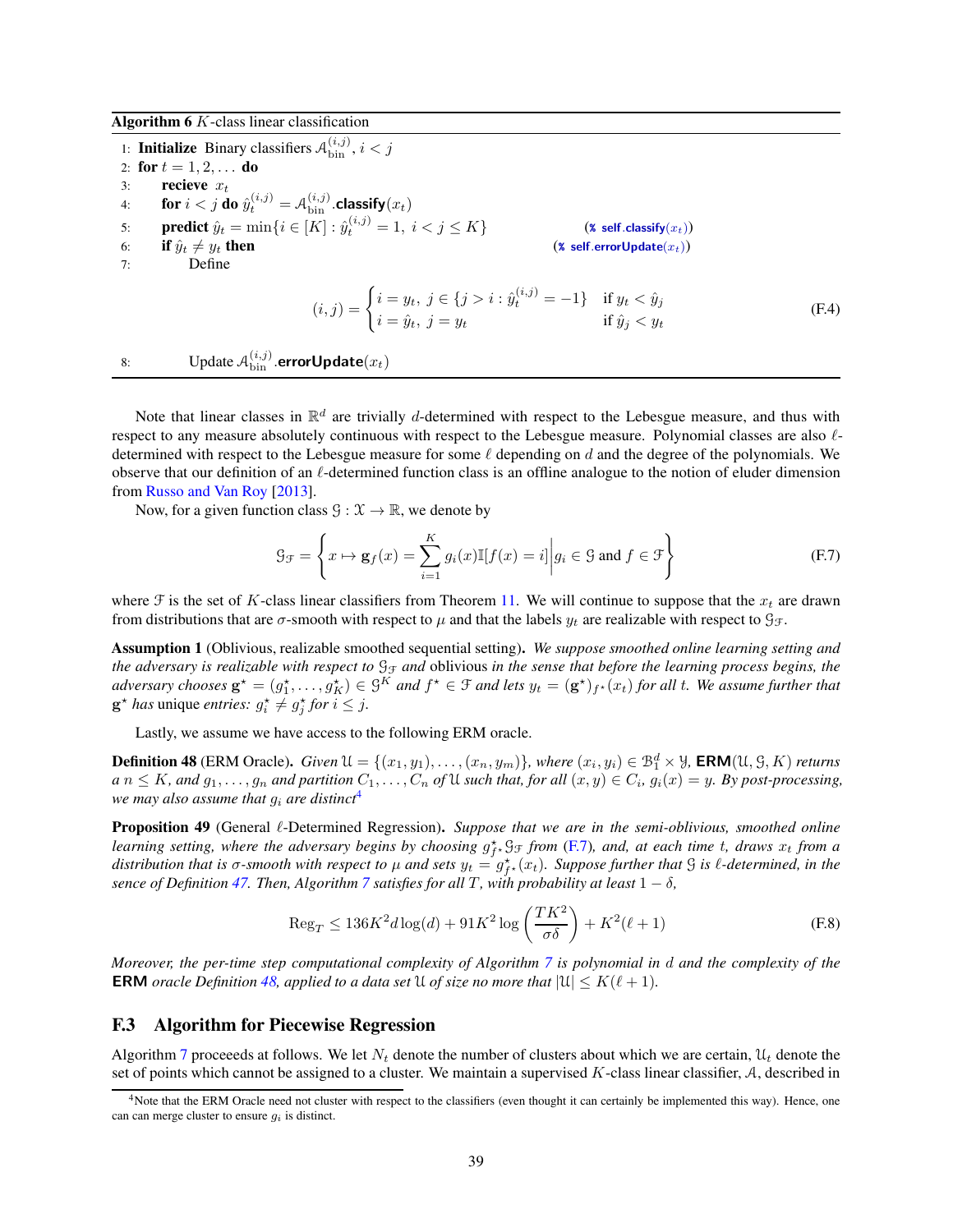Algorithm 7 General Piecewise Regression

1: **Init:** K-class supervised linear classifier A (instance of Algorithm [8\)](#page-39-1) ERM-oracle ERM (see ) 2: for each time  $t = 1, 2, \ldots$  do 3: recieve  $x_t$ 4: **predict**  $\hat{y}_t = \hat{g}_k(x_t)$  for  $k = \hat{k}_t$ , where  $\hat{k}_t := A$ . **classify** $(x_t, N_t)$  **\***  $\hat{y}_t = 0$  **if**  $N_t = 0$ 5: **observe**  $y_t$ . 6: **if**  $\exists k_t^* \in [N_t]$  with  $\hat{g}_k(x_t) = y_t$  **then % update classification** 7: **if**  $\hat{k}_t \neq k_t^*$  then, A.errorUpdate $(x_t, N_t)$ 8: **maintain**  $N_{t+1} \leftarrow N_t$ ,  $\mathcal{U}_{t+1} \leftarrow \mathcal{U}_t$ <br>9: **else**% update clustering 9: else**% update clustering** 10:  $(C_{1:n}, g_{1:n}) \leftarrow \textsf{ERM}(\tilde{\mathfrak{U}}_t, \mathfrak{S}, K)$ ,  $\tilde{\mathfrak{U}}_t = \mathfrak{U}_t \cup \{(x_t, y_t)\}$ **% Initialize**  $\tilde{N} = N_t$ 11: **for** each  $i : |C_i| \ge \ell + 1$  **do** 12:  $\tilde{N} = \tilde{N} + 1, \hat{g}_{\tilde{N}} \leftarrow g_i,$ 13:  $N_{t+1} \leftarrow \tilde{N}, \ \mathcal{U}_{t+1} \leftarrow \tilde{\mathcal{U}}_t \setminus \bigcup_{i:|C_i| \geq \ell+1} \{(x, y) \in \tilde{\mathcal{U}}_t : g_i(x) = y\}$ 

<span id="page-39-0"></span>Algorithm 8 K-class linear classification with supervision

1: **Initialize** Binary classifiers  $A_{\text{bin}}^{(i,j)}$ ,  $i < j$ 2: for  $t = 1, 2, ...$  do **% guarantee**  $y_t \leq M_t$ 3: **Recieve**  $(x_t, M_t)$  and **predict** (**\*** self.classify $(x_t, M_t)$ )  $\hat{y}_t = \min\{i \in [M_t] : \mathcal{A}_{\text{bin}}^{(i,j)}.$ classify $(x_t) = 1, i < j \leq M_t\},$ 4: **Observe**  $y_t$ 5: **if**  $\hat{y}_t \neq y_t$  **then** (**\*** self.errorUpdate( $x_t$ ,  $M_t$ ))<br>6: Define Define  $(i, j) = \begin{cases} i = y_t, \ j \in \{k > i : \langle w_1^{(i,k)}, x_t \rangle < 0 \} & \text{if } y_t < \hat{y}_j \end{cases}$  $i = \hat{y}_t, \ j = y_t$  if  $\hat{y}_j < y_t$ (F.9) 7: Update  $\mathcal{A}_{\text{bin}}^{(i,j)}$  errorUpdate $(x_t)$ 

<span id="page-39-1"></span>Algorithm [8.](#page-39-1) It is similar in spirit to Algorithm [6,](#page-38-2) except it takes in "side information"  $M_t$  on which it only predicts from the first  $M_t$  classes. Lastly, we maintain a growing sequence of regressors  $\hat{g}_1, \hat{g}_2, \dots \in \mathcal{G}$  such that  $\hat{g}_i$  does not change once assigned, and  $\hat{g}_i$  is defined for all  $i \leq N_t$ .

At each time t, we call  $k_t = A$ .classify( $x_t, N_t$ ) to guess the cluster of  $x_t$ , only among cluster  $i \leq N_t$  about which we are certain. Then, we predict  $\hat{y}_t = \hat{g}_{\hat{k}_t}(x_t)$ . The idea is that, for  $k = \hat{k}_t \leq N_t$ , we are sure that  $\hat{g}_k$  is the true predictor if  $x_t$  is in cluster k.We then observe  $y_t$ . If  $y_t$  was correctly predicted by one of that  $\hat{g}_i$  for which  $i \leq N_t$ , but not the  $k_t$  we guessed, then we update our classifier A. Otherwise, we call the ERM oracle to determine if we can find new cluster(s) to add, appending to our sequence of predictors  $\hat{q}$ 's, and growing our number of certain clusters  $N_t$ . Note that we never maintain an *explicit* clustering of our points, but only cluster retroactively based on whether  $\hat{g}_i(x_t) = y_t$  for some i, as a means to recover the classification label.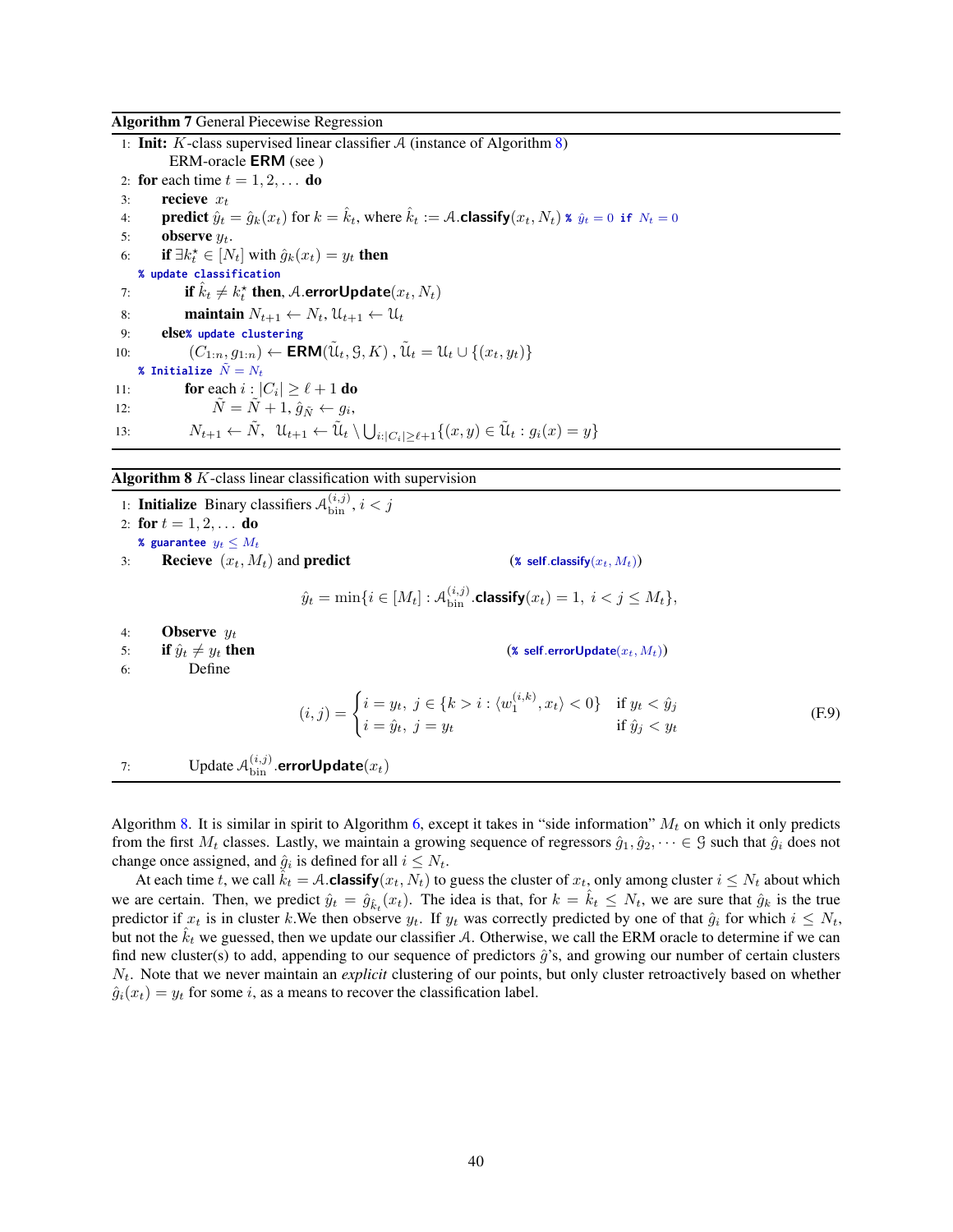#### <span id="page-40-1"></span><span id="page-40-0"></span>F.4 Proof of Proposition [49](#page-38-1)

#### <span id="page-40-4"></span>F.4.1 Guarantee for ERM procedure

**Lemma 50.** Let  $I \subset [T]$  be any subset of time. Then with probability one, it holds that for any partition  $C_1, \ldots, C_n$  $of(x_s, y_s)_{s \in [I]}$  and any  $g_1, \ldots, g_n$  distinct functions such that, for all  $(x, y) \in C_n$ ,  $\tilde{g}_i(x) = y$ , then for any index i for *which*  $|C_i| \geq \ell + 1$ *,* 

- $f^*(x) = f^*(x')$  for all  $(x, y), (x', y') \in C_i$
- $\tilde{g}_i = g^{\star}_{f^{\star}(x)}$ , representative  $x \in C_i$

*Proof.* Let  $I_1, \ldots, I_m$  denote the times in each cluster  $C_1, \ldots, C_n$ . Without loss of generality, suppose  $I_1$  is a cluster for which  $|I_1| \geq \ell + 1$  (we may handle all simultaneously via a finite union bound.)

**Item 1.** Suppose in fact that there exists  $s, s' \in I_1$  with  $f^*(x_s) \neq f^*(x_{s'})$ . We first argue then that  $g_1 \neq g_k^*$  for all  $k \in [K]$ . Indeed, by smoothness and the second condition of Definition [47,](#page-37-2) it holds that with probability 1,  $g_k^*(x_s) \neq$  $g_{k'}^{\star}(x_{\tilde{s}})$  for all  $1 \leq \tilde{s} \leq T$  and  $k \neq k'$ . Set  $i_1 = f^{\star}(x_s)$  and  $i_2 = f^{\star}(x_{s'})$ . Thus, if  $g_i = g_k^{\star}$ , the fact  $g_i(x_s) = g_{f^{\star}}^{\star}(x_s)$ and  $g_i(x_{s'}) = \mathbf{g}_{f^*}^{\star}(x_{s'})$  would require both  $g_k^{\star}(x_s) = \mathbf{g}_{f^*}^{\star}(x_s) = g_{i_1}^{\star}(x_s)$  and  $g_k^{\star}(x_{s'}) = \mathbf{g}_{f^*}^{\star}(x_{s'}) = g_{i_2}^{\star}(x_{s'})$ . Thus, on the aforementioned probability one event, we would have both  $k = i_1$  and  $k = i_2$ , which contradicts the supposition  $i_1 \neq i_2$ .

Next, let  $S \subset [T]$  denote a set of indices. Denote  $s_{\max} = \max\{s \in S\}$ , and define the events

$$
\mathcal{A}_S(g') := \{ \exists g \in \mathcal{G} \setminus \{g'\} : g'(x_{s_{\max}}) = y_{s_{\max}}, \quad \forall s \in S, g(x_s) = y_s \} \}.
$$

By the above observation that  $g_i \neq g_k^*$  for any k, we see that if there exists  $s, s' \in I_1$  with  $f^*(s) \neq f^*(s')$  with  $|I_1| \geq \ell + 1$ , then one of the events  $A_S(g_k^*)$  must occur for some  $|S| \geq \ell + 1$  and  $k \in [K]$ . Since there are only finitely many such events, it suffices to show that for any *fixed* S and k,  $\mathbb{P}[\mathcal{A}_S(g_k^*)] = 0$ .

Hence, fix S and k. For a given S with max element  $s_{\text{max}}$ , let  $\mathscr{F}_{-1}$  denote history generated by  $(x_1, y_1), \ldots, (x_{s_{\text{max}}-1}, y_{s_{\text{max}}-1})$ . Define the  $A_{-1} := \{ \exists g \in \mathcal{G} \setminus \{g_k^{\star}\} : s \in S, g(x_s) = y_s, s \in S \setminus \{s_{\max}\}\}\.$  Then,  $A_{-1}$  is  $\mathscr{F}_{-1}$  measurable and  $A_{-1}$ contains  $A_S(g')$ . Hence,

$$
\mathbb{P}[\mathcal{A}_{S}(g_{k}^{\star})] = \mathbb{E}[\mathbb{P}[\mathcal{A}_{S}(g_{k}^{\star}) | \mathscr{F}_{-1}]]
$$
  
= 
$$
\mathbb{E}[\mathbb{I}\{\mathcal{A}_{-1}\} \cdot \mathbb{P}[\mathcal{A}_{S}(g_{k}^{\star}) | \mathscr{F}_{-1}]].
$$

By the first condition of Definition [47,](#page-37-2)  $A_{-1}$  coincides with the event  $A'_{-1} := \{ \exists \text{ a unique } g \in \mathcal{G} \setminus \{ g_k^{\star} \} : s \in \mathcal{A} \}$  $S, g(x_s) = y_s, s \in S \setminus \{s_{\text{max}}\}\}\$ almost surely. Hence,

$$
\mathbb{P}[\mathcal{A}_S(g_k^{\star})] = \mathbb{E}[\mathbb{I}\{\mathcal{A}_{-1}^{\prime}\}\cdot \mathbb{P}[\mathcal{A}_S(g_k^{\star}) \mid \mathscr{F}_{S-1}]].
$$

Lastly, when  $A'_{-1}$  holds, let  $\hat{g} \neq g_k^*$  denote the unique  $g \neq g_k^*$  consistent with examples  $s \in S \setminus \{s_{\max}\}\$ . Since  $\hat{g}$  is determined by  $\mathscr{F}_{S-1}$ , we have

$$
\mathbb{P}[\mathcal{A}_S(g_k^\star) \mid \mathscr{F}_{S-1}] \le \mathbb{P}[\hat{g}(x_{s_{\max}}) \ne g_k^\star(s_{\max})] = 0,
$$

where we use that  $\hat{g}$  is *fixed*, that  $\hat{g} \neq g'$ , and the second condition of Definition [47.](#page-37-2) The bound follows.

**Item 2.** For any fixed set of indices  $\tilde{I}$  with  $|\tilde{I}| \geq \ell + 1 \geq \ell$ , the first condition of  $\ell$ -determination (Definition [47\)](#page-37-2) ensures then that  $\mathbb{P}[\exists g_1 \neq g_1^* : g_1(x_s) = g_j^*(x_s), \forall x \in \tilde{I}] = 0$ . The bound follows by union boundig over all  $\tilde{I} \subset [T]$ and  $j \in [K]$ .

■

#### <span id="page-40-3"></span><span id="page-40-2"></span>F.4.2 Distinctness of clustering

**Claim 3** ( $\mathcal{U}_t$  is Uncertain Set). *Fix a time t. Then, for any*  $(x, y) \in \mathcal{U}_t$  *and any*  $i \leq N_t$ ,  $\hat{g}_i(x) \neq y$ .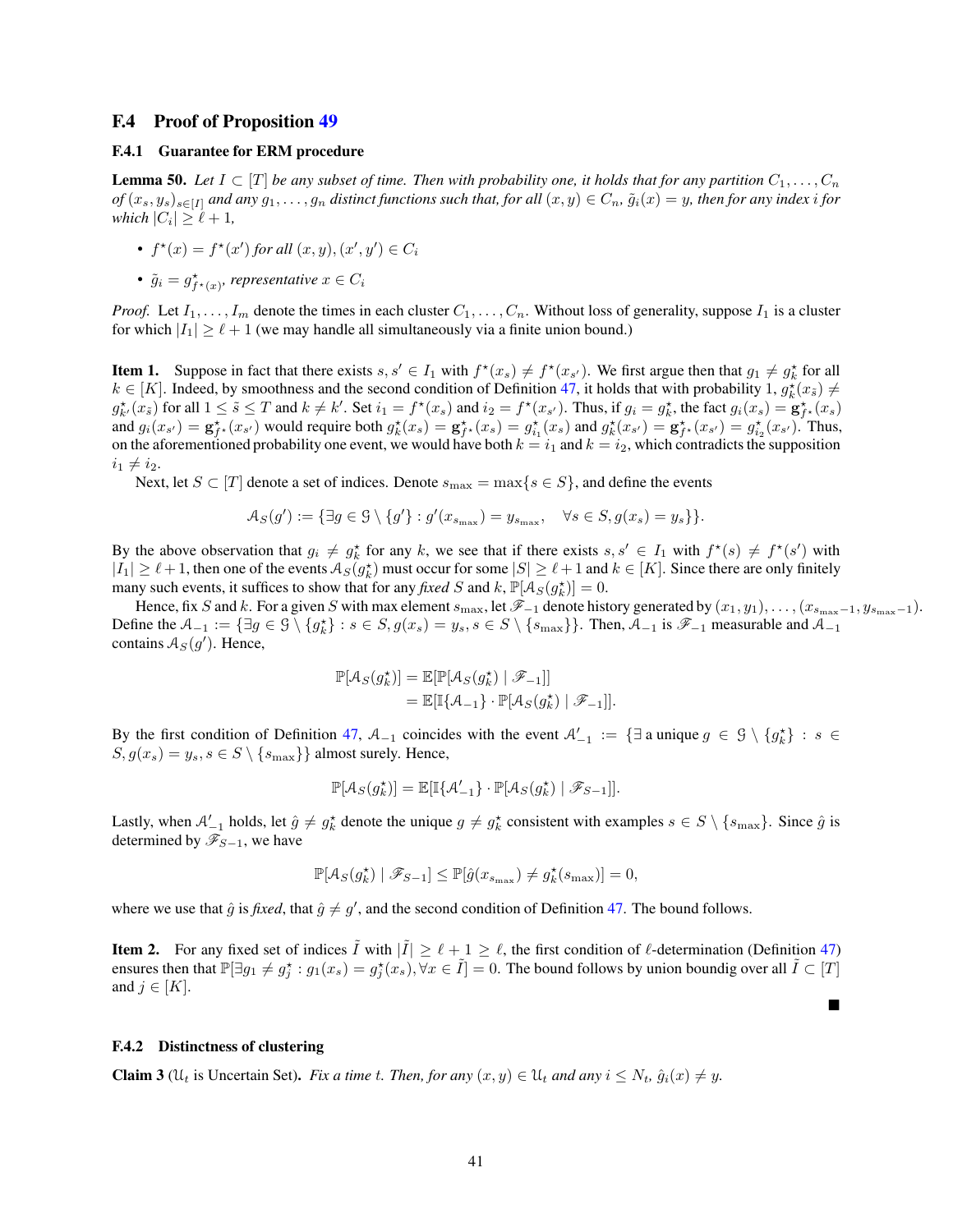*Proof.* This is true vacuously at time  $t = 1$ , when  $\mathcal{U}_t = \emptyset$ . Suppose it holds at time t, we prove it for time  $t + 1$ . If  $x_t$ is such that there exists an  $n \leq N_t$  with  $\hat{g}_i(x_t) = y_t$ , then  $\mathcal{U}_{t+1}$  does not change from  $\mathcal{U}_t$ . Otherwise, if  $\hat{g}_n(x_t) \neq y_t$ for all  $n \leq N_t$ ,

<span id="page-41-2"></span>
$$
\mathcal{U}_{t+1} \leftarrow \tilde{U}_t \setminus \bigcup_{i:|C_i| \ge \ell+1} \{(x, y) \in \tilde{\mathcal{U}}_t : g_i(x) = y\}, \quad \tilde{U}_t := \mathcal{U}_t \cup \{(x_t, y_t)\}\
$$
(F.10)

where  $g_i$  and  $C_i$  are the clustering from the ERM oracle. By the inductive hypothesis and fact that  $\hat{g}_n(x_t) \neq y_t$ for all  $n \leq N_t$ , it follows that  $\hat{g}_n(x) \neq y$  for all  $(x, y) \in \mathcal{U}_t \cup \{(x_t, y_t)\} = \tilde{\mathcal{U}}_t \supseteq \mathcal{U}_{t+1}$ . Now, if there is some  $n: N_t < n \le N_t$  for which  $\hat{g}_n(x) = y$ , then that  $\hat{g}_n$  was added during the ERM step at round t: i.e.  $\hat{g}_n = g_i$  for some i such that  $|C_i| \ge \ell + 1$ . But then  $(x, y)$  is removed form  $\mathcal{U}_{t+1}$  by Equation [\(F.10\)](#page-41-2).

<span id="page-41-3"></span>**Claim 4.** *Fix a time t. Then, for any*  $i, j \leq N_t$ ,  $\hat{g}_i \neq \hat{g}_j$ .

*Proof.* This is trivially true at time  $t = 1$ . Suppose this is true at time t, we establish the claim for time  $t + 1$ . If  $x_t$  is such that there exists an  $i \leq N_t$  with  $\hat{g}_i(x_t) = y_t$ , then  $N_{t+1} = N_t$  and so the set of  $\hat{g}_i$ 's under consideration remains unchanged.

On the other hand, suppose there is no  $i \leq N_t$  with  $\hat{g}_i(x_t) = y_t$ . Then, all possible new  $\hat{g}_j$ 's for  $N_t < j \leq N_{t+1}$ are correct on some subset of points of  $\mathcal{U}_t \cup (x_t, y_t)$ . But by the previous claim (Claim [3\)](#page-40-3) and the assumption that, for  $i \leq N_t$  with  $\hat{g}_i(x_t) = y_t$ , no element of  $\mathcal{U}_t \cup (x_t, y_t)$  is correctly predicted by any  $\hat{g}_i$  for  $i \leq N_t$ . Thus, none of the new  $\hat{g}_j$ 's can equal an  $\hat{g}_i$  for  $i \leq N_t$ . Moreover, by the definition the ERM oracle, Definition [48,](#page-38-6) all newly added  $\hat{g}_j$ 's are distinct. are distinct.

#### <span id="page-41-0"></span>F.4.3 Key summary of Algorithm [7](#page-39-0)

<span id="page-41-4"></span>We now summarize the results with the following lemma.

**Lemma 51.** *With probability* 1*, there exists a permutation*  $\pi$  *such that* 

- For each time t and  $i \in [N_t]$ ,  $\hat{g}_i = g^{\star}_{\pi(i)}$
- For each time  $t$  and  $i \in [N_t]$ ,  $\hat{g}_i(x) = y$  if and only if  $f^*(x) = \pi(i)$
- *If*  $(x, y) \in \mathcal{U}_t$ , then  $\pi^{-1}(f^*(x)) > N_t$ .
- Whenever  $\hat{y}_t \neq y_t$ , either  $\pi^{-1}(f^*(x)) > N_t$ , or  $\hat{k}_t := A$ .**classify** $(x_t, N_t)$  has  $\pi(\hat{k}_t) \neq f^*(x_t)$ .

*Proof.* For  $n = N_T$ , let  $\hat{g}_1, \ldots, \hat{g}_n \in \mathcal{G}$  denote the functions constructed by our algorithm. Since each new  $\hat{g}_i$  is added from a cluster with at least  $\ell + 1$  points, applying Lemma [50](#page-40-4) (with a union bound over index sets I ensures that  $\hat{g}_i = g_j^*$ ) for some  $j \in [K]$ . This gives us a mapping  $\pi : [n] \to [K]$ .  $\pi$  must be injective, since  $g_j^*$  are distinct by assumption, and  $\hat{g}_i$  are unique by Claim [4](#page-41-3) (in particular,  $n \leq K$ ). Thus,  $\pi$  can be extednded to a permutation from  $[K] \rightarrow [K]$ . By construction, the first item is satisfied.

The second item is a consequence of uniquenessof that the previous point, uniqueness of  $\hat{g}_i$ 's, and the second point of Definition [47](#page-37-2), since we only need to union bound over finitely many times  $t \in [T]$  and pairs  $g_t^*, g_j^*$ 's. The third item follows similarly, by invoking Claim [3.](#page-40-3)

For the last point, suppose  $\pi^{-1}(f^*(x_t)) \leq N_t$ . Then, by the previous point,  $(x_t, y_t) \notin \mathcal{U}_t$ . Thus, the algorithm classifies  $\hat{y}_t = \hat{g}_{\hat{k}_t}(x_t)$  where  $\hat{k}_t \in [N_t]$ . But by the first point of the lemma,  $\hat{g}_{\hat{k}_t} = g^{\star}_{\pi(\hat{k}_t)}$ . So if  $\pi(\hat{k}_t) = f^{\star}(x_t)$ , then we woudl have  $\hat{g}_{\hat{k}_t}(x_t) = g^{\star}_{f^{\star}(x_t)}(x_t) = y_t$ , a contradiction.

#### <span id="page-41-1"></span>F.4.4 Proof of Proposition [12](#page-9-3)

Let  $\pi$  denote the permutation ensured by Lemma [51.](#page-41-4) We may assume without loss of generality that  $\pi$  is the identity permutation (by permuting  $g^*$ ). Let  $k_t = f^*(x_t)$ . Recalling also that  $\hat{k}_t \leq N_t$ , the fourth point of Lemma [51](#page-41-4) ensures.

$$
\mathbb{I}\{\hat{y}_t \le y_t\} \le \mathbb{I}\{k_t > N_t\} + \sum_{t=1}^T \mathbb{I}\{\hat{k}_t \ne k_t, k_t \le N_t\}
$$

First, we bound the contribution of  $\mathbb{I}\{k_t > N_t\}$ :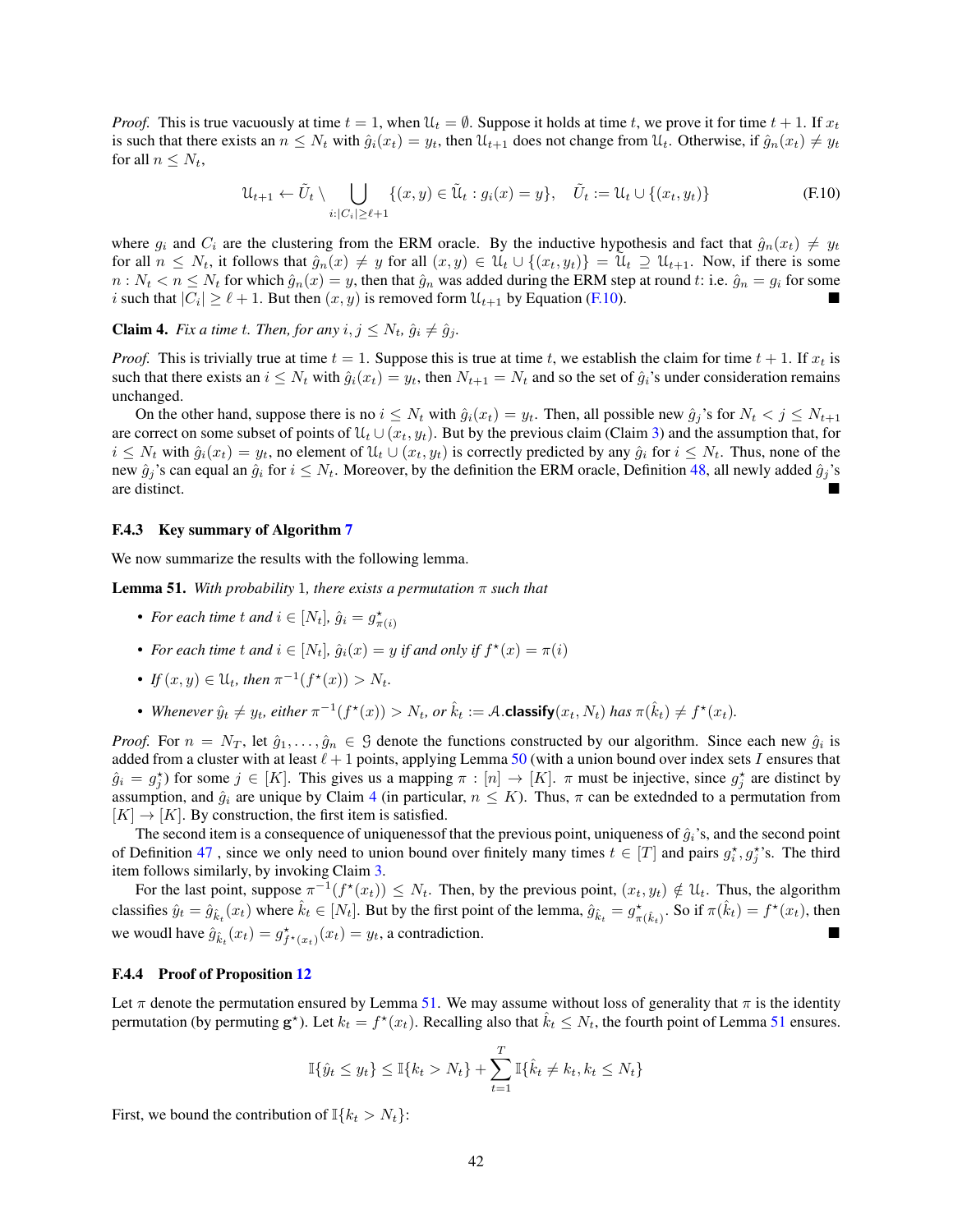**Claim 5.**  $\sum_{t=1}^{T} \mathbb{I}\{k_t = k, \quad k > N_t\} \le K(\ell+1)$ . Thus,  $\sum_{t=1}^{T} \mathbb{I}\{k_t > N_t\} \le K^2(\ell+1)$ .

*Proof.* Suppose  $k > N_t$ , and let  $S_{t,k} := \{ s \le t : f^*(x_s) = k \}$ , and define  $\tau_k = \max\{ t \in [T] : k_t > N_t, k_t = k \}$ . Then

$$
\sum_{t=1}^{T} \mathbb{I}\{k_t > N_t, k_t = k\} = |S_{\tau_k, k}|.
$$

We claim that  $|S_{\tau_k,k}| \le K(\ell+1)$ . Indeed, suppose  $|S_{\tau_k,k}| > K(\ell+1)$ . Then, for some  $t < \tau_k$ ,  $|S_{t,k}| = K(\ell+1)$  and  $k_t = k$  and  $k > N_t$ . By Lemma [51,](#page-41-4)  $g_{k_t}^*(x_t) \neq \hat{g}_i(x_t)$  for any  $i \leq N_t$ . Hence, our algorithm executes Appendix [F.3.](#page-38-0) By the pidgeon-hole principle, there must be at least one cluster  $C_i : |C_i| \ge \ell + 1$  which contains at least one  $s \in S_{t,k}$ . Hence, the update rule ensures that  $i \leq N_{t+1}$  for which  $\hat{g}_i(x_s) = y_s$ . But again, by Lemma [51](#page-41-4) (and taking the permutation to be the identity), we have  $f^*(x_s) = i$ . In other words,  $i = k_s = k$ , i.e.  $k_s \leq N_{t+1} \leq N_{\tau_k}$ . This constradictions the definition of  $\tau_k$ .

Summarizing our argument thus far, the following holds with probability one

$$
\sum_{t=1}^{T} \mathbb{I}\{\hat{y}_t \le y_t\} \le K^2(\ell+1) + \sum_{t=1}^{T} \mathbb{I}\{\hat{k}_t \ne k_t, k_t \le N_t\}
$$
 (F.11)

Finally, by mirroring the proof of Theorem [11,](#page-9-2) we upper bound

$$
\sum_{t=1}^{T} \mathbb{I}\{\hat{k}_t \neq k_t, k_t \leq N_t\} \leq 136K^2 d \log(d) + 91K^2 \log\left(\frac{TK^2}{\sigma \delta}\right). \tag{F.12}
$$

<span id="page-42-1"></span><span id="page-42-0"></span> $\blacksquare$ 

The key difference between the above bound and that of Theorem [11](#page-9-2) is that we only see when get feedback  $k_t \leq N_t$ , but at the same time, we only suffer a loss when  $k_t \leq N_t$ . Hence, the bound follows from a near-identical argument, calling the general censored version of our binary classification Proposition [32,](#page-21-4) modified to add the event  $\{k_t \leq N_t\}$ to the censoring. Combining Equations [\(F.11\)](#page-42-0) and [\(F.12\)](#page-42-1) concludes.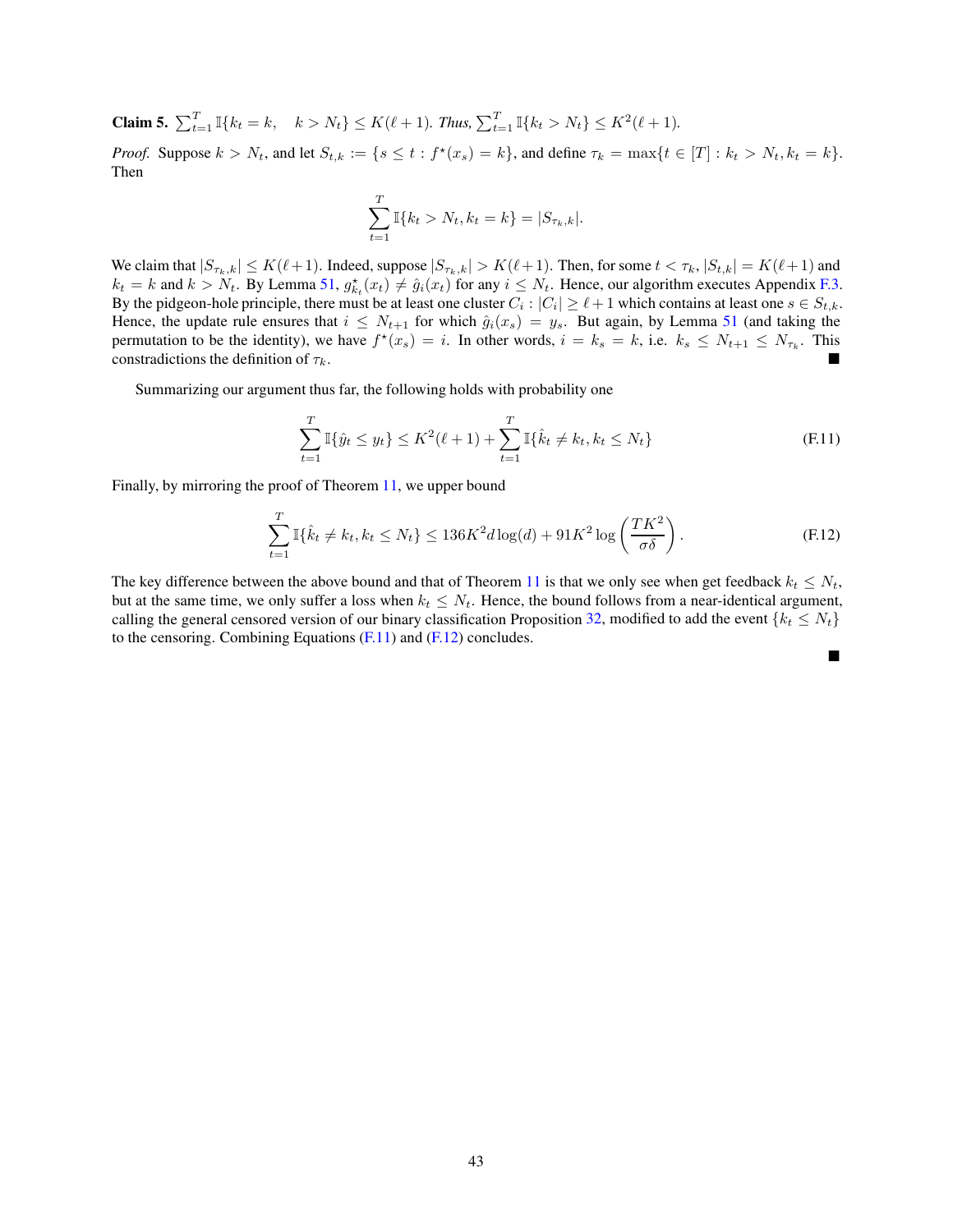## <span id="page-43-0"></span>G Non-realizable mistake bounds for the Perceptron.

For simplicity, we consider regret with respect to a fixed  $b^* \in \mathcal{R}, w^* \in \mathcal{B}_1^d$ , and define

$$
y_t^* = y^*(x_t),
$$
  $y^*(x) := sign(b^* + \langle x_t, w^* \rangle).$ 

Again, we normalize  $x_t$  that  $\max_t ||x_t|| \leq 1$ . We further assume that

$$
||b^*||^2 + ||w^*||^2 = 1, \quad ||w^*|| \ge 1/2.
$$

We show in Lemma [58](#page-46-1) at the end of this section that this is without loss of generality. We define

$$
\hat{w}^{\star} = w^{\star}/\|w^{\star}\|.
$$

Unlike with our cutting-plane methods, we allow the adversary to deviate from a realizable clasiffier. Specifically, for each time t, the adversary selects  $x_t \sim p_t$ , and may instead choose to play some  $y_t \neq y_t^*$ . We define,

$$
N_{\text{err}} := 1 + |\{t : y_t \neq y_t^{\star}\}|,
$$

and obtain non-vacuous mistake bounds provided  $N_{\text{err}}$  is sublinear in T.

<span id="page-43-3"></span>Informally, our total mistake bound for the Perceptron is polynomial in the smoothness along the direction of the optimal classifier  $\hat{w}^*$ . This is formalized in the following definition:

**Definition 52** (Directional  $\sigma_{\text{dir}}$ -smoothness). We say that the adversary

- *is*  $(\sigma_{\text{dir}}, \hat{w}^*)$  directionally-smooth if  $\langle x_t, \hat{w}^* \rangle$  has density at most  $1/\sigma_{\text{dir}}$  with respect to the Lebesgue measure *on the real line.*
- *is, more generally,*  $(\sigma_{\text{dir}}, \alpha, \hat{w}^*)$  directional-Tsybakov-smooth if  $\sup_{a \in \mathbb{R}} \mathbb{P}_{x_t \sim p_t} [\langle x_t, \hat{w}^* \rangle \in [a, a + \eta]] \leq \eta^{1-\alpha}/\sigma_{\text{dir}}$ .

*Note that a*  $(\sigma_{\text{dir}}, \alpha, \hat{w}^{\star})$ -*Tsybakov adversary is is*  $(\sigma_{\text{dir}}, \hat{w}^{\star})$ -*smooth.* 

Note that Definition [52](#page-43-3) is a slightly weaker condition than the one consider in Theorem [7](#page-7-5) in the body, as it only requires directional smoothness along  $\hat{w}^*$  (not uniformly). As noted in the body, directional smoothness can differ substantially from general smoothness. We provide two examples.

<span id="page-43-4"></span>**Example 1** (Additive d-Ball Noise). Suppore that at each time t, the adversary selects  $x_t = \hat{x}_t + e_t$ , where  $\|\hat{x}_t\| \leq 1/2$ ,  $\int \frac{da}{dt} \, dt \sim r \, \mathcal{B}_1^d$  for  $r \leq 1/2$  (and, for simplicity,  $d > 1$ ). Then, the adversary is  $\sigma$ -smooth for  $\sigma = \text{vol}_d(r \mathcal{B}_1^d) / \text{vol}_d(\mathcal{B}_1^d) =$ r d *. However, if* u ∼ µ<sup>d</sup> *is drawn uniformly from the sphere, then the density* p1(·) *of its first coordinate* u<sup>1</sup> *with respect to the Lebesgue measure is*

$$
p_1(u_1) = \frac{\text{vol}_{d-1}(\sqrt{1 - u_1^2} \mathcal{B}_1^{d-1})}{\text{vol}_d(\mathcal{B}_1^d)} \le \frac{\text{vol}_{d-1}(\mathcal{B}_1^{d-1})}{\text{vol}_d(\mathcal{B}_1^d)} = \frac{(d-1)}{2\sqrt{\pi}}.
$$

*Hence, by rotational symmetry, we see that for any*  $w^*$ , the adversary is  $(\sigma_{\rm dir}, \hat{w}^*)$  directionally-smooth for  $\sigma_{\rm dir}$  =  $\frac{2\sqrt{\pi}r}{(d-1)}$ *. Notice that the directional smoothness is now only polynomial in d, rather than exponential in it.* 

<span id="page-43-1"></span>Example 2 (Additive Noise in a Random-Direction). *Again consider the additive noise setting where at each time* t*, the adversary selects*  $x_t = \hat{x}_t + e_t$ , where  $\|\hat{x}_t\| \leq 1/2$ . However, suppose  $e_t$  is selected as follows: before the game, *the adversary selects a direction*  $\hat{e} \sim \mu_d$ , and plays  $e_t = a_t \hat{e}$ , where  $a_t$  *is drawn uniformly on the interval*  $[-r/2, r/2]$ *. Note that this adversary need not be*  $\sigma$ -smooth with respect to  $\mu_d$  for any  $\sigma > 0$ , because after the adversary commits to  $\hat{e}$ , her smoothing is restricted to a line segment. Still, with constant probability,  $\langle \hat{e}, \hat{w}^* \rangle \ge c/d$  for some constant  $c > 0$ . Hence, with constant probability, the adversary is  $(\sigma_{\rm dir}, \hat{w}^*)$ -directionally smooth for  $\sigma_{\rm dir} = cr/d$ .

<span id="page-43-5"></span>We now state our guarantee for the classical Perceptron algorithm [Rosenblatt](#page-11-10) [\[1958\]](#page-11-10)

<span id="page-43-2"></span>**Theorem 53.** Suppose that the adversary is  $(\sigma_{\text{dir}}, \alpha, \hat{w}^*)$ -Tsybakov, and define  $\rho := \frac{2}{3-\alpha} \in [\frac{2}{3}, 1)$ . Then, with *probability*  $1 - \delta$ *, the Perceptron algorithm (Algorithm [9\)](#page-44-1) satisfies* 

$$
\sum_{t=1}^T \mathbb{I}\{\hat{y}_t \neq y_t\} \lesssim (T/\sigma_{\text{dir}})^{\rho} \cdot (N_{\text{err}})^{1-\rho} + \log(\lceil \log T \rceil/\delta).
$$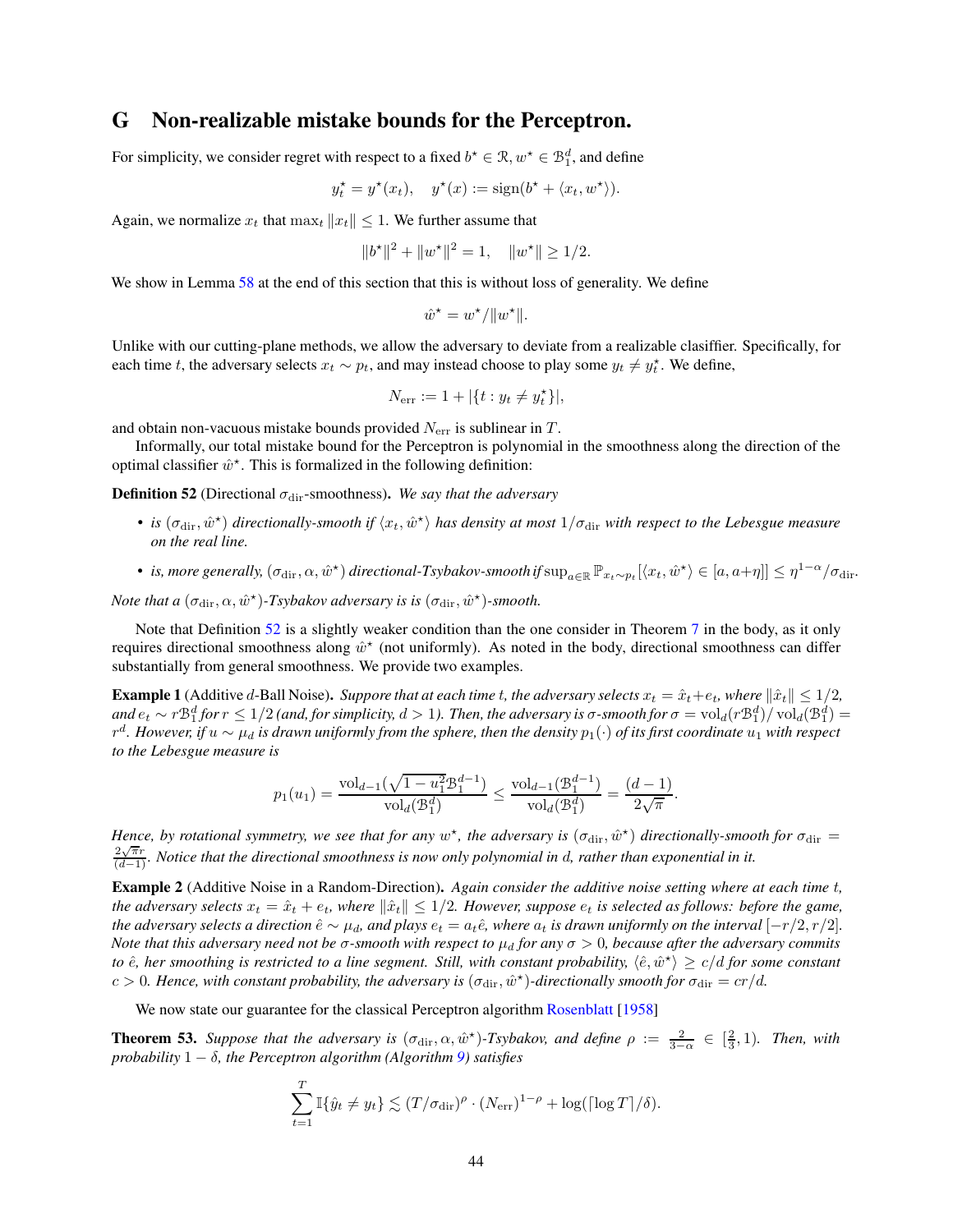Algorithm 9 Online Perceptron

1: **Initialize**  $w_1 = \mathbf{e_1} \in \mathcal{B}_1^d$ 2: for  $t = 1, 2, ...$  do 3: **Recieve**  $x_t$  and **predict**  $\hat{y}_t = \text{sign}(\langle w_t, x_t \rangle),$  (**%** self.classify(x<sub>t</sub>)) 4: **if**  $\hat{y}_t \neq y_t$  **then** (**\*** self.errorUpdate( $x_t$ ))<br>5:  $w_{t+1} \leftarrow w_t + y_t x_t$  $w_{t+1} \leftarrow w_t + y_t x_t$ 6:

<span id="page-44-1"></span>**Remark 4.** *Recall Example [1,](#page-43-4) which shows that directional smoothness*  $\sigma_{\text{dir}}$  *may scale as*  $\sim r/d$  *when the (standard) smoothness scales as*  $\sigma = r^d$ . Applying Theorem [53](#page-43-5) with  $\alpha = 0$  and thus,  $\rho = 2/3$ , our  $(T/\sigma_{\rm dir})^{2/3} \sim (Td/r)^{2/3}$ . *mistake bound interpolates between the*  $\log(T/\sigma) \sim d \log(1/r) + \log(T)$  *bounds attained in this paper, and the*  $poly(1/\sigma) \sim (1/r)^{\Omega(d)}$ -regret enjoyed by previous computationally efficient algorithms. In addition, we achieve a *robustness to sublinearly-in-*T *mistakes, which prior approaches do not.*

<span id="page-44-4"></span>In fact, a more general result holds, in terms of a direction-wise anti-concentration of the adversaries distributions.

Theorem 54 (Guarantee under Tsyabkov Smoothness). *Define the anti-concentration function*

<span id="page-44-3"></span>
$$
\mathsf{p}_\mu(\eta;v) := \sup_t \sup_{a \in \mathbb{R}} \mathbb{P}_{x_t \sim p_t} [\langle x_t, v \rangle \in [a,a+\eta] \mid \mathscr{F}_{t-1}].
$$

*For any fixed*  $\gamma \in (0, R)$ *, with least*  $1 - \delta$ *, the number of mistakes made by the Perceptron (Algorithm [9\)](#page-44-1) is at most* 

$$
\sum_{t=1}^T \mathbb{I}\{\hat{y}_t \neq y_t\} \lesssim \frac{N_{\mathrm{err}}}{\gamma^2} + T \mathsf{p}_{\mu}(R\gamma, \hat{w}^{\star}) + \log(1/\delta),
$$

#### <span id="page-44-0"></span>G.1 Proofs for the Perceptron

We begin by stating the standard guarantee for the Perceptron algorithm due to [Freund and Schapire](#page-10-9) [\[1999\]](#page-10-9). To emphasizes its generality, we use  $\bar{x}_i$  to denote its inputs, which we allow to have non-normalized radius R.

**Theorem 55.** Let  $(\bar{x}_i, y_i)_{i=1}^T \in \mathbb{R}^n \times \mathbb{R}$  be a sequence of labeled exampled with  $\|\bar{x}_i\| \le R$ . Fix  $\bar{w} \in \mathcal{S}^{n-1}$ ,  $\gamma > 0$ , *and define the margin errors*

$$
d_i := d_i(\bar{w}, \gamma) = \max\{0, \gamma - y_i \cdot \langle \bar{x}_i, \bar{w} \rangle\}
$$

*Then, the number of mistakes make by the online Perceptron is at most*

$$
\frac{(R+D)^2}{\gamma^2}, \quad D = \sqrt{\sum_{i=1}^T d_i^2}
$$

<span id="page-44-2"></span>The following corollary explicitly bounds the term  $D^2$ ,

**Corollary 56.** *Fix a*  $\bar{w} \in \mathcal{S}^{n-1}, \gamma \in (0, R)$ *. Let* 

$$
N_1 := |\{i : \text{sign}(y_i \cdot \langle \bar{x}_i, \bar{w} \rangle) < 0\}|
$$
\n
$$
N_2 := |\{0 \le y_i \cdot \langle \bar{x}_i, \bar{w} \rangle \in [0, \gamma]\}|
$$

*Then, the number of mistakes make by the online Perceptron is at most*

$$
(8N_1+4)\frac{R^2}{\gamma^2} + 2N_2
$$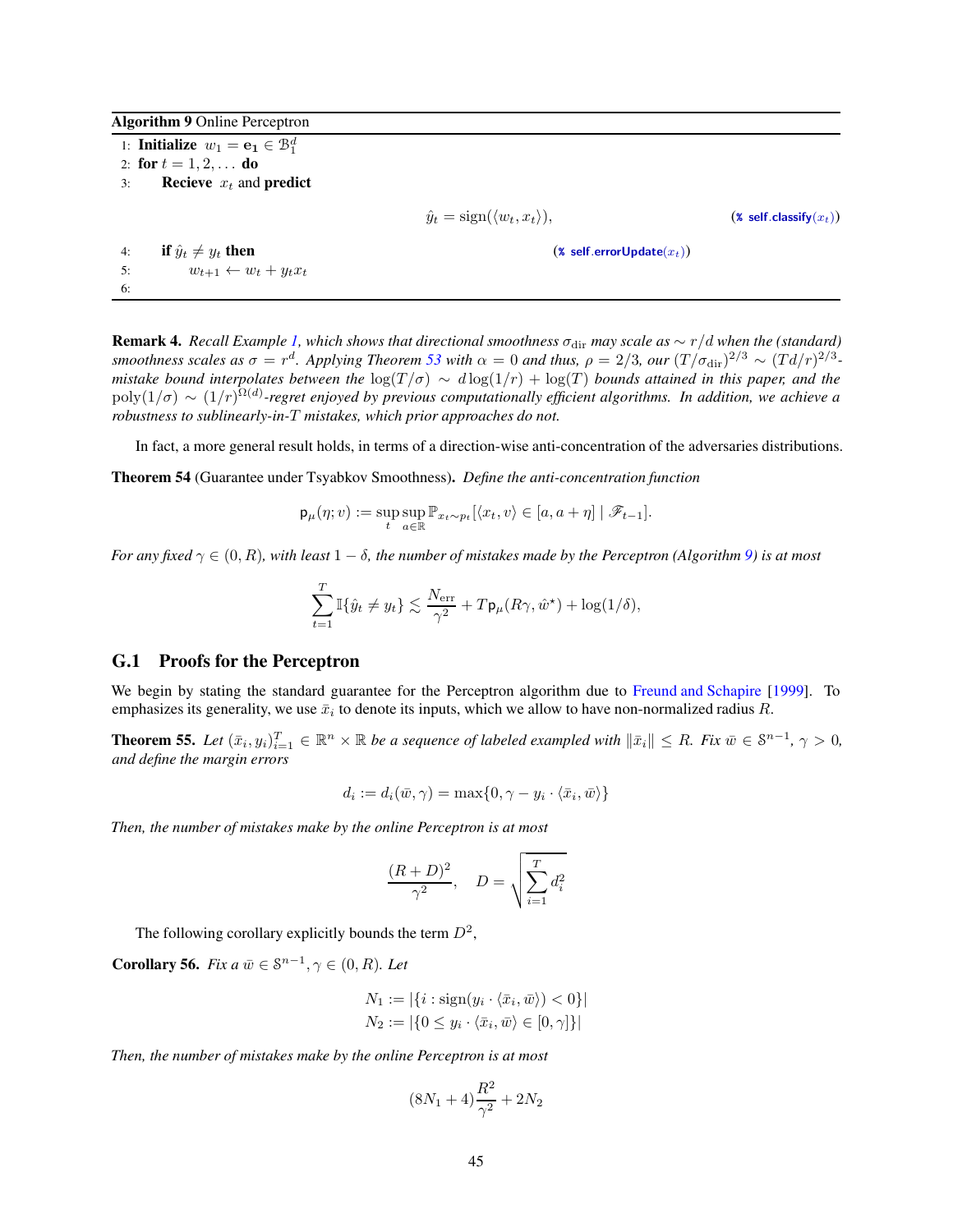*Proof of Corollary* [56.](#page-44-2) Let  $S_1 := \{i : \text{sign}(y_i \cdot \langle \bar{x}_i, \bar{w} \rangle) \neq 1\}$  and  $S_2 := \{i : \text{sign}(y_i \cdot \langle \bar{x}_i, \bar{w} \rangle) = 1, y_i \cdot \langle \bar{x}_i, \bar{w} \rangle \leq \gamma\}.$ Note that  $N_1 := |S_1|$  and  $N_2 := |S_2|$ . Moreover,  $S_1 \cap S_2 = \emptyset$ , and if  $i \notin (S_1 \cup S_2)$ ,  $d_i := \max\{0, \gamma - y_i \cdot \langle \bar{x}_i, \bar{w} \rangle\} = 0$ . Hence,

$$
D^{2} = \sum_{i \in S_{1}} d_{i}^{2} + \sum_{j \in S_{2}} d_{j}^{2}
$$
  
 
$$
\leq N_{1} \max_{i \in S_{1}} d_{i}^{2} + N_{2} d_{j}^{2}
$$

.

 $\blacksquare$ 

For  $i \in S_1$ ,  $d_i^2 \leq (\gamma + |\langle \bar{x}_i, \bar{w} \rangle|)^2 \leq (\gamma + R)^2 \leq 4R^2$ , where we used  $\gamma \leq R$ . For  $j \in S_2$ ,  $d_j \in [0, \gamma]$ , so  $d_j^2 \leq \gamma^2$ . Thus,  $D^2 \le 4R^2N_1 + N_2$ . Thus,

$$
\frac{(R+D)^2}{\gamma^2} \le \frac{2R^2 + 2D^2}{\gamma^2} \le (8N_1 + 4)\frac{R^2}{\gamma^2} + 2N_2.
$$

<span id="page-45-0"></span>We now return to our specific setting, re-adopting  $x_i$  (not  $\bar{x}_i$ ) for features. We bound the probability that a given point  $x_i$  does not lie within a margin  $\gamma$ .

**Lemma 57.** *Consider the*  $p_\mu$  *function from eq.* (**\*** self.[classify](#page-44-3)( $x_t$ ))*. Then, for any interval*  $I_0 \subset \mathbb{R}$ *,* 

$$
\mathbb{P}[y_t^{\star} \cdot (b^{\star} + \langle x_t, w^{\star} \rangle) \rangle \in I_0 \mid \mathcal{F}_{t-1}] \leq 2\mathsf{p}_{\mu}(2|I_0|, \hat{w}^{\star}),
$$

*In particular,*  $\mathbb{P}[y_t^* \cdot (b^* + \langle x_t, w^* \rangle) \leq \gamma \} | \mathcal{F}_{t-1}] \leq 2p_\mu(2\gamma, \hat{w}^*).$ 

*Proof of Lemma* [57.](#page-45-0) Note that the ground truth label  $y_i$  may depend on  $x_i$ . We circumvent this with a union bound. Let  $I_0$  be any inverval.

$$
\mathbb{P}[y_t^\star \cdot (b^\star + \langle x_t, w^\star \rangle) \in I_0] \le \sum_{y \in \{-1, +1\}} \mathbb{P}[\langle x_t, w^\star \rangle \in yI_0]
$$
  

$$
\le \sum_{y \in \{-1, +1\}} \mathbb{P}[b^\star + \langle x_t, \hat{w}^\star \rangle \in (b^\star + yI_0) / ||w^\star||]
$$
  

$$
\le 2\mathsf{p}_{\mu}(\|w^\star\|^{-1}|I_0|, \hat{w}^\star) \le 2\mathsf{p}_{\mu}(2|I_0|, \hat{w}^\star),
$$

where we recall our assumption  $||w^*|| \ge 1/2$ .  $\mathbb{Z}^*$   $\leq$  1/2.

We may now prove Proof of Theorem [54.](#page-44-4)

*Proof of Theorem* [54.](#page-44-4) We apply Corollary [56](#page-44-2) with  $\bar{w} = (w^*, b^*)$  and  $\bar{x}_i = (x_i, 1)$ . Note then that  $\|\bar{x}_i\|^2 = 1 + \|x_i\|^2 \le$ 2, so we may take  $R = \sqrt{2}$ . Define

$$
N_1 := |\{i : \text{sign}(y_i \cdot \langle \bar{x}_i, \|\bar{w}\|\rangle) < 0\}|
$$
\n
$$
N_2 := |\{i : \text{sign}(y_i \cdot \langle \bar{x}_i, \bar{w}\rangle) = 1, y_i \cdot \langle \bar{x}_i, \bar{w}\rangle \in [0, \gamma]\}|
$$

it suffices to bound  $N_1$  and  $N_2$ . Sice  $y_t^* \cdot \langle \bar{x}_t, \bar{w} \rangle \ge 0$ , we see that each

$$
N_2 = \sum_{t=1}^{T} Z_t, \quad Z_t := \mathbb{I}\{y_t \cdot (b^* + \langle x_t, w^* \rangle) \in [0, \gamma]\}.
$$

Set  $t_{\gamma} := 2p_{\mu}(2\gamma, \hat{w}^*) + 8\log(1/\delta)/m$ . By Lemma [57,](#page-45-0)

$$
\mathbb{E}[Z_t \mid \mathcal{F}_{t-1}] \leq 2\mathsf{p}_\mu(2\gamma, \hat{w}^\star) \leq t_\gamma
$$

Hence, by Lemma [16,](#page-15-5)

$$
\mathbb{P}[N_2 \ge 2Tt_\gamma] = \mathbb{P}[\sum_{t=1}^T Z_t \ge 2Tt_\gamma] \le \exp(-Tt_\gamma/8) \le \delta.
$$